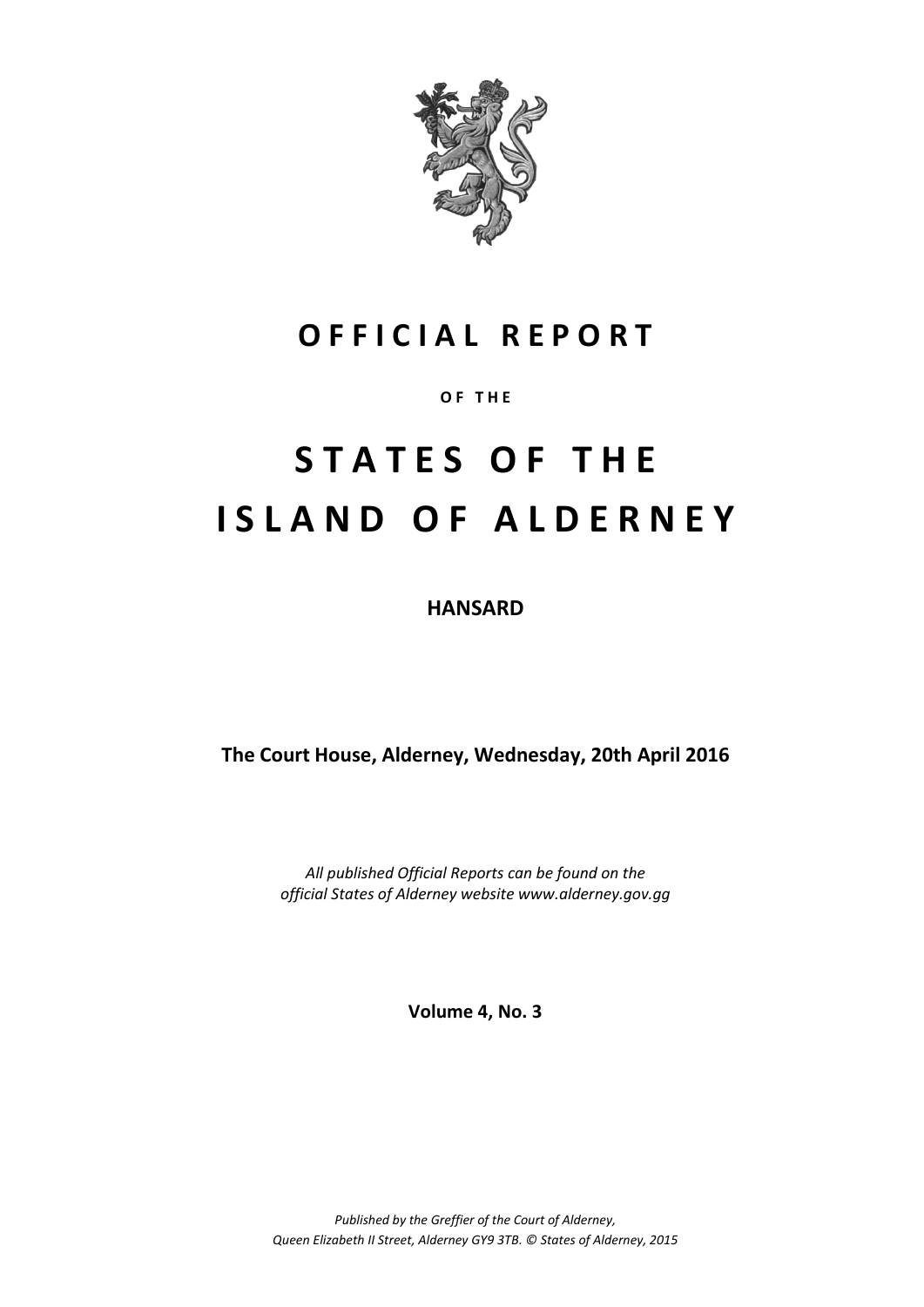#### **Present: Mr Stuart Trought, President**

**Members** Mr Matthew Birmingham Mr Neil Harvey Mr Louis Jean Mr Robert McDowall Mr Graham McKinley Mrs Norma Paris Mr Steve Roberts Mr Christopher Rowley Mr Francis Simonet Mr Ian Tugby

#### **The Greffier of the Court**

Mr Jonathan Anderson

### **Business transacted**

| I. The Financial Services Commission (Bailiwick of Guernsey) (Amendment) Law 2016 - Item                                                                              |
|-----------------------------------------------------------------------------------------------------------------------------------------------------------------------|
| II. The Succession to the Crown (Bailiwick of Guernsey) Law, 2016 - Item approved 62                                                                                  |
| III. Audited Accounts 2015 - The States of Alderney 2015 Accounts and The States of                                                                                   |
| IV. The Alderney Foundation - Rules and Charter - Item approved as amended  69                                                                                        |
|                                                                                                                                                                       |
|                                                                                                                                                                       |
| VII. Building and Development Control (Designated Area) (Alderney) Ordinance, 2016 - Item                                                                             |
| VIII. Changes to the Council Regulations of the EU Sanctions Regime - VIII(a) The Sanctions<br>Ordinances (Amendment) (Alderney) Ordinance, 2016 - Items approved  93 |
|                                                                                                                                                                       |
|                                                                                                                                                                       |
|                                                                                                                                                                       |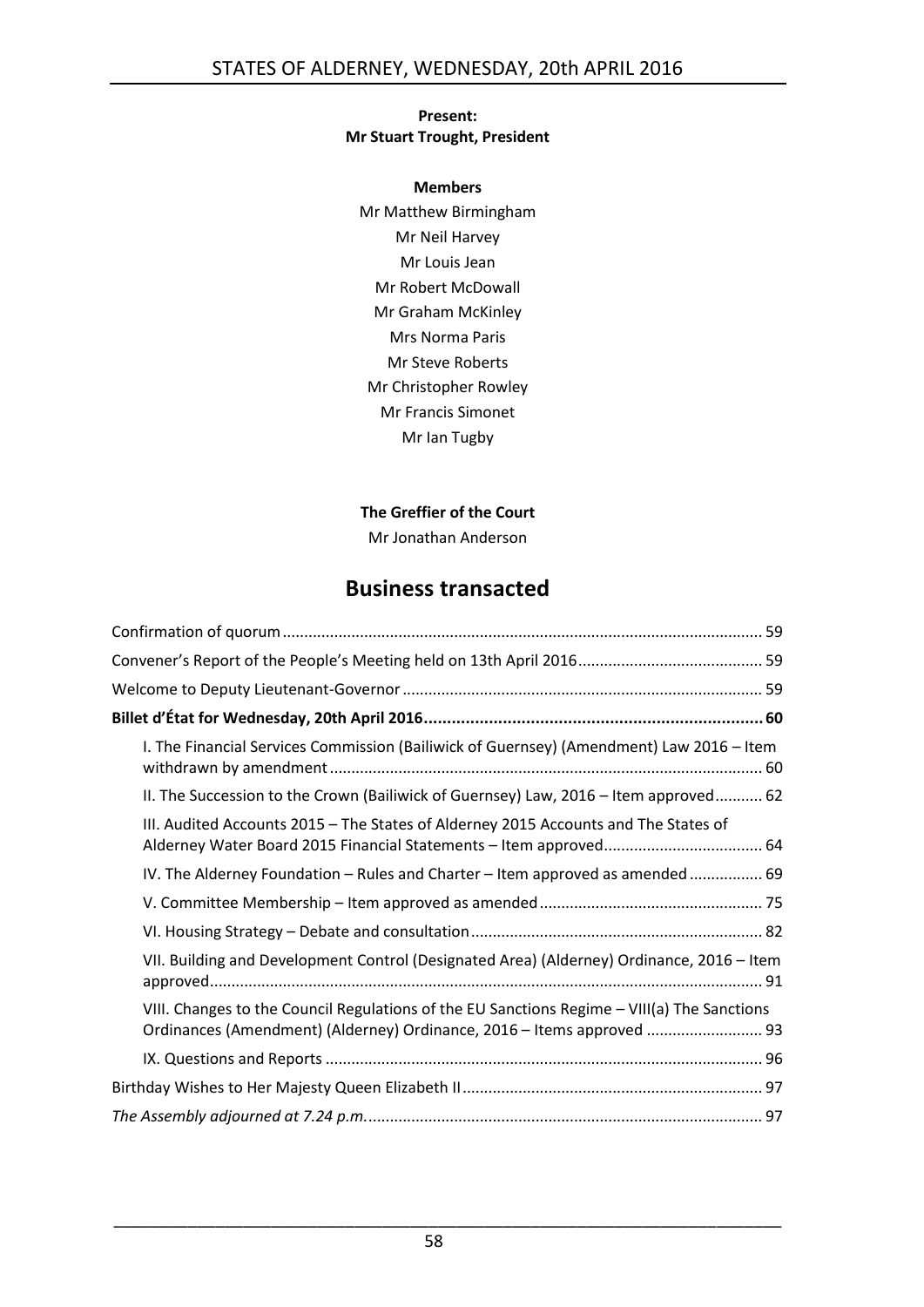### States of Alderney

#### *The States met at 5.27 p.m. in the presence of Sir Richard J. Collas, Kt, Deputy Lieutenant-Governor of the Bailiwick of Guernsey*

[THE PRESIDENT *in the Chair*]

#### **PRAYERS**

*The Greffier*

#### **ROLL CALL**

*The Greffier*

#### **Confirmation of quorum**

<span id="page-2-0"></span>**The Greffier:** All 10 States' Members are present, sir

**The President:** Thank you very much.

#### **Convener's Report of the People's Meeting held on 13th April 2016**

<span id="page-2-1"></span>**The President:** Mr McDowall, as Convener, would you please give us the report from the People's Meeting.

5

**Mr McDowall:** Yes, indeed. Thank you very much, indeed, Mr President.

I was the Convener. I was assisted by the Chief Executive and Treasurer. Present were: your good self, as President; six States' Members, over and above myself; the minute secretary; 48 members of the public; and three members of the media.

10

**The President:** Thank you very much indeed.

#### **Welcome to Deputy Lieutenant-Governor**

<span id="page-2-2"></span>**The President:** Before we go any further with this evening's meeting, I would like to give an official welcome to the Deputy Lieutenant-Governor and say how honoured we are to have him 15 here with us this evening.

Thank you very much.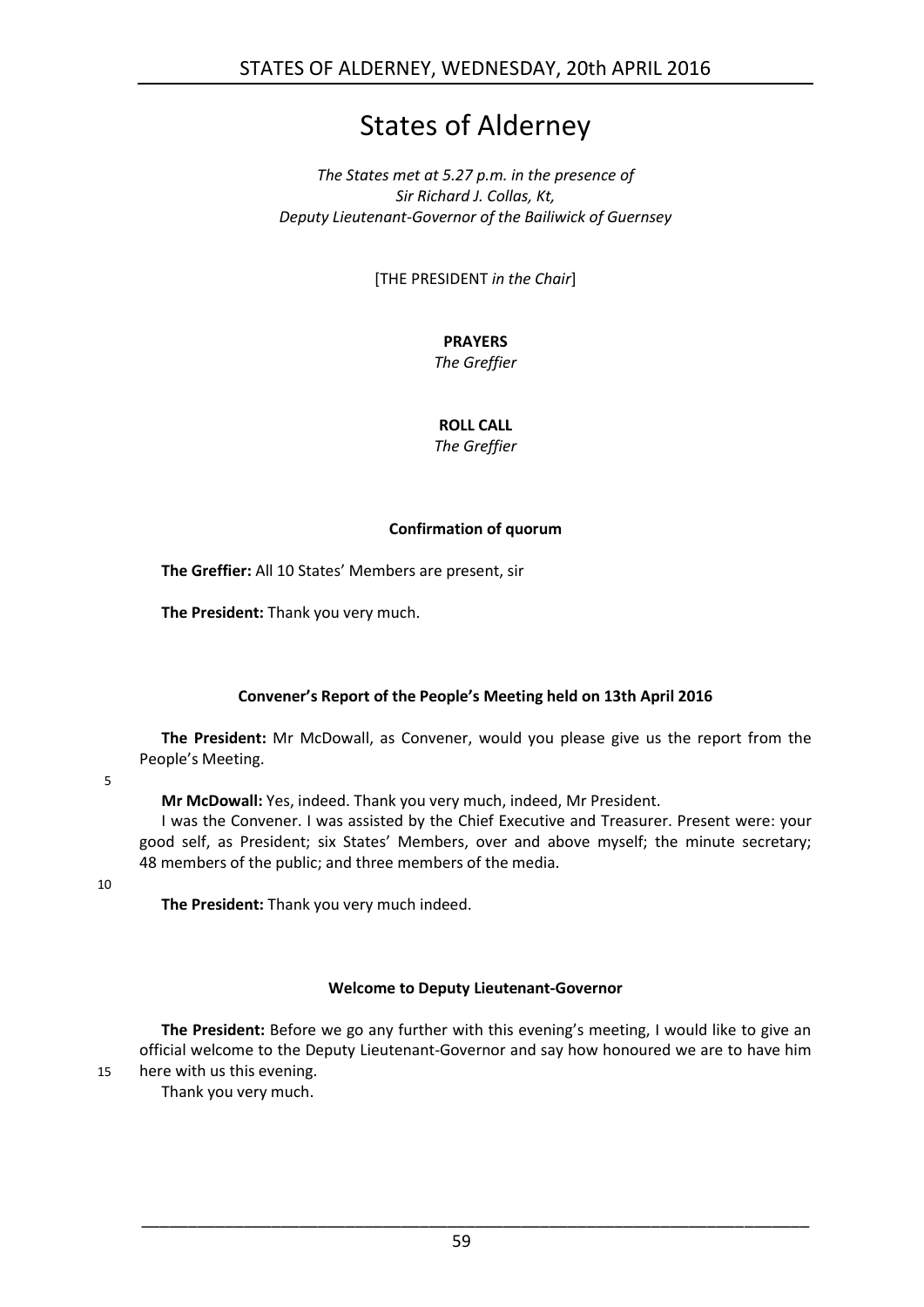## <span id="page-3-0"></span>Billet d'État for Wednesday, 20th April 2016

#### **I. The Financial Services Commission (Bailiwick of Guernsey) (Amendment) Law 2016 – Item withdrawn by amendment**

<span id="page-3-1"></span>*Item I.*

*The States of Alderney is asked:*

*to approve 'The Financial Services Commission (Bailiwick of Guernsey) (Amendment) Law 2016', and to request the President seek the Sanction of Her Most Excellent Majesty in Council for them to have the force of law in the Island of Alderney.*

**The President:** Could we move to Item I, please.

#### **The Greffier:** Thank you, sir.

20 Item I this evening is The Financial Services Commission (Bailiwick of Guernsey) (Amendment) Law 2016. A letter has been received from yourself, as President of the States of Alderney, and the States of Alderney have been asked to approve The Financial Services Commission (Bailiwick of Guernsey) (Amendment) Law 2016 and to request the President to seek the sanction of Her Most Excellent Majesty in Council for them to have force of law in the Isle of Alderney.

#### 25

**The President:** Thank you very much. Mr McDowall, as Convener, were there any comments on this Item?

**Mr McDowall:** There were no comments on this Item, Mr President.

30

**The President:** Thank you very much. Mr Birmingham, I believe you wish to propose this.

**Mr Birmingham:** Yes, thank you, Mr President.

35 I would like to propose this Item and I would like to reserve my right to speak.

#### **The President:** Thank you.

Mr Harvey, I believe you wish to second this.

40 **Mr Harvey:** I do, sir. I am pleased to second this motion and I too would like to reserve my right to speak again.

**The President:** Thank you very much, Mr Harvey. Mr Greffier, I believe we have an amendment to Item I which I would ask you to read to the 45 States.

**The Greffier:** Yes, sir.

The amendment reads – from Mr McDowall, in his capacity as Chairman of the Policy and Finance Committee:

50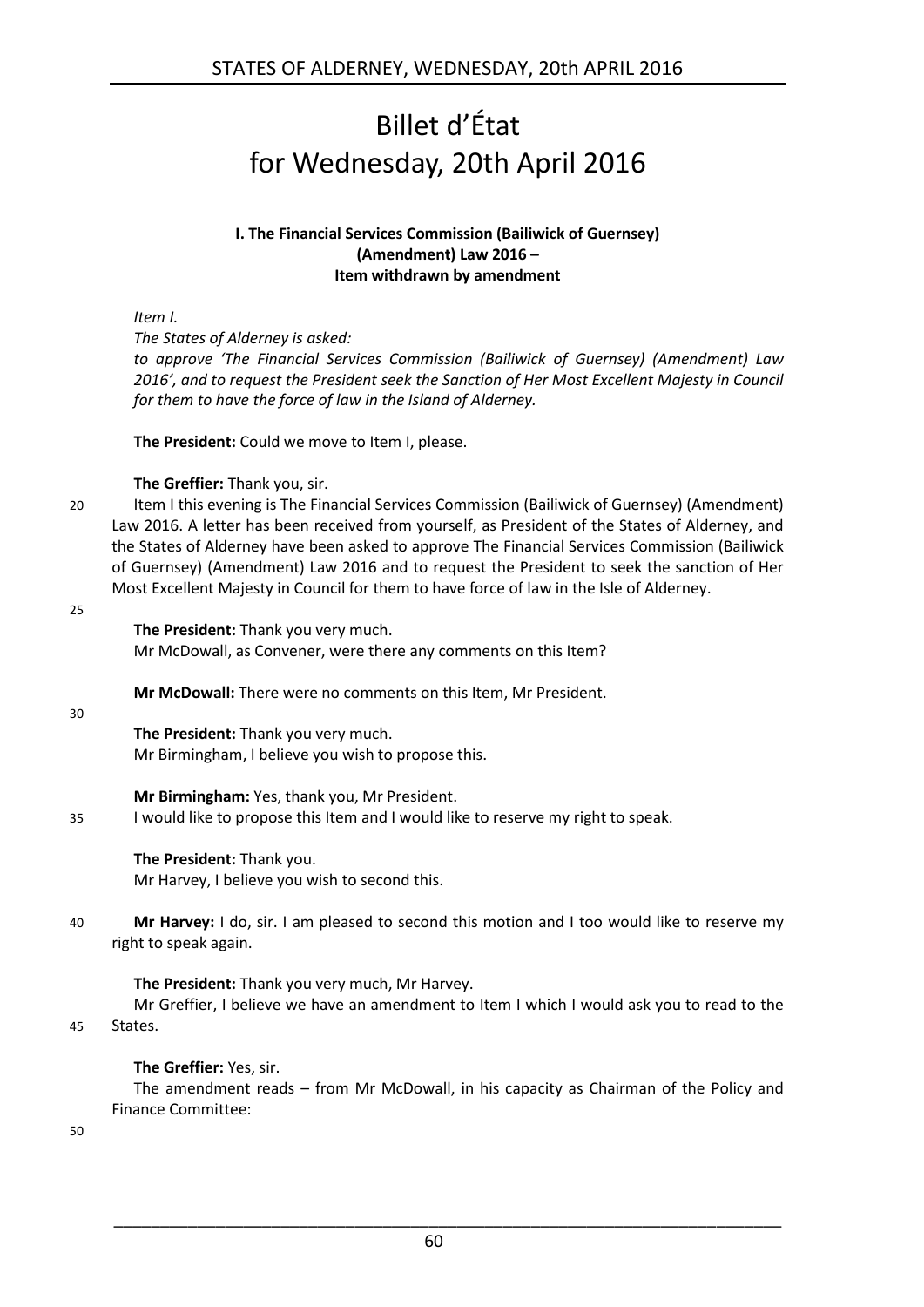#### *Amendment:*

*to propose that this Item is withdrawn and represented to the States when the States is provided with more clarity on the disposition of funds arising from an increase in fines arising from discretionary penalties.* 

**The President:** Thank you very much. Mr McDowall, I believe you wish to introduce this.

**Mr McDowall:** Yes, indeed. Thank you very much indeed, Mr President.

55 The Financial Services Commission is increasing its discretionary fines up to as much as £4 million. I think under pressure from external forces, it is felt that the fines are too low within the Bailiwick.

In the UK, up until the financial crisis, the fines were paid to the financial regulator and they both reduced the subscriptions for institutions who were members of the regulatory body …

60 There was even a jolly good party once when Mr Tyler who was the Chief Executive of the regulator left, but those days were sadly over when the financial crisis came, and fines increased very substantially. It was felt appropriate in the UK that fines were paid to the Treasury Consolidated Fund and not to the regulator. Indeed, in the UK, based on the substantial amount of fines, those who are regulated would enjoy very low subscriptions at the moment and/or the 65 members of the regulatory body would enjoy a very good living.

I am concerned, with the increase in fines, that the fines will go to the financial services regulator in Guernsey but we have no idea what those funds will go for. Will they go to reduce the subscriptions? Will they go to reduce the pension deficit or other purposes? It will be very helpful to have clarity on that. That is why I proposed this motion.

70

**The President:** Thank you, Mr McDowall. Mr Jean, I believe you wish to second this.

- **Mr Jean:** I have indeed agreed to second this. My reasoning is very similar to Mr McDowall. I 75 have little to add to his explanation except to say that, if the money is not being used for specific purposes, one of our concerns certainly was that the exchequer in Guernsey should receive the money, and basically it is a view of prudence that we ask this question, but certainly not to cause any deliberate upset.
- 80 **The President:** Thank you, Mr Jean. Does any other Member wish to speak on this amendment? Mr Harvey.

**Mr Harvey:** Thank you, Mr President.

85 I do not disagree with the amendment that has been brought, but of course the resolution we are asked to accept from Guernsey is not in itself effecting any change in the direction of the fines, merely an alteration to the levels of the fines.

It does, on the face of it, appear to have been an extremely large increase in the level of fines, but the basis of charging fines is changing. My understanding is that, with the financial 90 service providers in Guernsey, it is highly unlikely that the highest level of fines will be achieved. But, having said all that, I do understand the concerns over how these fines increasing – to whatever extent they are – may be where they are directed. So I will not resist the amendment.

#### **The President:** Thank you, Mr Harvey.

95 Does any other Member wish to speak on the amendment? In that case, Mr Greffier, would you please put that to the vote.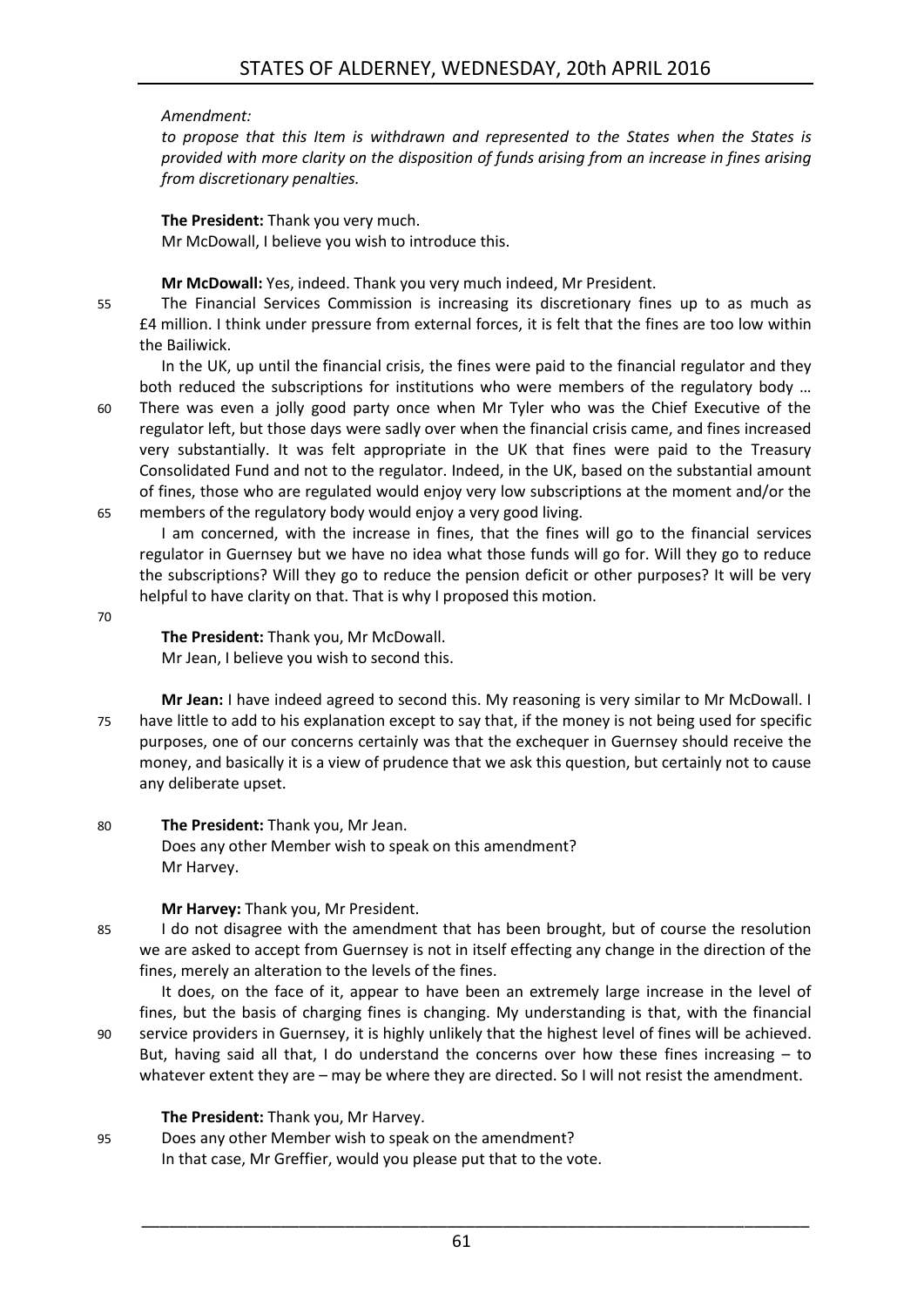#### **The Greffier:** Thank you, sir.

For clarity, the amendment reads: to propose that this Item is withdrawn and represented to 100 the States when the States is provided with more clarity on the disposition of funds arising from an increase in fines arising from discretionary penalties.

*A vote was taken and the results were as follows:*

| <b>FOR</b>    | <b>AGAINST</b> | <b>ABSTAINED</b> |
|---------------|----------------|------------------|
| Mr Tugby      | None           | None             |
| Mr Birmingham |                |                  |
| Mr Jean       |                |                  |
| Mr Harvey     |                |                  |
| Mr Simonet    |                |                  |
| Mr McDowall   |                |                  |
| Mr Rowley     |                |                  |
| Mr Roberts    |                |                  |
| Mrs Paris     |                |                  |
| Mr McKinley   |                |                  |

**The Greffier:** Thank you, sir. 105 That motion is passed.

**The President:** Which means that Item I is effectively withdrawn from the Billet today.

#### **II. The Succession to the Crown (Bailiwick of Guernsey) Law, 2016 – Item approved**

<span id="page-5-0"></span>*Item II.*

*The States of Alderney is asked:*

*to approve 'The Succession to the Crown (Bailiwick of Guernsey) Law 2016' and to request the President seek the Sanction of Her Most Excellent Majesty in Council for them to have the force of law in the Island of Alderney.* 

**The President:** We will move to Item II.

**The Greffier:** Thank you, sir.

110 Item II this evening is The Succession to the Crown (Bailiwick of Guernsey) Law 2016.

A letter has been received from yourself, as President of the States of Alderney, and the States of Alderney have been asked to approve the Succession to the Crown (Bailiwick of Guernsey) Law 2016 and to request the President to seek the sanction of Her Most Excellent Majesty in Council for them to have the force of the law in the Island of Alderney.

115

**The President:** Thank you very much. Mr McDowall, as Convener, were there any comments on this at the People's Meeting?

**Mr McDowall:** There were no comments on this Item, Mr President.

#### 120

**The President:** Thank you very much. Mr Harvey, I believe you wish to propose this.

**Mr Harvey:** I do, sir. Thank you very much.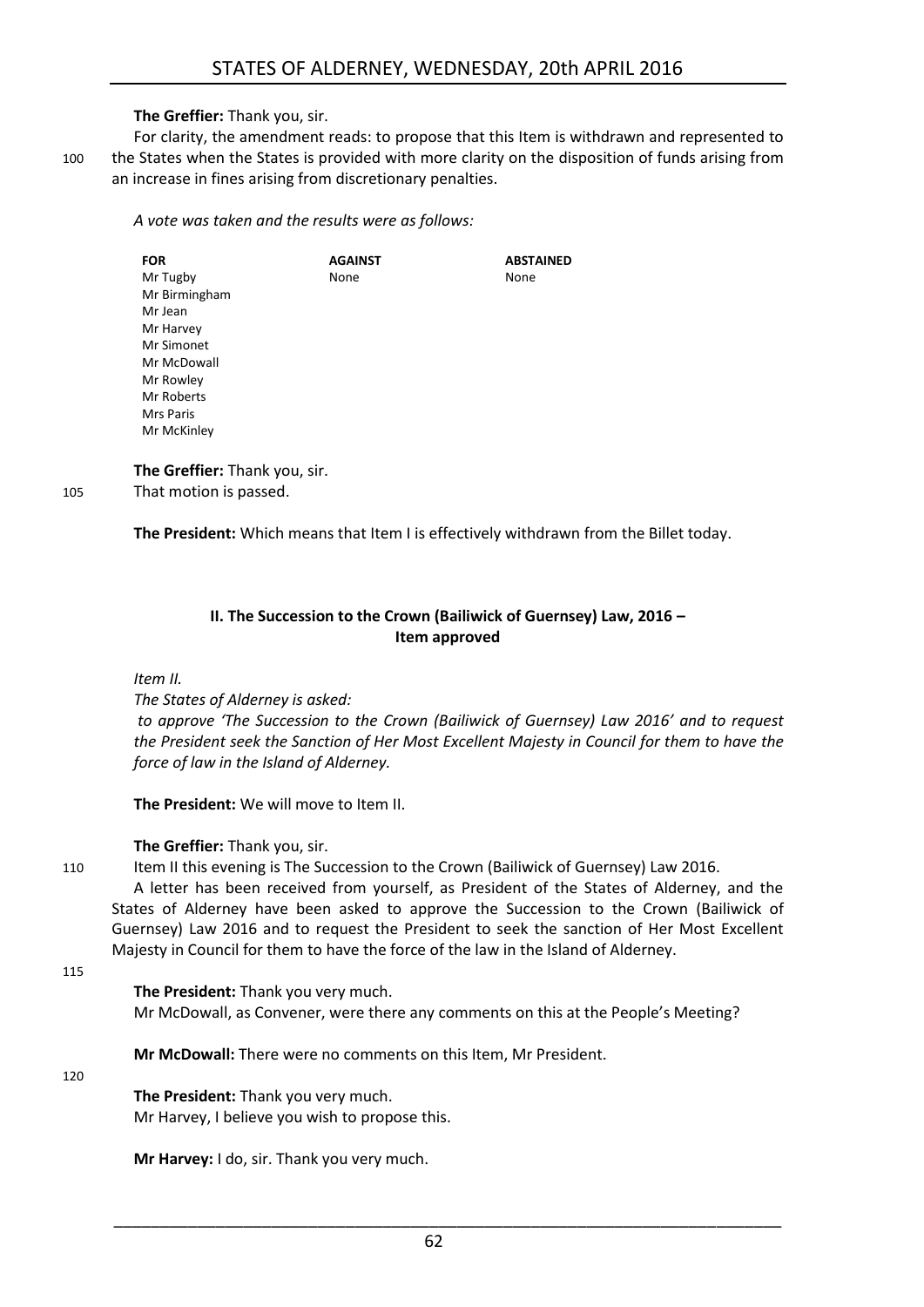125 I suppose, in a sense, it is slightly unfortunate we are not having this debate tomorrow, which would have been a more appropriate time to do it, but I am sure we all pass our felicitations on to Her Majesty tomorrow.

This is, on the face of it, a very minor change to The Succession of the Crown Law which reflects the changes that succession will no longer depend on gender and it also ends the 130 disqualification arising from the heir marrying a Roman Catholic. There is also provision there under 'Regency' that for any Regent appointed under UK law, their powers will extend to the Bailiwick as well.

I think a minor tidying up of the law and I commend it to you.

135 **The President:** Thank you, Mr Harvey.

**Mr Harvey:** Mr Rowley, I believe you wish to second this.

**Mr Rowley:** Yes, that is right, sir.

140 We are just being asked, as Mr Harvey has put it, to put into law in the Bailiwick changes to The Law of Succession to the Crown that were agreed by the Commonwealth in 2011 and received Royal Assent in 2013.

I dare say not everyone will support these measures but I think they are overdue and I think it is safe to say, in general, that Catholics are no longer considered to pose quite the same threat 145 to the stability and security of the monarchy as might have been in the Elizabethan and Jacobean periods.

Also, from a personal perspective, I was brought up a Catholic, although quite long lapsed, and I admit that the likelihood of my getting married to a female British monarch is slender, but I would not be disqualified on the grounds of being Catholic – and that is really it.

150 I commend it to the House. Thank you.

**The President:** Thank you, Mr Rowley. Does any other Member wish to speak on Item II? Mr McDowall.

155

**Mr McDowall:** Yes. One observation: I obviously support the motion, but the interesting thing is, if the monarch married a Roman Catholic and the children were brought up as Roman Catholics, they would not be able to become monarch.

160 **The President:** Thank you, Mr McDowall.

Does any other States Member wish to comment on Item II, please? Thank you. Mr Harvey, do you wish to exercise your right of reply?

**Mr Harvey:** I think there is nothing further to be said on this, sir. Thank you.

165

**The President:** Thank you very much. Mr Greffier, would you please put Item II to the vote.

#### **The Greffier:** Thank you, sir.

170 The States of Alderney are asked to approve The Succession to the Crown (Bailiwick of Guernsey) Law 2016 and to request the President to seek the sanction of Her Most Excellent Majesty in Council for them to have the force of law in the Island of Alderney.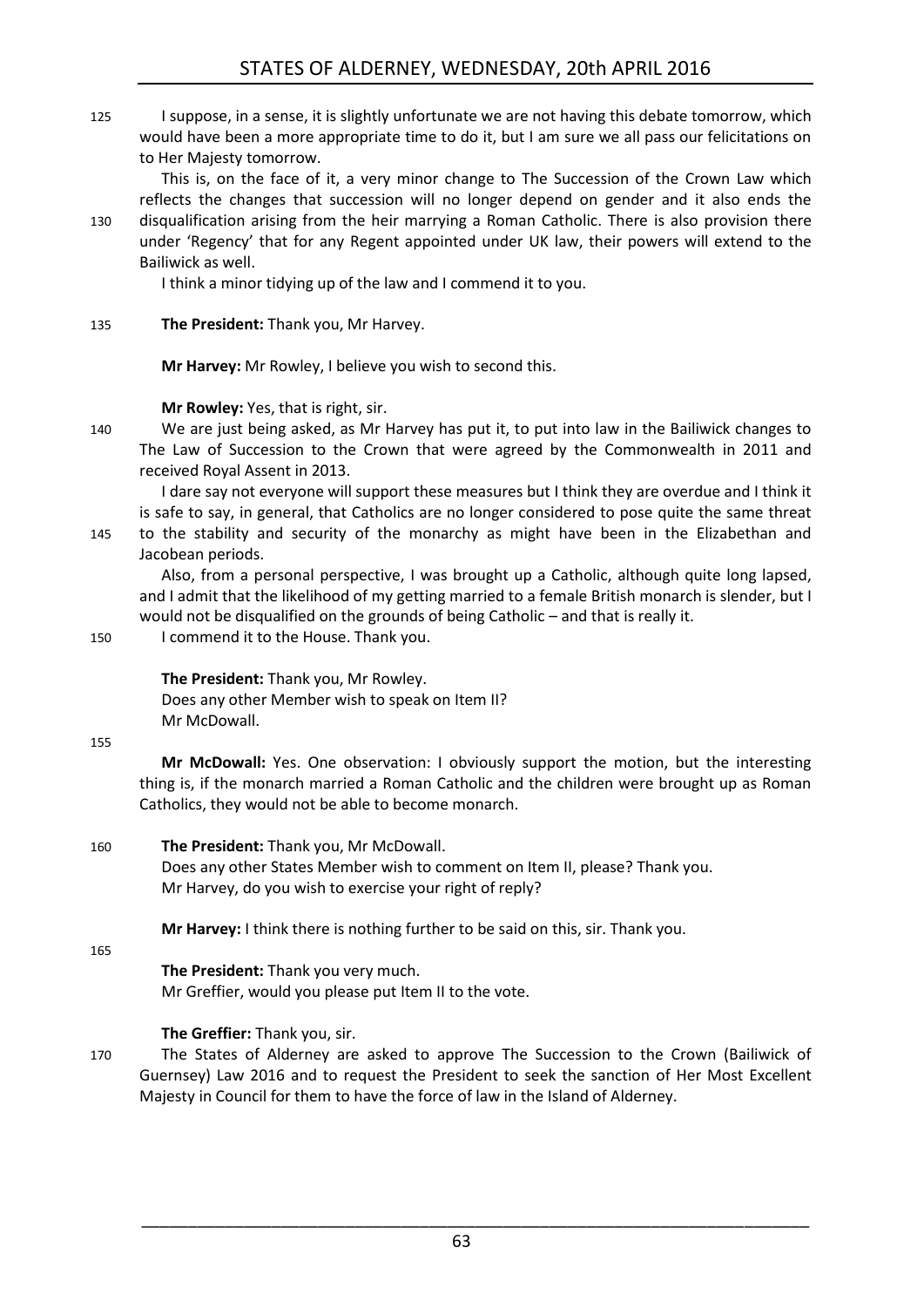#### *A vote was taken and the results were as follows:*

| <b>FOR</b>       | <b>AGAINST</b> | <b>ABSTAINED</b> |
|------------------|----------------|------------------|
| Mr Tugby         | None           | None             |
| Mr Birmingham    |                |                  |
| Mr Jean          |                |                  |
| Mr Harvey        |                |                  |
| Mr Simonet       |                |                  |
| Mr McDowall      |                |                  |
| Mr Rowley        |                |                  |
| Mr Roberts       |                |                  |
| <b>Mrs Paris</b> |                |                  |
| Mr McKinley      |                |                  |
|                  |                |                  |

#### 175

#### **The Greffier:** Thank you. That motion is also passed, sir.

<span id="page-7-0"></span>**The President:** Thank you very much indeed.

#### **III. Audited Accounts 2015 – The States of Alderney 2015 Accounts and The States of Alderney Water Board 2015 Financial Statements – Item approved**

*Item III.*

*The States of Alderney is asked to approve: (a) The States of Alderney 2015 Accounts; and (b) The States of Alderney Water Board 2015 Financial Statements* 

**The President:** We move to Item III, please.

#### 180

#### **The Greffier:** Thank you, sir.

Item III is Audited Accounts 2015. A letter has been received from Mr McDowall, in his capacity as Chairman of the Policy and Finance Committee, and the States of Alderney have been asked to approve, firstly, the States of Alderney 2015 Accounts and, secondly, the States of 185 Alderney Water Board 2015 Financial Statements.

#### **The President:** Thank you very much.

Mr McDowall, as Convener, were there any comments on this at the People's Meeting?

#### 190 **Mr McDowall:** Yes, Mr President. There were two comments.

The first one: the GSC Capital Account expenditure on sewerage and waste disposal. The question was, 'Is this the Fort Doyle Outlet?' The Treasurer clarified that the waste disposal amounts related to works and improvement at the Impot and that the sewerage amount related to the Mouriaux to Platte Saline project. It was noted that further sewerage projects are 195 scheduled over the next few years.

The other one was on the States' donation of £72,000 to St John Ambulance, and 'On the circular it was an apparent increase of £30,000. What was that towards?' It was clarified that the States of Alderney is contributing to the cost of a new ambulance, which is on order. That will be paid at £30,000 per annum over two years. So there will be a £72,000 contribution from the

200 States of Alderney to St John in 2016 and in 2017. Thereafter, it would revert to £42,000, unless the States deem otherwise.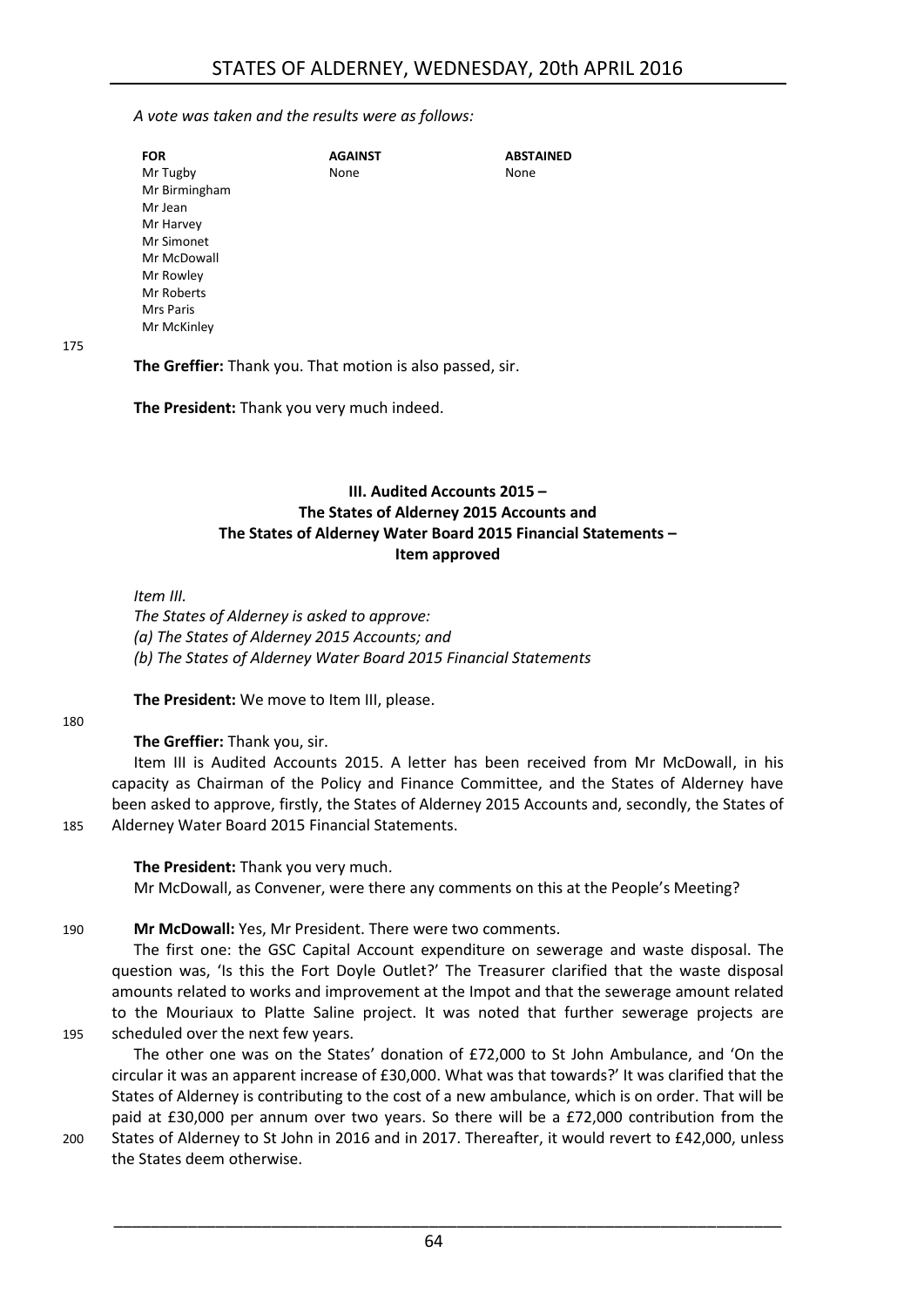#### **The President:** Thank you, Mr McDowall.

Would you care to stay on your feet and propose this?

205

#### **Mr McDowall:** Yes, indeed, Mr President.

We are going to make very few comments on the accounts. We came in with a modest surplus of £49,000 on the Revenue Account and we had a fairly substantial surplus on the Capital Account as well. This is in part because I do not think we have been very successful – certainly 210 over my duration in the States – of accurately forecasting capital expenditure. In part, this is perhaps optimism, but also, in part, capital expenditure has to go to the Treasury and Resources in Guernsey and it gets stuck in the pipe.

Over and above that, the big money spent from Economic Development reserves – and that is £300,000 over three years; the last £300,000 is this year. Looking forward, particularly as we 215 are going into changing the financial relationship plus other things – this is really for future States – I wonder whether we should continue over the next three years to continue with putting money into an economic development reserve fund. But I think that is for discussion and debate at another time.

The Water Board has had a modest surplus, which is good. I guess Mr Birmingham will be 220 making his normal comment about increased rates so that we have capital to invest in the future, so I look forward to that question later.

The pension scheme: the deficit is down from £3 million to just under £2.5 million. Again, this is looking forward. I think there are structures now to be able to accelerate the deficit and also give people in the fund access to their monies earlier – certainly in the UK. My personal view is 225 that this should be explored in the future.

What I would really like to talk about is that we are changing our financial relationship with Guernsey over the next three years and this will mean a number of changes, particularly in terms of presentation of the accounts. I am always disappointed that the States of Guernsey did pass a motion in 2012 that they would move to, what I call, International Financial Reporting

- 230 Standards. That has still not been done. What we will do in Alderney, as part of the move to changing the financial relationship is to … We still have to report on the old basis for consolidation in the accounts in Guernsey, but we will, for shadow purposes, publish accounts which meet International Financial Reporting Standards, and indeed I did - I am sure a lot of people are as interested in this as me – put a pro forma in the back of the accounts.
- 235 I think there is very little else really to say. I would like to thank the Treasurer and her staff for their assistance and their timeliness in terms of delivering the information. I commend the accounts to the States.

**The President:** Point of order, if I may, Mr McDowall. Under the pension deficit, you referred 240 to looking at means to 'accelerate the deficit'.

**Mr McDowall:** Sorry, accelerate the reduction in the deficit, I should say. *(Laughter)*

**The President:** Thank you very much indeed.

245

**Mr McDowall:** That was a Freudian slip, wasn't it? *(Laughter)*

**The President:** Mr Simonet, I believe you wish to second this motion.

250 **Mr Simonet:** Yes, I am pleased to second this Item, Mr President, and I reserve the right to speak until later.

**The President:** Thank you, Mr Simonet. Does any other Member wish to speak on Item III?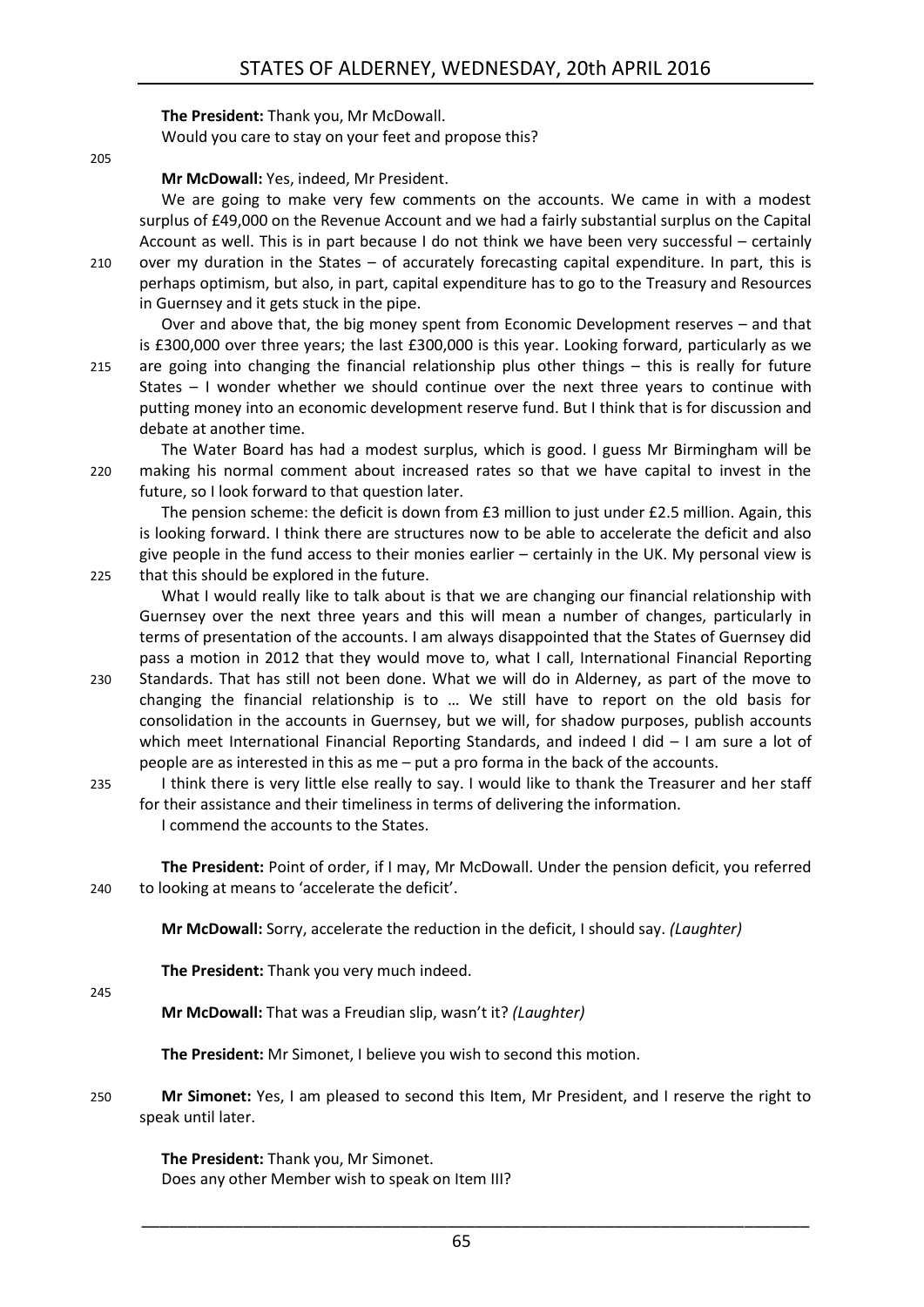#### 255 Mr Harvey.

#### **Mr Harvey:** Thank you, sir.

I am very happy to join my colleague, Mr McDowall, in commending the Treasurer and her team for the seemingly impossible task of squaring the circle of our finances. It is a minor 260 miracle that happens every year; we are delighted that it does, sir, and long may it continue.

Amidst the mass of information, there is just one little thing I would like to just pick up. Mr McDowall, in his excellent opening address to the report and accounts, mentions the increase in consultants' fees to £81,000 in Policy and Finance. That, of course, is not the whole story. There are also £88,000 on BDCC and £135,000 on the Economic Development Reserve. Now, I will be 265 the first to admit not all of these are consultants' fees; some of them are legal fees; some of

them, as I think with the BDCC, includes land use inspector's fees. So there is a mixture of things in there, but nevertheless it is a significant growth in the figure.

Nor am I suggesting that any of the consultants' reports produced are unnecessary or worthless, but I am sure I am not the only one that has a shelf full of reports gathering dust 270 which were neither implemented nor influenced policy. Rather like the old saw, I do not totally subscribe that a consultant is someone who charges you a lot of money for telling you what you already knew. I think there is some sensitivity on this issue of consultants and I am concerned, as I am sure others are, that we do not get into consultancy drift.

Therefore, just as a matter of information, I propose to bring a paper to Policy and Finance in 275 due course setting out some suggested guidelines, in the interest of good governance, to ensure that we are only appointing consultants where it is necessary; that we have a very tight brief and we know exactly what we are hoping to achieve from them.

Thank you, sir.

280 **The President:** Thank you, Mr Harvey. Does any other Member wish to speak on Item III? Mrs Paris.

#### **Mrs Paris:** Thank you, sir.

- 285 We are only asked to approve the accounts of the States of Alderney and the States of Alderney Water Board, but I notice that the accounts of the Gambling Control Commission and Alderney eGambling are also included in the Billet. I, therefore, would like to ask a question about the Alderney eGambling. I would assume, if I am out of order, the President will no doubt correct me and I shall sit down.
- 290 I would quite like to have from, perhaps, one of the non-executive directors of the eGambling company, an explanation of the need for the tenancy agreement on page 11 of the accounts, item 13. It has been entered into for two years at an annual rate of £26,000 for what appears to be a residential property at 24 Fulham Park Gardens in London. I am just curious.
- 295 **The President:** Can you deal with that in your right of reply, Mr McDowall?

**Mr McDowall:** Yes, yes, indeed I would.

**The President:** Thank you very much.

300

**Mrs Paris:** Thank you, sir.

**The President:** Does any other Member wish to speak on Item III? Mr Birmingham.

305

**Mr Birmingham:** Thank you, Mr President.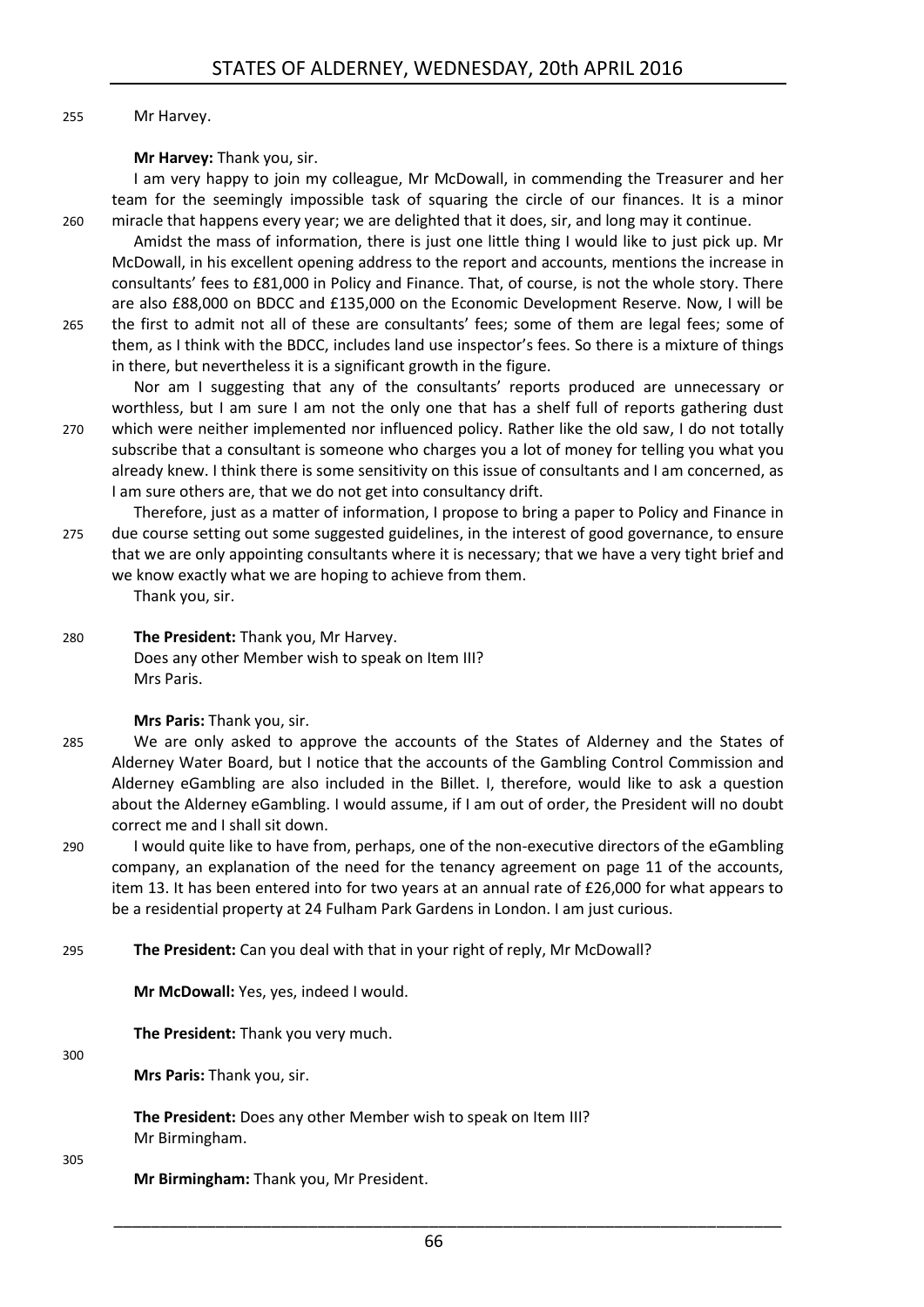Okay. Firstly, I would like to join my colleagues in congratulating all the Members of the States' team, including the Chief Executive's office, the Treasury team and all the primary budget holders for once again showing their excellent control of costs on the Revenue Account: another 310 year under budget; another year with no Occupier's Rate increase; all against a background of considerable staff turnaround.

Now, that staff turnaround has obviously caused problems in the area of capital works, and I hope that General Services actually get to spend some money this year – of course, all under Mr Tugby's watchful eye, who will no doubt find ways of doing things cheaper.

315 One observation on the BDCC accounts: the reduction in planning fees income is as much to do with the simplification of the fee structure that was introduced in 2014 as it is to do with reduced building activity, and I suggested at the time that might be the case when I proposed the changes. I recognise that, as a proportion of this, it roughly represents 20% of the current staff cost. That is too low. In reality it needs to increase to roughly 40% to match the level of cost 320 retrieval which UK planning departments aim to achieve, based on the user-pays principle. The

unfortunate consequence is that it might be that planning fees need to increase, and it is a matter I have obviously already raised with the Finance Committee.

Not to disappoint Mr McDowall, a mention my pet subject, the Water Board. I am delighted to see that the accounts show a significant surplus this year, in the region of £86,000, as has 325 been helped by lower energy costs on the back of the drop in world-wide oil price. But, even taking that into account, these surpluses are considerably higher than the budget forecast. Reviewing the accounts, I note that maintenance costs have dropped by about £32,000. This means that either expected maintenance has not been carried out or, I suspect, labour costs may have been capitalised in the capital budget. In that case, the surplus could be slightly 330 misleading and Members should be aware that suddenly labour costs could drop back into the

revenue figures and surplus would reduce dramatically. In fact, if you assume that to be true, then the figures tend to match the original budget forecasts.

I still maintain my position that water rates are too low and the Water Board needs to reclaim a higher level of costs from the consumer. I again urge the Finance Committee to deal 335 with this issue.

On that note, I congratulate the Finance Committee on their excellent oversight and control of States' spending and I support the adoption of the accounts.

**The President:** Thank you, Mr Birmingham.

#### 340 Mr Jean.

**Mr Jean:** First of all, I would like to congratulate Mr McDowall. I would also like to congratulate the Treasury.

I would also say I very much agree with Mr Harvey's comments, but I have concerns about Mr 345 Birmingham's. I think we should be very careful what we are doing regarding the public. Any cost increase regarding building development, to me, is a sign that, as well as revenue being down on building permits and various things, development here is sluggish in Alderney. It is not exactly a healthy situation. I do not think that would be a help: cost increases in planning fees. I think that might make things worse. We are already suffering with quite high freight rates and other 350 problems.

The surplus in the Water Board is probably a sign, to me, that at the moment we should leave the water rates as they are.

I commend this budget and I think it is very good; it is improving. I would like, at the end of the year, to see a slightly less complicated spend and, as the allocation to the Business and 355 Development allocation leaves us, there may be opportunity to explore that more and perhaps make it a slightly simpler spend, which is more in line with the needs of this Island and its population.

Thank you, sir.

67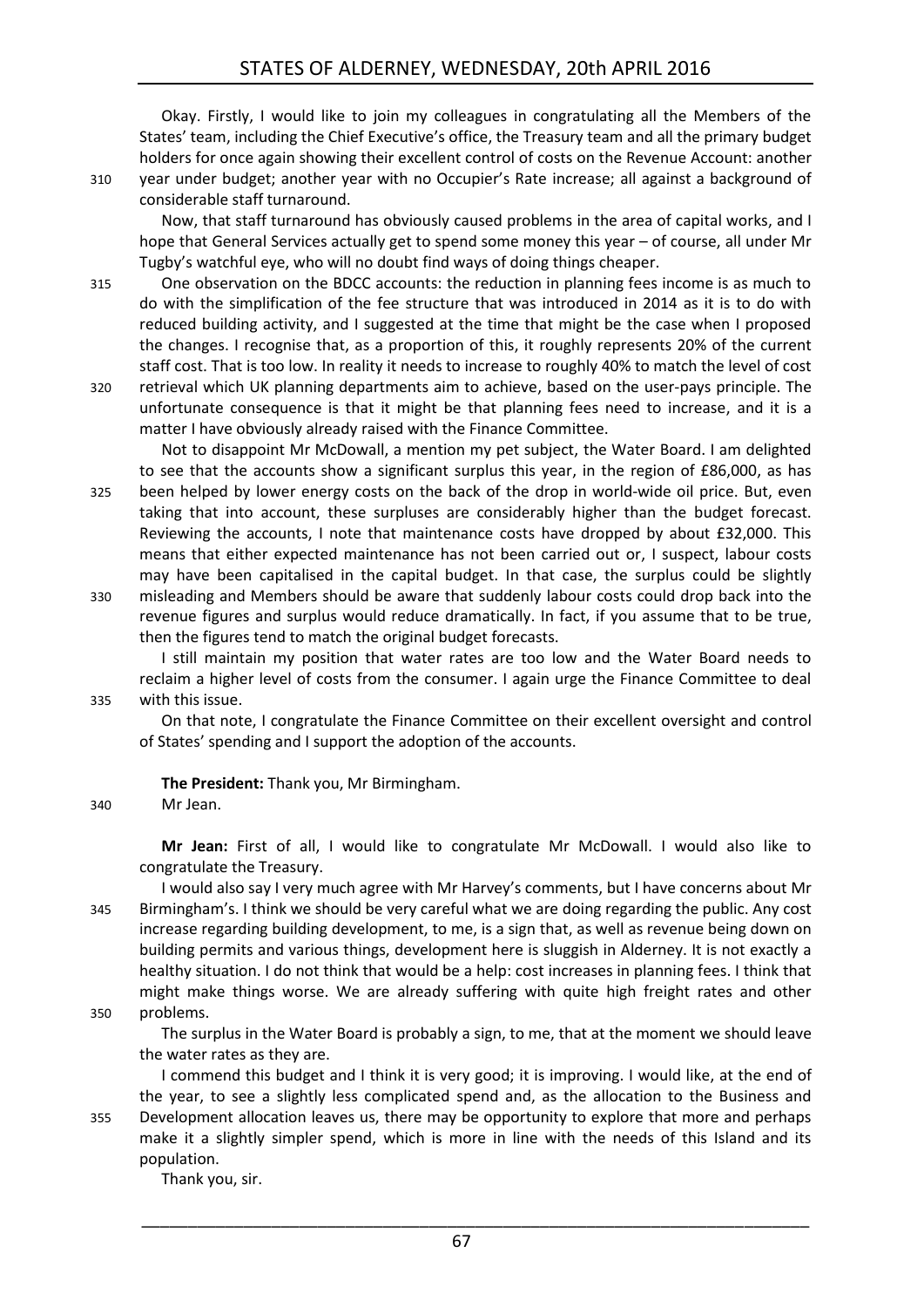**The President:** Thank you, Mr Jean.

360 Mr Tugby, I think, wishes to speak.

**Mr Tugby:** Yes, I would just like to comment on what Mr Birmingham said with regard to spending the money in General Services. What happened was that we had three technical engineers in the space of 12 months and each one had a different idea. So when one went, the 365 other one came along and came up with different ideas. That is why we are behind in spending

the capital. Hopefully, now, we seem to have a more settled system and we seem to be going forward

much better. Hopefully in the future, we will get everything looking much better.

370 **The President:** Thank you very much, Mr Tugby. Does any other Member wish to speak on the audited accounts? Mr Rowley.

**Mr Rowley:** Yes, I would just like to make the comment about the annual price increases in 375 the Water. It tends to go up every year according to the Retail Price Index. I think that is just common sense really, that we keep up to speed with it. Thank you.

**The President:** Thank you, Mr Rowley.

380 Does any other Member wish to speak on the audited accounts? No.

In that case, Mr Greffier, would you please take two votes. Would you take – sorry. (**Mr McDowall:** Excuse me!) First of all, I am just explaining how we are going to do the voting, then we will get down to your right of reply. (**Mr McDowall:** Okay, right.)

So I would like you to do it in two parts. You get a vote on part (a) and part (b), please, when 385 we come to the voting. (**The Greffier:** Yes, sir.)

Before we take the vote, Mr McDowall, would you care to exercise your right of reply?

**Mr McDowall:** Yes, indeed. Thank you very much indeed, Mr President.

I take on board Mr Harvey's comments about consultants. I think some of them, perhaps, 390 could be better classified as 'subcontractors', but I take your point. Perhaps better classification may help.

I also think, over the next two or three years, as we go through transition, there will be contractual help. That is a debate for another time, but I welcome your paper to P&F.

With regard to Mrs Paris' comment about the office in London, the lady who heads the 395 marketing for AeGL lives in London and the house is used as her office. Forty per cent of that is charged back to her afterwards and she is also taxed on the benefit in kind. But that, essentially, is the office in London. She is based in London, and it is a two-year arrangement. Hopefully, that gives you the explanation you are looking for. (**Mrs Paris:** Thank you.)

With regard to the Water Board, yes I do understand your comments, Mr Birmingham. 400 Politicians are politicians; they never like to raise any charges, but I think I do understand your sentiments and feelings.

I think the other point is that it is normal, under International Financial Reporting Standards, to capitalise the labour which is involved in capital projects. But you are right, if you stripped it back, it would come back to the budget, so I take your point.

405 I think that answers all the questions. I do agree, also, with Mr Jean, there could be some, perhaps, simpler allocation attribution in terms of the presentation of accounts and I hope I can help affect that before I stand down, Mr Jean.

Thank you very much indeed.

I commend the accounts.

410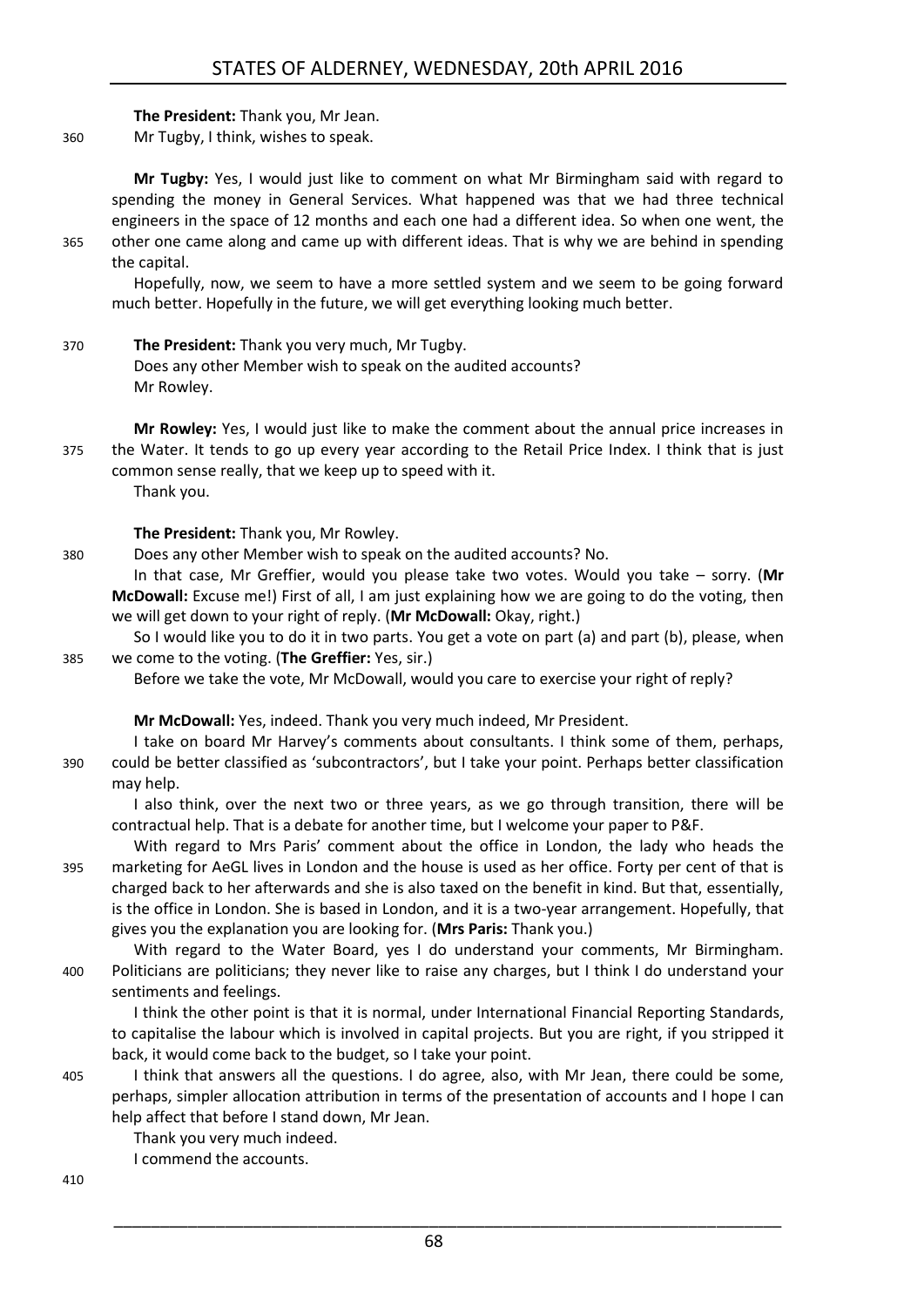#### **The President:** Thank you, Mr McDowall.

Monsieur Greffier, as previously detailed, would you take the vote on Item III please.

#### **The Greffier:** Thank you, sir.

415 The States of Alderney are asked to approve, firstly, the States of Alderney 2015 accounts.

*A vote was taken and the results were as follows:*

| <b>FOR</b>    | <b>AGAINST</b> | <b>ABSTAINED</b> |
|---------------|----------------|------------------|
| Mr Tugby      | None           | None             |
| Mr Birmingham |                |                  |
| Mr Jean       |                |                  |
| Mr Harvey     |                |                  |
| Mr Simonet    |                |                  |
| Mr McDowall   |                |                  |
| Mr Rowley     |                |                  |
| Mr Roberts    |                |                  |
| Mrs Paris     |                |                  |
| Mr McKinley   |                |                  |

#### **The Greffier:** That is passed, sir.

And, secondly, the States of Alderney Water Board 2015 Financial Statements.

420

*A vote was taken and the results were as follows:*

| <b>FOR</b>    | <b>AGAINST</b> | <b>ABSTAINED</b> |
|---------------|----------------|------------------|
| Mr Tugby      | None           | None             |
| Mr Birmingham |                |                  |
| Mr Jean       |                |                  |
| Mr Harvey     |                |                  |
| Mr Simonet    |                |                  |
| Mr McDowall   |                |                  |
| Mr Rowley     |                |                  |
| Mr Roberts    |                |                  |
| Mrs Paris     |                |                  |
| Mr McKinley   |                |                  |

**The Greffier:** And that is also passed, sir.

<span id="page-12-0"></span>**The President:** Thank you very much.

#### **IV. The Alderney Foundation – Rules and Charter – Item approved as amended**

*Item IV. The States is asked: to approve the revised version of the Rules and Charter of the Alderney Foundation.* 

425 **The President:** We move to Item IV, please, Monsieur Greffier.

**The Greffier:** Item IV this evening is the Alderney Foundation.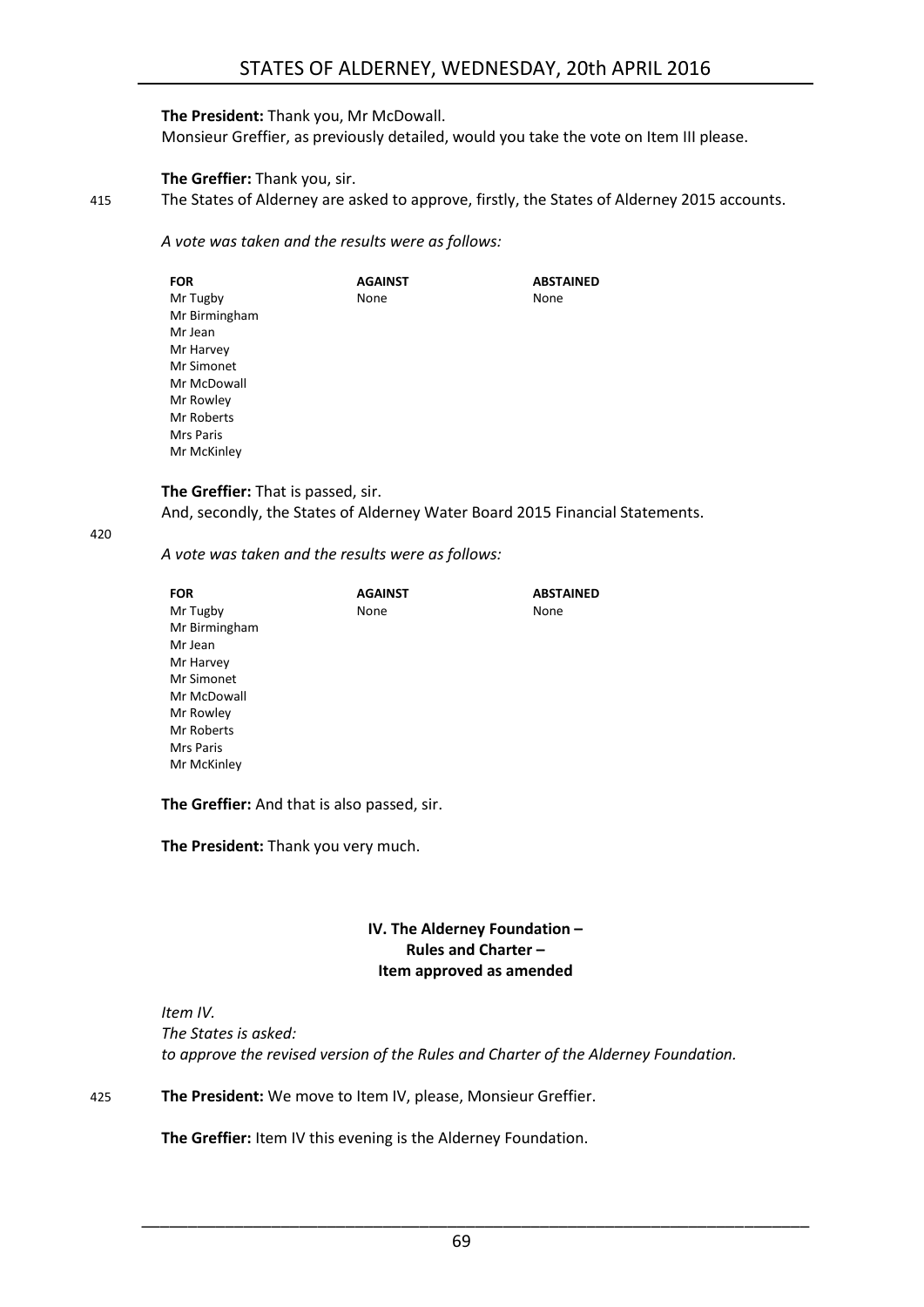A letter has been received from Mr McDowall, in his capacity as Chairman of the Policy and Finance Committee, and the States of Alderney is asked to approve the revised version of the 430 Rules and Charter of the Alderney Foundation.

**The President:** Thank you very much. Mr McDowall, as Convener, were there any comments on this at the People's Meeting?

435 **Mr McDowall:** There were indeed, Mr President.

The first comment: the former President congratulated the States on finding a way to retain money for Alderney's benefit. It was clarified that States' Members will not be involved in the Alderney Foundation. The President would be the guardian of the Foundation, which is following the recommendations of the Guernsey Foundation Law.

- 440 The second was, 'How do you select members of the Foundation?' The Convener advised that two members are professional fund managers associated with the Island and one is a representative of the corporate service provider which provides the administration for the Foundation and who is based on the Island. There is room to select one more Councillor, where input via the States can be made on behalf of the people of Alderney.
- 445 The Chief Executive clarified that charities can apply for grants from the Foundation. The Alderney Foundation is not a rival charity. It is a vehicle for keeping Alderney's money safe, protecting the resources of Alderney.

The Convener stated that funds can come from legacies, royalties or even be voted funds to the Foundation via the States.

450 Finally, information will be published in terms of the Foundation's accounts with the future States of Alderney's accounts.

**The President:** Thank you, Mr McDowall. Would you care to take a sip of water?

455 **Mr McDowall:** I think I would, if you do not mind, Mr President. Thank you very much. Right, back to it!

The concept of the Foundation, I think, came to Policy and Finance about two and half years ago, from recollection. It has been refined in terms of discussion over time and the revised Charter was approved at P&F in February. I think everything else is pretty explicit, but we bring it

460 to the States for approval. Thank you.

> **The President:** Thank you, Mr McDowall. Mr Simonet, I believe you wish to second this.

465

**Mr Simonet:** Yes, I am pleased to second this Item, Mr President.

I think this is a very important step forward for Alderney in managing its finances, and I welcome it. I think we should bear in mind Sir Norman Browse's remark at the People's Meeting: that he had attempted this and failed some years ago because of problems away from this

470 Island.

However, it has now fallen for us to vote on tonight and I think it is very welcome by all.

**The President:** Thank you, Mr Simonet.

Mr Greffier, I believe we have an amendment to Item IV.

475

**The Greffier:** Yes, sir.

**The President:** Would you be kind enough to read that out.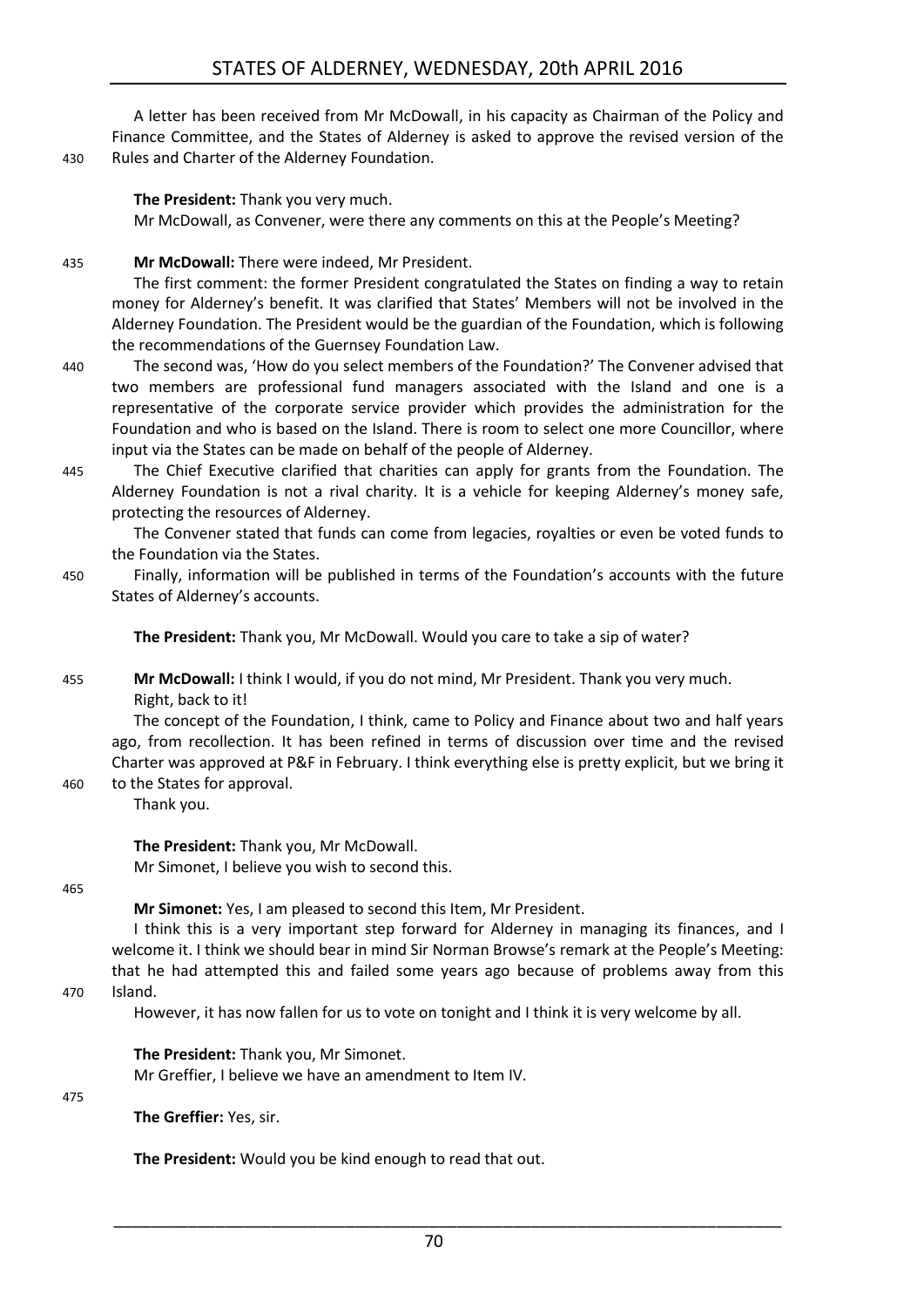#### 480 **The Greffier:** Yes, a letter has been received from Mr Harvey and his amendment is as follows:

#### *Amendment:*

*At clause 26, 'Accounts and Audit,' to insert the additional clause 26.4 as follows: 'After approval by the Councillors, annual accounts will be forwarded to the States of Alderney and placed in the public domain.'*

**The President:** Thank you very much.

Mr Harvey, I believe you wish to propose your amendment.

485

#### **Mr Harvey:** Thank you, sir.

Let me say at the outset that I totally support the concept of the Foundation. It is – rather as it says on the tin – a Foundation, the true worth of which will probably not be apparent for 10 or 20 years, long after some of us have moved on to other places or been allocated 490 elsewhere. (**Mr McDowall:** Amen!)

So I think it is an important move. But, of course, what it does mean is that we are trying to set rules to guide and indeed govern something which will probably not be effective for a quite a

number of years in the real sense.

- Looking through the Rules, it occurred to me  $-$  or I noticed  $-$  that the Rules permit the 495 Councillors to publish annual accounts, but do not *require* them. I thought this was a slight loophole, a potential loophole, that somebody might get hold of. Therefore, to put the matter beyond doubt, I submitted the amendment indicating that the Councillors will be required to publish the accounts, both to the States and to the public domain.
- 500 **The President:** Thank you, Mr Harvey.

Mrs Paris, I believe you wish to second this.

#### **Mrs Paris:** Yes, I do.

I am very pleased to second this and very pleased that the Alderney Foundation should be 505 coming into existence. I think the setting up of it is probably the most long-term and hopefully the most long-sighted Item that we have on the Billet.

It should be of benefit to the Island for many years to come – as Mr Harvey has already pointed out – and long after our current States' Members have gone to fresh pastures. *(Laughter)* 

510 It is obviously, therefore, very important that it is set up in as clear and as transparent a manner as possible and, accordingly, I do support Mr Harvey's further amendment to the Rules: that the annual accounts should have to be placed in the public domain.

#### **The President:** Thank you very much, Mrs Paris.

515 Does any Member with to speak on the amendment? Mr Jean.

**Mr Jean:** Just to say that it is a good amendment and I am going to support it. I think that it is excellent that the accounts come into the public domain. That is one part of my problems – and I 520 do have problems – dealt with.

Thank you, Mr Harvey and Mrs Paris.

**The President:** Thank you, Mr Jean.

Does any other Member wish to speak on the amendment?

525 Mr Rowley.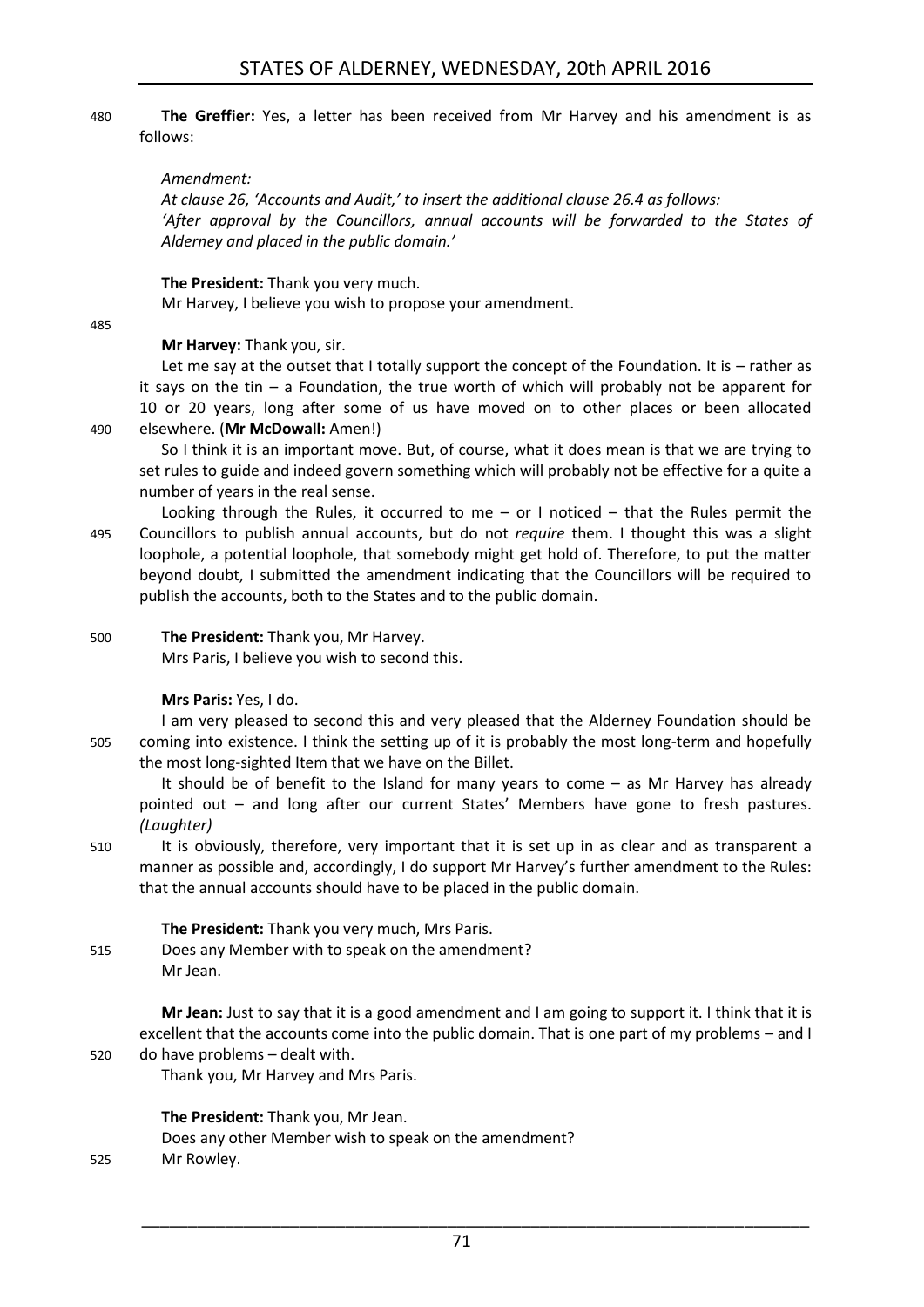**Mr Rowley:** Yes, I would just like to add my voice to Mr Jean's. I think it is a perfectly logical thing to expect: that the accounts be published annually; otherwise we would be laying ourselves to accusations of vacancy of capacity.

530

#### **The President:** Thank you, Mr Rowley.

Does any other Member wish to speak on the amendment? Good. Mr Harvey, do you wish to exercise your right of reply on the amendment?

535 **Mr Harvey:** I think there is nothing further to say on that, sir. Thank you.

**The President:** Thank you very much. Mr Greffier, would you please take the vote on the amendment.

#### 540 **The Greffier:** Thank you, sir.

The proposed amendment is at clause 26, 'Accounts and Audit', to insert an additional clause 26.4 as follows: 'After approval by the Councillors annual accounts will be forwarded to the States of Alderney and placed in the public domain.'

*A vote was taken and the results were as follows:*

| <b>FOR</b>       | <b>AGAINST</b> | <b>ABSTAINED</b> |
|------------------|----------------|------------------|
| Mr Tugby         | None           | None             |
| Mr Birmingham    |                |                  |
| Mr Jean          |                |                  |
| Mr Harvey        |                |                  |
| Mr Simonet       |                |                  |
| Mr McDowall      |                |                  |
| Mr Rowley        |                |                  |
| Mr Roberts       |                |                  |
| <b>Mrs Paris</b> |                |                  |
| Mr McKinley      |                |                  |

545 **The Greffier:** That motion is passed, sir.

**The President:** Thank you very much.

We now return to the main Item IV: the Alderney Foundation, which has been duly proposed by Mr McDowall and seconded by Mr Simonet. Does any Member wish to comment on Item IV?

550

**Mr Jean:** On the main Proposition?

**The President:** On the main Proposition, please. Yes.

- 555 **Mr Jean:** Sir, Your Excellency, distinguished guests, I speak on the Alderney Foundation. My support for this Item has never been strong. In fact, two years ago – some of you may remember – I sparked off calling for a vote on the Item at a P&F, and I voted against the Item. I admit I was against the idea, and my reason was at the time parts of the Item: the Alderney Foundation and sources of income to be included in the Foundation were not to be included in the minutes of
- 560 that P&F meeting back in April 2014. This is the reason I sparked off and voted against the Foundation idea, because our financial arrangements were the same as they had always been under the 1948 Agreement.

Although I did express concern at the meeting in 2013 when the Item was first introduced to the States of Alderney by the President of our States, my concerns grew with time. For quite a 565 while after my strong expression of views, the Foundation proposal seemed to disappear. Time has moved on and my views have mellowed to some degree, but some concerns do remain.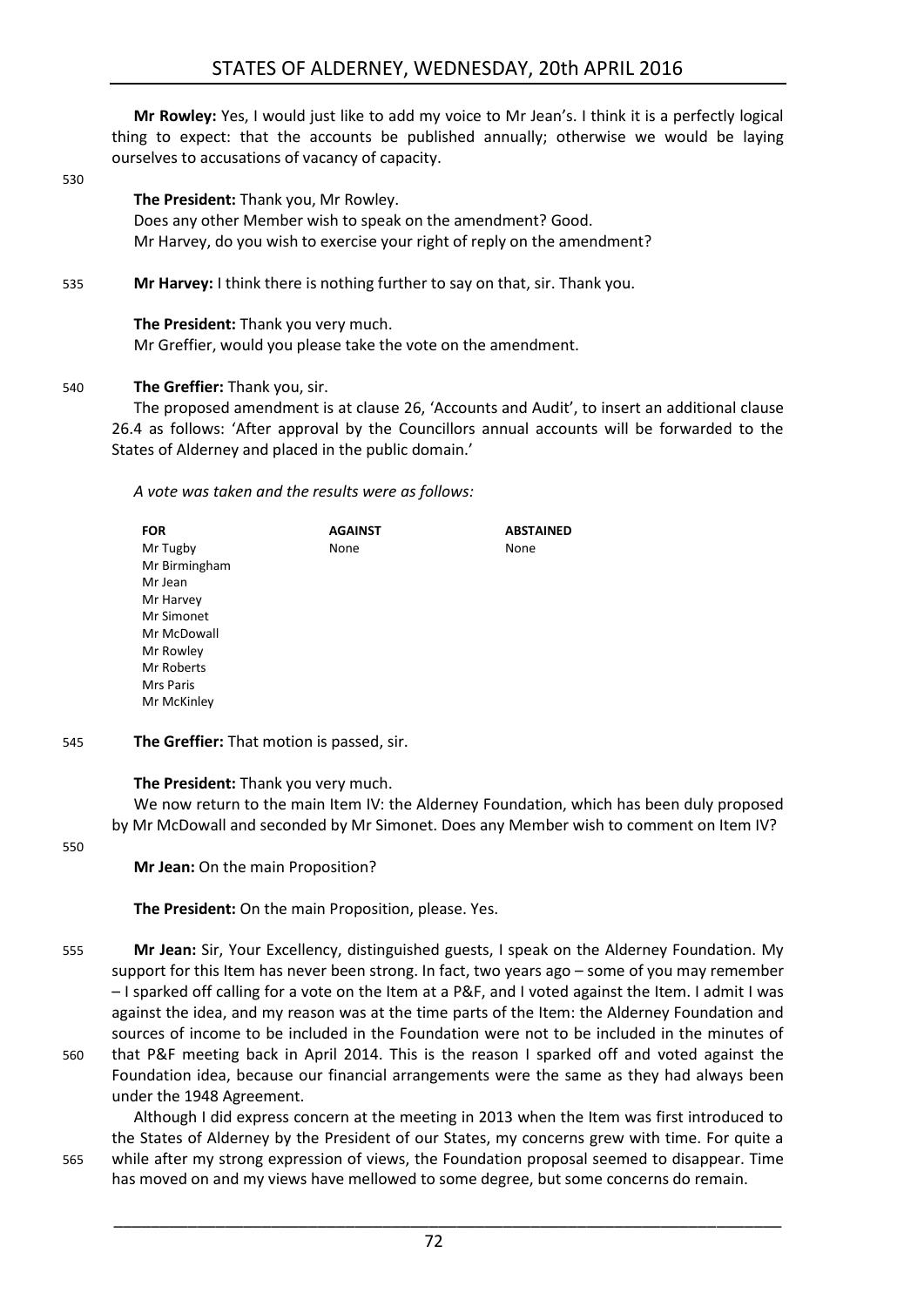The situation regarding control of more of our own finance is agreed. We will, in future, have more autonomy and more responsibility over localised taxation. That does change the view I took then. In fact, this is a major change.

570 I look at the perceived idea of the Alderney Foundation and I ask myself, is this Foundation as necessary as it was when we viewed it then? Monies are already held in the capable hands of our own Treasury Department in the form of legacies, bequests, lottery funds and such like, of which we receive a share of the lottery fund. Various charities benefit each year and worthy causes too, as funds are allocated to them on request and subject to the agreement of our 575 Finance Committee.

I am told by the Chairman of P&F that a decision as to whether the States replace future revenue funds such as tidal energy money into the Alderney Foundation would be a decision to be taken by the whole States at that time.

I question why we, as States' Members, on behalf of the public, would consider abrogating 580 our own responsibilities to a Foundation, an organisation over which the States, in the Billet before us today, will have less control over these matters than it does today.

The States of Alderney has not been involved in the selection of the Council members; nor has any effort been made to introduce them to us. I, myself, know only one of the proposed trustees of the Foundation, and I cannot and would not be critical of those chosen, as I do not 585 know them.

I believe, at this present time, with all the changes taking place to the financial relationship between Guernsey and Alderney and the taxation being localised, viewing the present system for holding such monies, which are adequate at this time, we should not vote for setting up the Alderney Foundation; creating an unnecessarily complicated structure to the more direct control

590 of the assets within the States of Alderney that we hold on behalf of the public of Alderney. Thank you, sir.

**The President:** Thank you, Mr Jean.

Does any other Member wish to speak on Item IV?

595 Mr McKinley.

#### **Mr McKinley:** Mr President, Your Excellency.

I do not disagree with the idea of the Foundation and I understand fully one of its principal objectives, but I do have a couple of questions for clarification, really, for Mr McDowall, which I 600 think he is probably aware of already.

The first concerns the selection of Councillors. We were told in December, at the Finance Committee meeting, that they had been identified, but were not told who they were. I think we were told at the People's Meeting who they were, but I would ask who made the recommendations and who made the selection?

605 Do any of the Councillors have their primary address in Alderney? Because, as far as I know, possibly one does, but if you go to the Billet Item it says, '... should be … dedicated islanders'. As far as I know, none of them, or possibly only one of them, has a primary address here in Alderney.

Regarding the dispersal of grants, it appears that the States can only approve on 610 recommendation of the Foundation. Would the States be able to influence or exert pressure? And, indeed, can they also take money from the Foundation? I assume they can.

Those are my questions, sir.

**The President:** Thank you very much, Mr McKinley.

615 Does any other Member wish to speak on Item IV?

Mr Rowley, was that a nod?

**Mr Rowley:** No, it was not.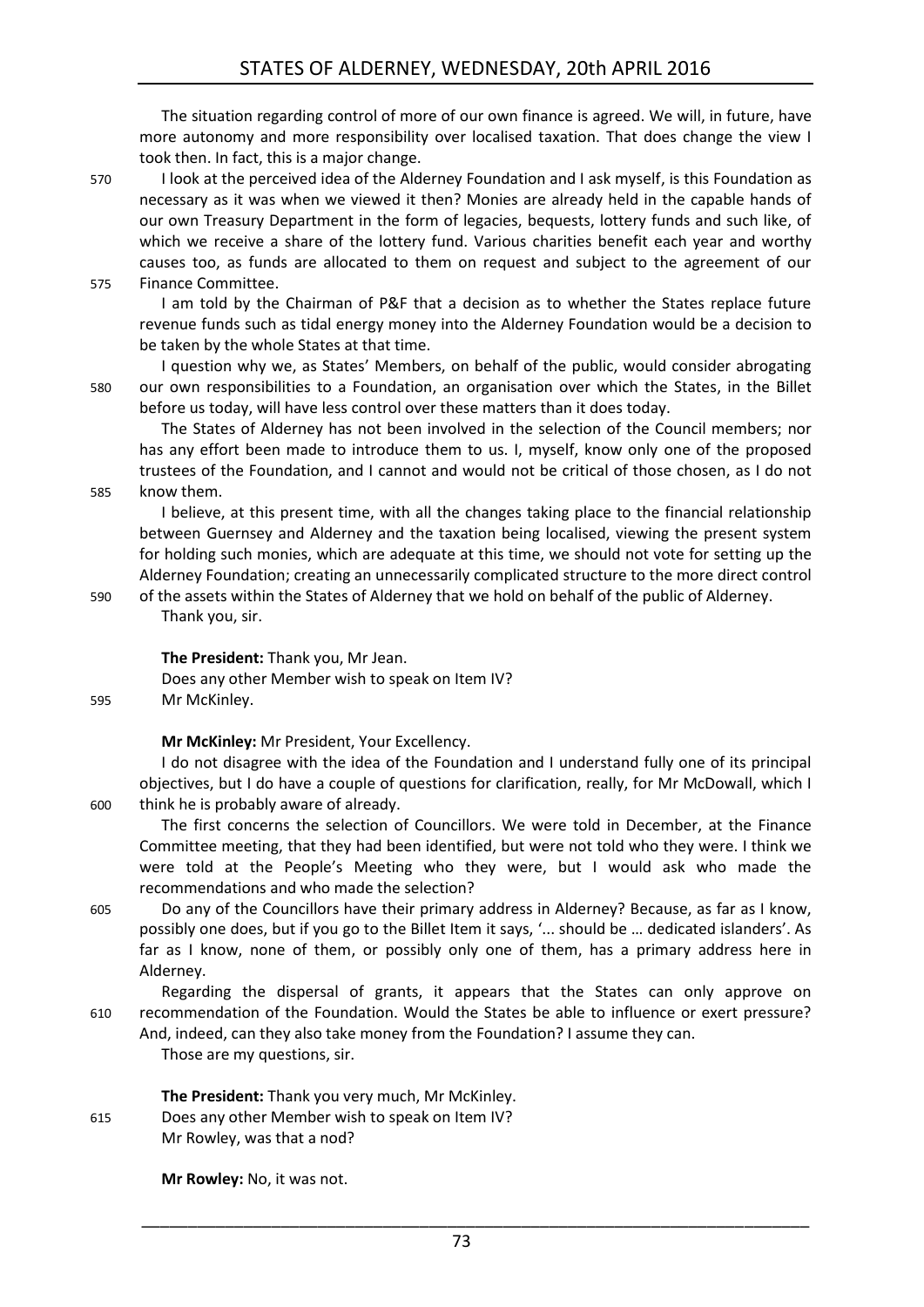#### **The President:** No.

620 Mr Harvey.

#### **Mr Harvey:** Thank you, sir.

As I have already indicated, I have supported the idea of the Foundation from the very beginning. I think one has to see the Foundation, at this point, as being an enabling mechanism 625 or almost a receptacle which we have no intention of filling – we are not in a position to fill, for the moment – but nevertheless, the intent is good there.

I am sure Mr McDowall can respond to Mr McKinley's concerns, but the initial set of rules had no role whatsoever for the States, although we had discussed the fact that the States would actually be effectively the client of the Foundation, and that is now more or less written into the 630 Foundation Rules in that the Foundation will only consider donations or requests if they have

received the support of this body here.

It does not, of course, force the Councillors to agree such a recommendation; they still have to have that independence of movement, as I understand it. But, clearly, if they rejected a request from the States, then future funding might be rather more difficult to achieve.

635 I think there are sufficient safeguards in there to achieve the end result which, as I say, I think again is probably quite a few years in the future.

Thank you.

**The President:** Thank you, Mr Harvey.

640 Does any other Member wish to speak on Item IV? No. Mr McDowall, would you like to exercise your right of reply?

**Mr McDowall:** Yes, indeed. Thank you very much indeed, Mr President.

- Let me address Mr Jean's comments and concerns. Obviously, at this stage, any monies going 645 in would be private benefactors' legacies or donations. People have a right to exercise where they put their money. A lot of people do not want to leave money to the States because they believe we politicians are feckless spendthrifts. Of course, that is not the case, I know, but there is that perception in some quarters.
- Clearly, as Mr Harvey has iterated and reiterated, this will not really become an issue in terms 650 of substantial funds for some time. Public funds could only go in there with the approval of the States. So no public funds can go in here without the approval of the States. If people wish to put money in, that is entirely their own business. It is absolutely their own business and others should not interfere. Obviously, at a later stage, if and when the States puts money in, then clearly they can make their own observations on the Councillors.
- 655 In December, Councillors were in mind but they had not consented to be Councillors at that time. One of the Councillors, who represents the corporate service provider which will do the administration, has her address on the Island. Two of the others have secondary addresses on the Island. I believe one will make this his permanent address in a few years' time.
- I think we are setting up a structure. It is not going to have much impact at all for conceivably 660 five to 10 years. Clearly, there will be a different States by then and States' Members may have a different view on how they dispose of surplus funds, so there is no guarantee that public funds will go into the Foundation. It is merely a vehicle that is there to take States' funds should States' Members determine that in the future.

I hope I have answered your questions satisfactorily.

665

**Mr McKinley:** Not quite, sir.

**Mr McDowall:** Okay.

670 **The President:** Is this a point of order, Mr McKinley?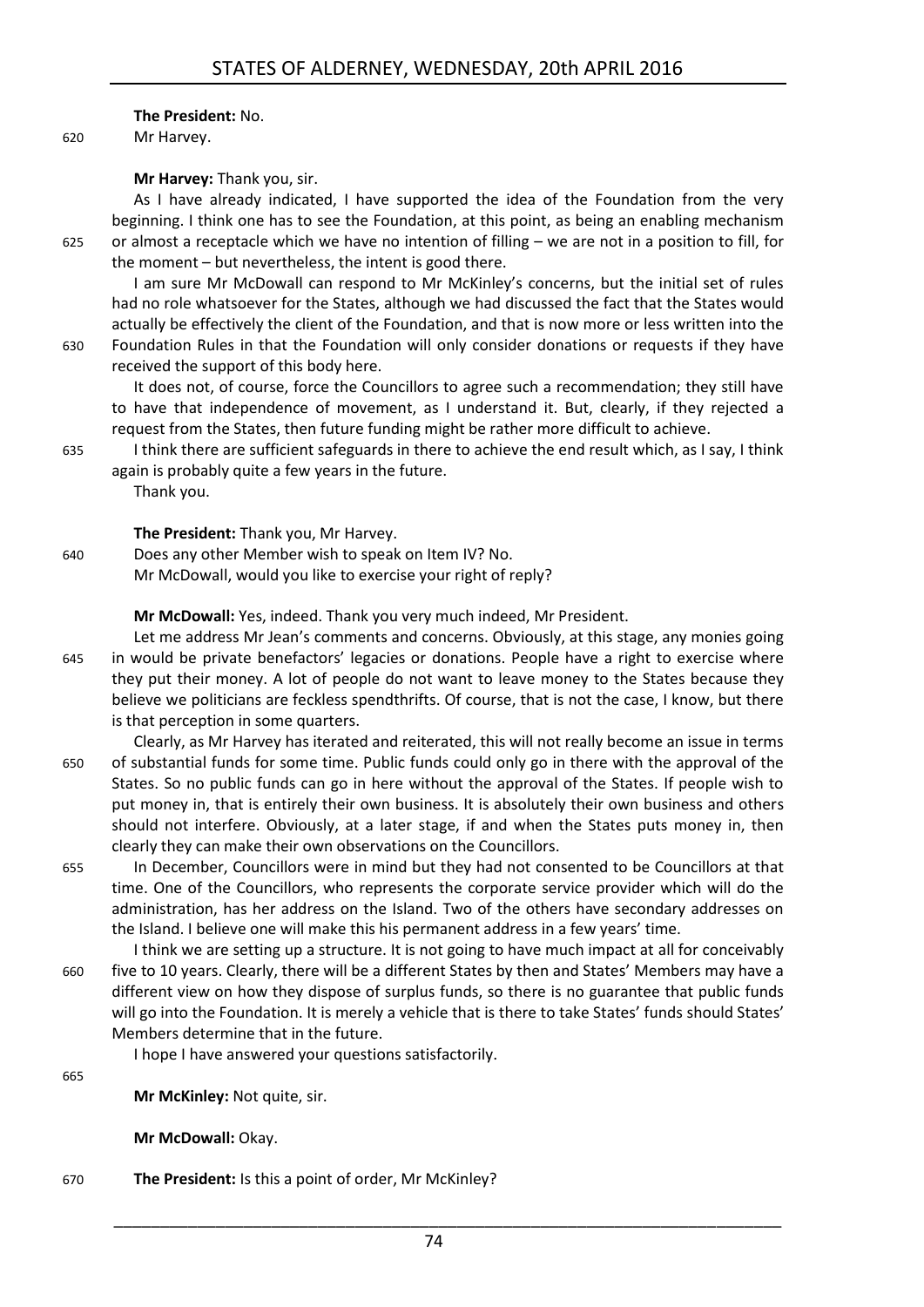**Mr McKinley:** Point of order.

**The President:** Yes. Please proceed.

675 **Mr McKinley:** Yes. Mr McDowall looked at me very harshly when I apparently suggested who puts the money in. I did not say anything about who puts the money in; that was not me at all. But I did ask: (1) who made the recommendations and who made the selection?

**Mr McDowall:** A number of people who have the professional competencies, who have 680 association, were approached by one or two Members of the States and, indeed, if I may say so, yourself, Mr President, and they consented to act as Councillors.

**Mr McKinley:** Right.

685 **The President:** Right! Anybody got any points of order before we close? In that case, Monsieur Greffier, would you please call the vote on Item IV.

**The Greffier:** Thank you, sir.

The States of Alderney are asked to approve the revised version of the Rules and Charter of 690 the Alderney Foundation.

*A vote was taken and the results were as follows:*

| <b>FOR</b>    | <b>AGAINST</b> | <b>ABSTAINED</b> |
|---------------|----------------|------------------|
| Mr Tugby      | None           | None             |
| Mr Birmingham |                |                  |
| Mr Jean       |                |                  |
| Mr Harvey     |                |                  |
| Mr Simonet    |                |                  |
| Mr McDowall   |                |                  |
| Mr Rowley     |                |                  |
| Mr Roberts    |                |                  |
| Mrs Paris     |                |                  |
| Mr McKinley   |                |                  |

**The Greffier:** The motion is passed, sir.

695 **The President:** Thank you very much indeed.

#### **V. Committee Membership – Item approved as amended**

<span id="page-18-0"></span>*Item V.*

*The States of Alderney is asked:*

*to approve the quorum of any committee meeting of the States of Alderney to be 50% plus one of the committee membership.*

**The President:** Could we move to Item V on the agenda, please.

#### **The Greffier:** Yes, sir. Item V this evening is Committee Membership.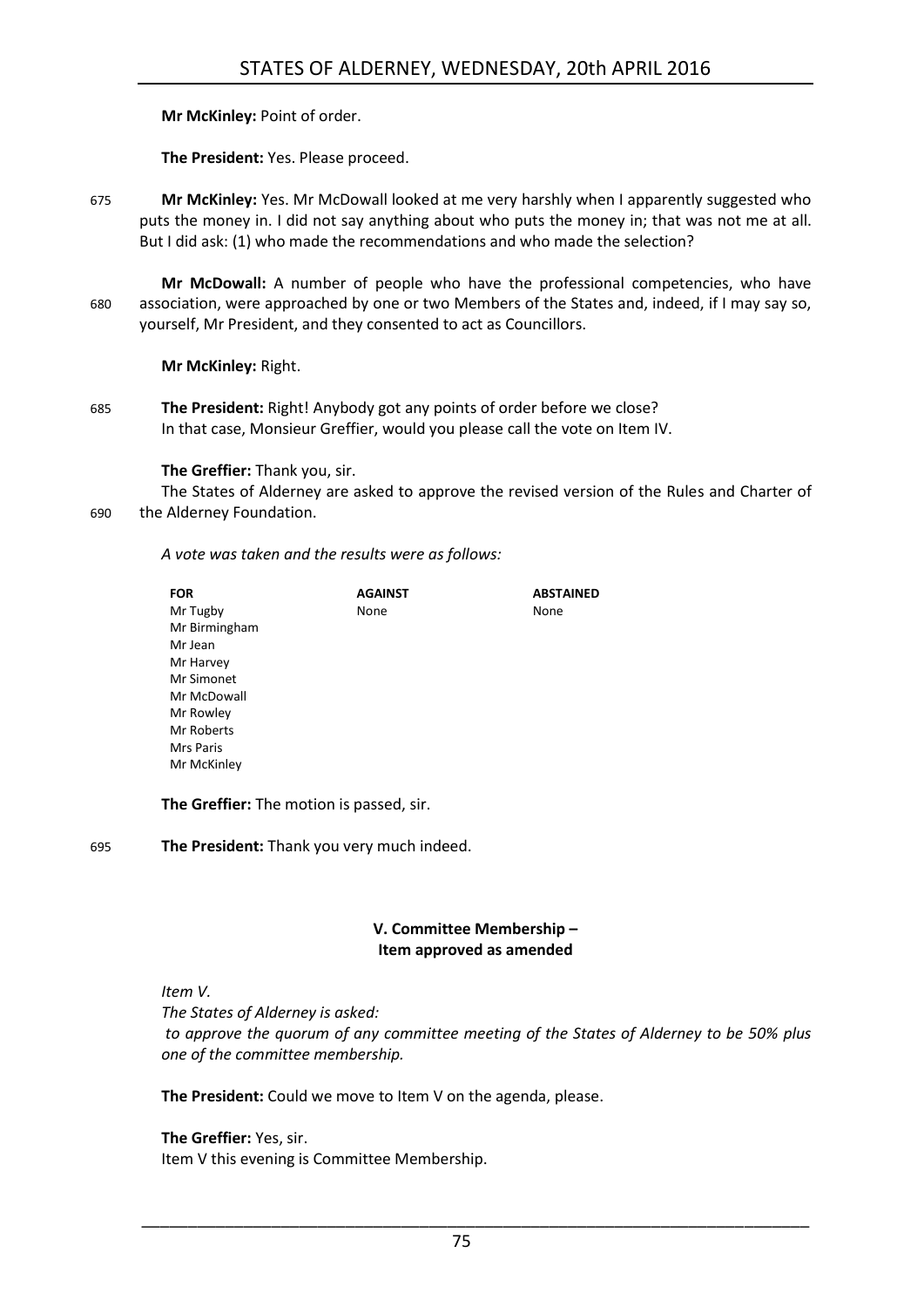700 A letter has been received from Mr McDowall, in his capacity as Chairman of the Policy and Finance Committee, and the States of Alderney have been asked to approve the quorum of any committee meeting of the States of Alderney to be 50% plus one of the committee membership.

**The President:** Thank you.

705 Mr McDowall, as Convener, were there any comments on this at the People's Meeting?

**Mr McDowall:** Yes, there was indeed, Mr President.

The Chief Executive clarified the reason for this process, following which there were no comments on the Item.

710

**The President:** Thank you, very much. Would you care to remain on your feet as proposer?

#### **Mr McDowall:** Yes, indeed.

715 This was an anomaly which I am gratified that Mr McKinley pointed out originally, when the quorum of the Policy and Finance Committee was in fact three. That related to the time when there were five members of the Policy and Finance Committee. The Policy and Finance Committee now comprises all 10 Members of the States and therefore it was appropriate to increase the quorum to 50% of the Committee membership, plus one. Therefore, that is 720 reflected in the motion.

Thank you.

**The President:** Thank you very much, Mr McDowall. Mr McKinley, I believe you wish to second this.

725

**Mr McKinley:** Yes, indeed, sir, and I reserve my right to speak, if I may?

**The President:** Thank you. Monsieur Greffier, I believe we have an amendment to Item V.

730

**The Greffier:** Yes, sir.

**The President:** Would you be kind enough to read that to the Members.

#### 735 **The Greffier:** Thank you, sir.

A letter has been received from Mr Birmingham and the amendment reads:

#### *Amendment:*

*The States of Alderney is asked to approve the quorum of any committee or subcommittee of the States of Alderney to be that as shown in the following table:* 

| Committee Membership | Quorum |
|----------------------|--------|
| 5 or less            |        |
| 6 or 7               |        |
| 8 or 9               |        |
|                      |        |

#### **The President:** Thank you very much.

Mr Birmingham, would you care to propose your amendment.

740

**Mr Birmingham:** Thank you, Your Excellency, Mr President.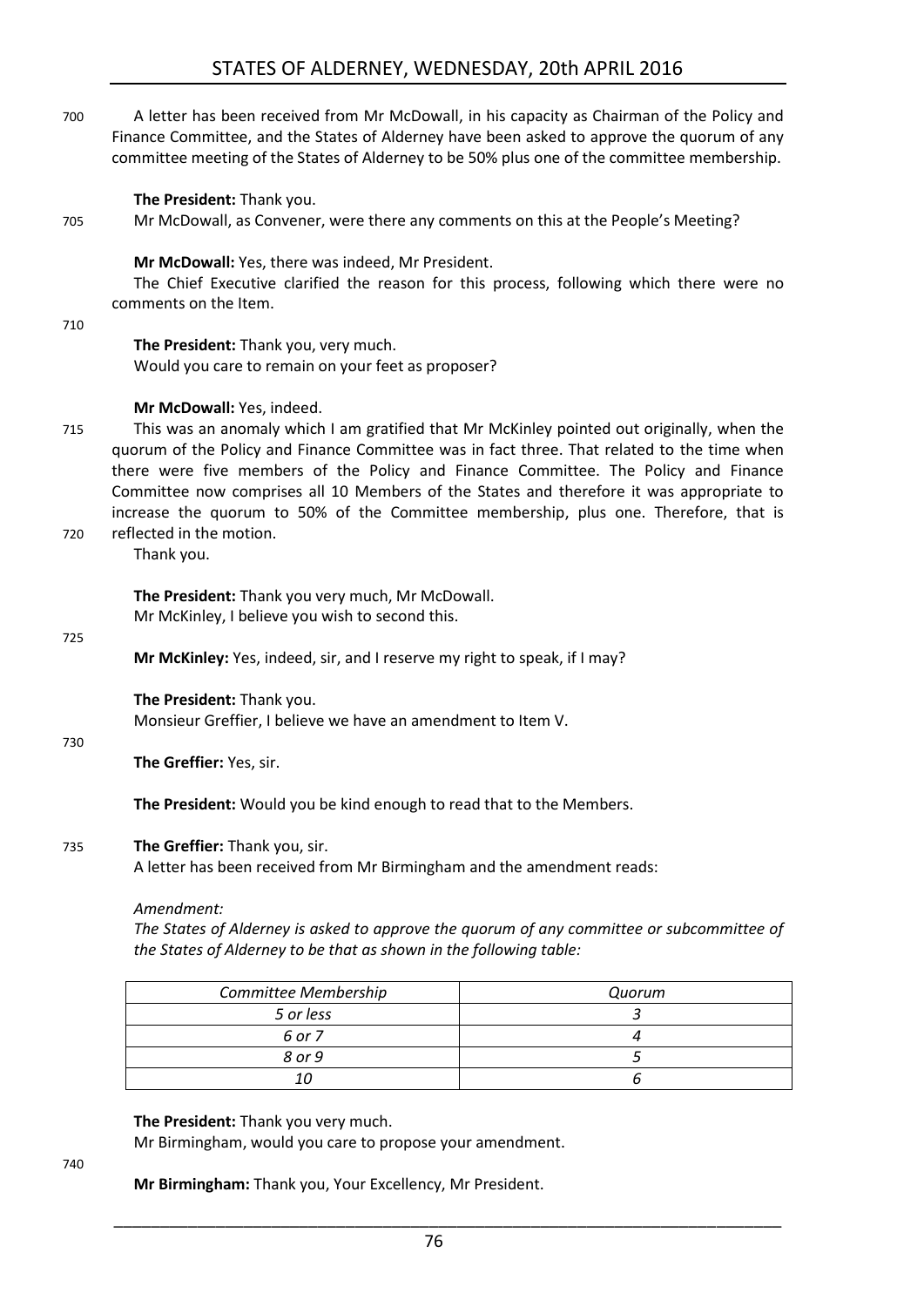It seems amendments are like London buses: we have seen none for an age and then three come along at once! *(Laughter)*

I brought forward an amendment to this Item in my capacity as Chairman of the BDCC. The 745 proposal is aimed at addressing the issue of the level of quorum of a 10-man Policy and Finance Committee, and the Government of Alderney Law was drafted under the assumption that there would only be committees of five-person membership and therefore set the quorum at three.

To be clear, I have no problem with increasing the quorum of committees of a larger membership: a proposal I supported when the matter was discussed at Policy and Finance. 750 However, this Item also inadvertently proposes the raising of the level of quorum of smaller five-man committees above the level set in the Government of Alderney Law.

After consideration of the possible impact that this might have on BDCC, as Chairman, I have come to the conclusion that the resolution, as proposed, could cause unintended problems for the existing five-man committees and subcommittees of the States by raising the quorum to 755 four members out of five.

My reasoning goes like this: over the last three years, we have seen the death of a States' Member whilst in office, the late Paul Arditti; one States' Member has been incapacitated with a heart attack for three months and three other Members' attendance has been affected by serious medical conditions that in some cases have meant long periods off Island for treatment. 760 Over the last two years, we have also seen dramatic increases in the level of work placed on our

- over-stretched if I may say Guernsey Representatives, and that has frequently caused timetabling issues for meetings.
- This, on top of the usual day to day issues that may prevent a Member from attending  $-$  we all know the travel ones of high winds and fog or even unexpected illnesses or last minute 765 complications or commitments. Under those circumstances, effectively raising the quorum of the smaller committees to four fifths of the membership could create very real difficulties. In the circumstances I have described, there have been occasions when the BDCC has had to meet with only three Members. For BDCC, delays and postponements of meetings are unwelcome, especially when members of the public are waiting on the outcomes of decisions for planning 770 applications. A higher quorum would have prevented timely decision making.
- Therefore, after discussing the matter with Mr Rowley, Chair of Tourism and Marketing, I have brought forward this amendment that replaces the original one-size-fits-all proposal with a table that sets the quorum levels based on the principle of the quorum set at the number of the first Member above 50% of the committee. This eliminates the potential problems that I 775 previously mentioned, but deals with the issues of the quorum of the larger committees.
	- I hope that Members will agree that this is a sensible compromise and that it will not affect the ability of the smaller committees to transact their business.

I commend it to the States.

780 **The President:** Thank you, Mr Birmingham. Mr Rowley, I believe you wish to second this.

**Mr Rowley:** Yes, that is right, Your Excellency, Mr President. I wish to second this and, as Mr Birmingham has explained, it clears up a potentially Alice in Wonderland-type situation where 785 you end up having two and a half people, to which you add one and then you round it up and take away the number you first thought of and do whatever!

Frequently, it would leave us, as he said, with needing four people on the BDCC and certainly the Tourism Committee. But this – although it might look a little bit cumbersome – is just a simple table, and you look at it and you work out how many people are on your committee and 790 you say, 'Right, we need four people to be quorate' or three or five or six, and there you have it and there is no ambiguity about it.

**The President:** Thank you, Mr Rowley.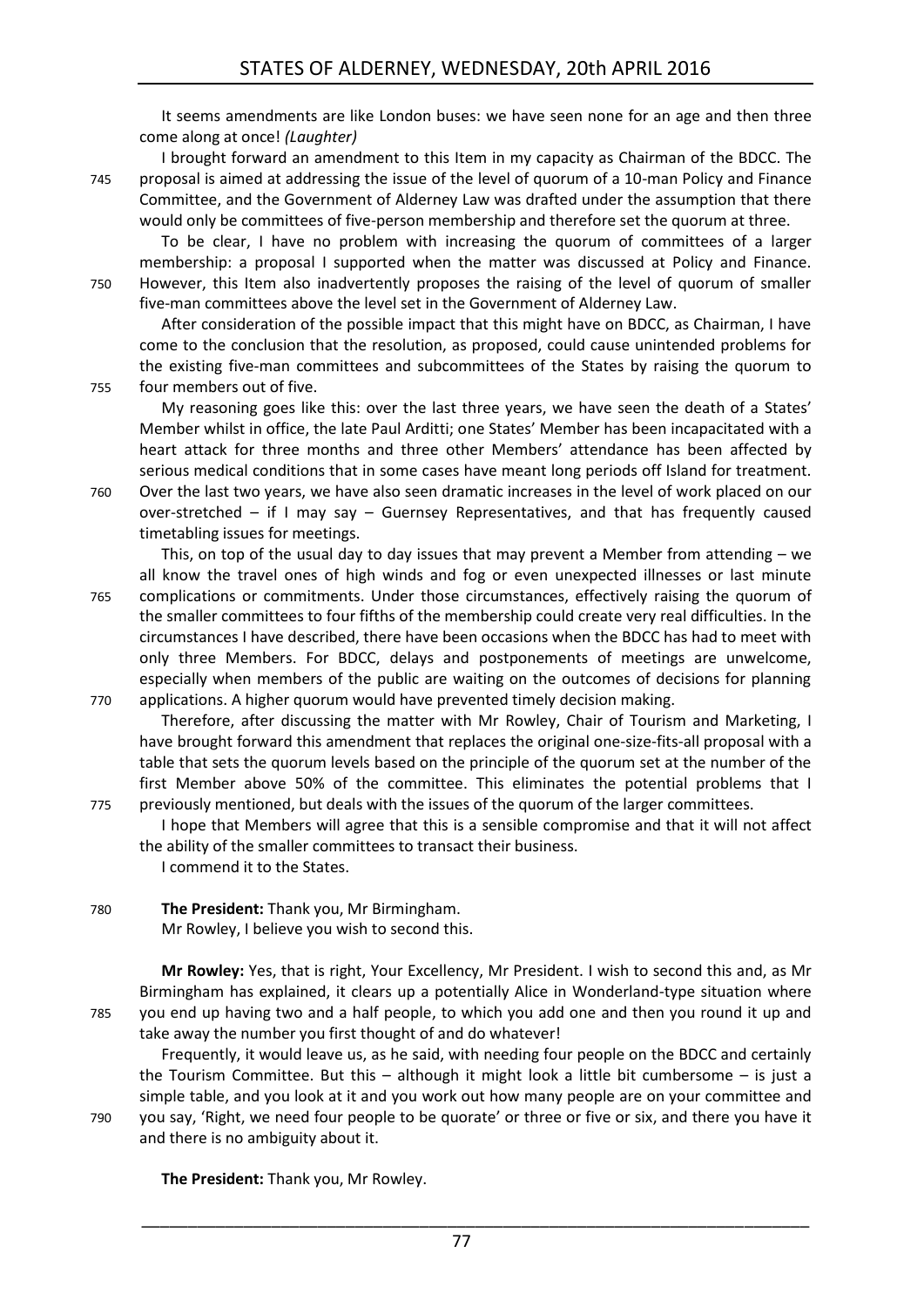Does any Member wish to speak on the amendment?

**Mr Jean:** If I may?

**The President:** Can I take Mr McKinley first, please? Mr McKinley.

800

795

**Mr McKinley:** Just a point of clarification, really, because I totally agree with the five-man committees being reduced to three. I am not quite sure where we stand on the six or seven-man committees or the eight or nine-man committees. There are no such committees, so why are they included in the amendment?

805

#### **The President:** Thank you.

Later, you will have your right of reply in a minute. Mr Jean.

810 **Mr Jean:** I would like to say, I do not agree with this amendment because I think, myself, that if you have the number *i* for quoracy on each committee, it will encourage attendance, because we are having problems with attendance at these meetings. We had a Policy and Finance meeting yesterday with only six Members! Three of them did not turn up! (**A Member:** Seven!) So I am sorry, anything that increases attendance I think is good. Not only that, this is a regular 815 occurrence. We are getting poor meeting attendance and this will deal with it. If the number is

high, this amendment should not receive the support because it will encourage the people to turn out and they will have to come to the meetings.

Thank you, sir.

820 **The President:** Thank you, Mr Jean. Mr Harvey.

**Mr Harvey:** Thank you, sir.

I do not have any problem with Mr Birmingham's amendment; I realise the problems. Of 825 course, an alternative way would be to have left the law as it was and merely make an exception for the Policy and Finance, but I am sure we will all learn to love the table here and refer to it on a regular basis. *(Laughter)*

I think this debate highlights the whole issue of committee meetings, their purpose and the way we are going with them. Because I have been concerned since late last year, when we first 830 saw the programme for committee meetings this year which had decimated most of the committee meeting dates, despite the fact that the States website still says, 'Committees meet monthly'.

Now, what is the purpose of the committees? The committees are there to make decisions or to reach decisions and pass them onto the next level above. They are a democratic organisation. 835 Not only does it mean that the committee members are able to openly, between themselves, discuss these matters but in due course – hopefully quicker rather than later – the minutes are published. So they are a democratic process and, although in the urge to move on to get things done, they can be seen as an inconvenience, I would strongly defend the committee system. I am pleased that the Policy and Finance Committee have now moved to  $-1$  am trying to count 840 the number of meetings. I am not sure what -

**The President:** Mr Harvey, if I may? We are on the amendment (**Mr Harvey:** Indeed, indeed!) to do with the number of people for a quorum.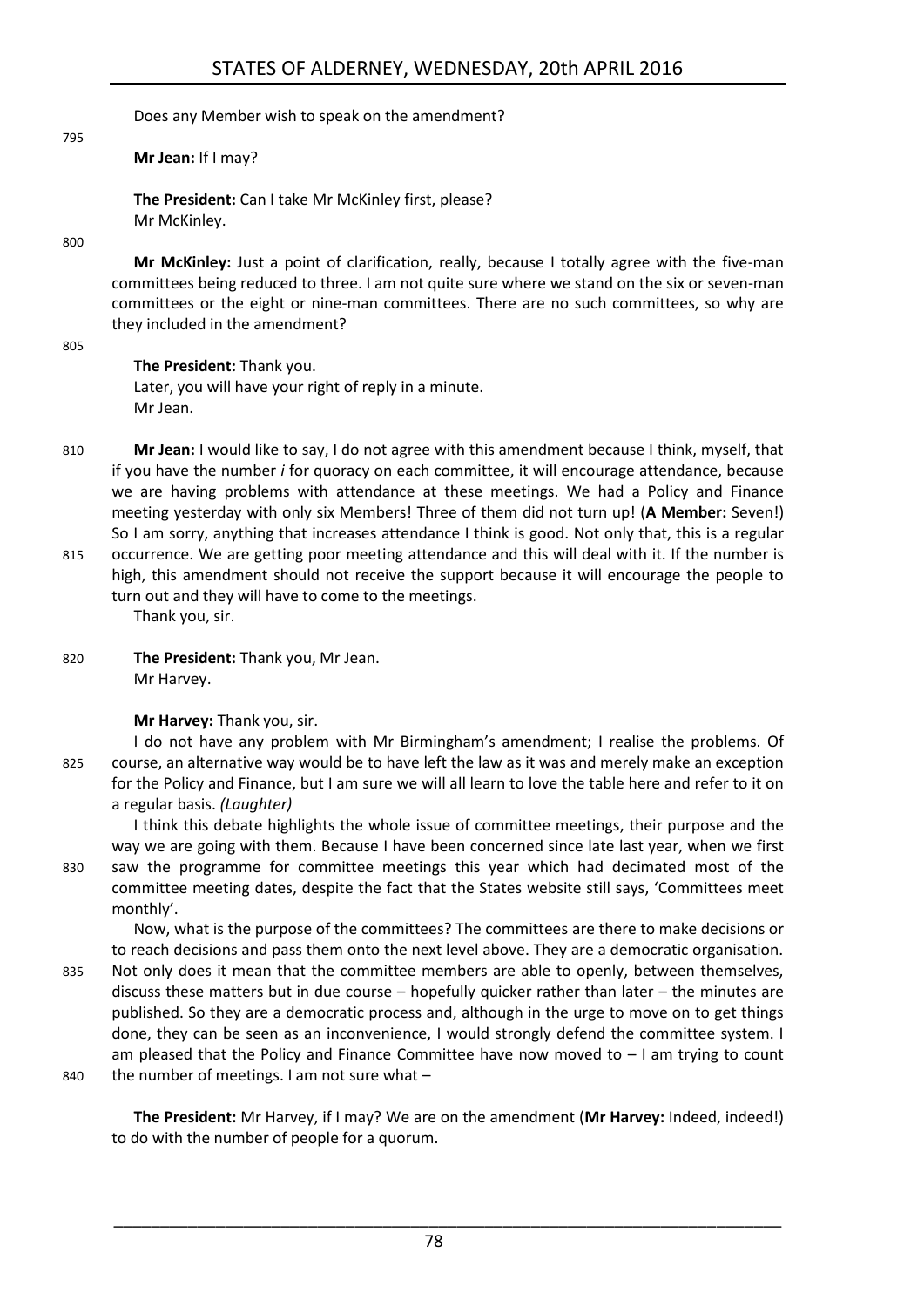845 **Mr Harvey:** My point, sir, is this: if you schedule four meetings a year and then suddenly find, at short notice, you need to schedule extra meetings, you are going to have greater difficulty in achieving a quorum – so there is actually a link.

I think part of the solution is to have an adequate quorum, as I think has been proposed, but also to ensure there is an adequacy of meetings published at the beginning of the year, so that 850 everybody knows where they stand. There is a far greater chance of achieving a quorum and not running the risk that Mr Jean rightly identified yesterday, when we were nearly inquorate and indeed towards the end of the meeting when, unexpectedly, a decision was called for, we were not quorate and we were not able to make a decision.

Thank you, sir.

#### 855

**The President:** Thank you, Mr Harvey. Does any other Member wish to speak on the amendment? Mr Simonet.

#### 860 **Mr Simonet:** Yes. Thank you, Mr President.

I do support Mr Birmingham's amendment. I think it makes perfect sense. I hear the comments about attendance at meetings. I personally do not know of any States' Member who has missed a meeting without good reason. This is bound to happen, particularly with an ageing population.

865 I do think Mr Birmingham's amendment requires all States' Members to be numerate and that may be asking too much. *(Laughter)* However, I am glad to support it.

**The President:** Thank you very much, Mr Simonet. Mr Rowley.

870

**Mr Rowley:** Yes, on a point of order, if I may? Could I point out to Mr Jean: you cannot demand full people at a five committee –

**The President:** That is not a point of order.

875

**Mr Rowley:** Oh, is it not? I beg your pardon. If they are not on the Island, they cannot go.

#### **The President:** No. Sit down, please. Thank you.

Does any other Member wish to speak on the amendment? Very good! 880 Mr Birmingham, would you like to exercise your right of reply on the amendment?

#### **Mr Birmingham:** Yes. Thank you, Mr President.

I, first of all, make the point that I am proposing no change to the quorum as it stands for five-man committees. It is effectively going to be exactly the same process that has worked very 885 well over a long period of time. The way Mr Jean would have it, we would be getting a disparity between the smaller committees and the larger ones. That would then mean we would be talking about an eight-man quorum for P&F, if you were to take it pro rata.

As I said, this is the case of there having been circumstances where this happens, through no fault of anybody. As I have said, in the case of the death of Paul Arditti, obviously the process 890 that was gone through there was that we then have to have an election. That means that has to be taken to a States' Meeting for the date to be finalised; then you have to have the election. With certain timings and an illness to another member of a committee, you could find yourself, from the BDCC side, being in a position where we are hamstrung and not being able to pass planning permission for almost six months. Now, I do not believe that is a situation that we

895 should be letting ourselves possibly get into.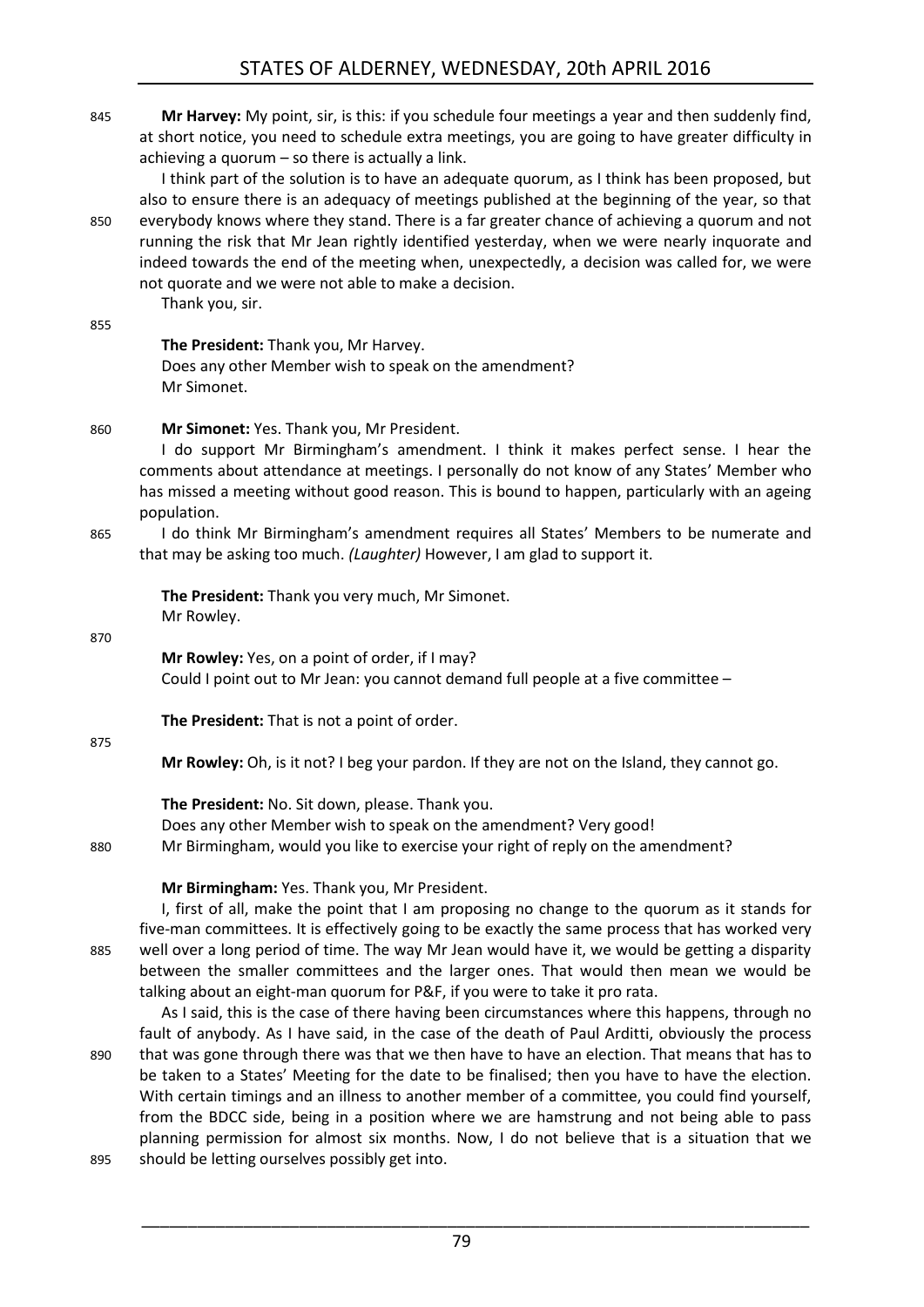In terms of Mr McKinley's, you are quite right, there are no committees of six or seven or eight or nine; however, you never know, there might be in the future. As an example, if I said specifically that P&F was a 10-man committee and the quorum had to be a certain figure, what happens, again, with the death of a States' Member? The States drops to nine and that affects 900 the quorum. Therefore, that is why there are circumstances where we could drop to a nine-man P&F; even with the resignation or suspension of a States' Member that would happen.

Therefore, I have put it in there for those circumstances in the event that that might happen. As I said, I have no issues at all with the large quorum for a large P&F. That is quite right; that

is what should happen. As I said, I am just concerned on the potential effects of the smaller 905 committees for the quorum.

**The President:** Thank you very much, Mr Birmingham. Monsieur Greffier, would you put the amendment to the vote, please.

#### 910 **The Greffier:** Thank you, sir.

The States of Alderney is asked to approve that the quorum of any committee or subcommittee of the States of Alderney be that as shown in table: where the committee membership is five or less, the quorum be three; where membership is six or seven, the quorum be four; where the membership is eight or nine, the quorum be five; and when membership is

915 10, the quorum be six.

*A vote was taken and the results were as follows:*

| <b>FOR</b>    | <b>AGAINST</b> | <b>ABSTAINED</b> |
|---------------|----------------|------------------|
| Mr Tugby      | Mr Jean        | None             |
| Mr Birmingham |                |                  |
| Mr Harvey     |                |                  |
| Mr Simonet    |                |                  |
| Mr McDowall   |                |                  |
| Mr Rowley     |                |                  |
| Mr Roberts    |                |                  |
| Mrs Paris     |                |                  |
| Mr McKinley   |                |                  |

**The Greffier:** That motion is passed, sir.

920 **The President:** Thank you very much indeed.

We will now proceed to the main Item to do with the committee membership, which has been duly proposed by Mr McDowall and seconded by Mr McKinley.

Does any Member wish to speak on Item V: Committee Membership? Mrs Paris.

925

**Mrs Paris:** Thank you.

I will leave any remarks about the number of men on the committees for a different occasion, perhaps.

I think this Item most usefully solves the problem that is not actually our main problem. The 930 issues, I think – as a bewildered and somewhat cynical electorate will tell you – are actually why are there so few meetings? And – hopefully already resolved – how can it take so long to release the minutes of the meetings that we do have?

At the risk of repeating some things that have been said by Mr Harvey and some others, I can see no reason why we should not plan to have 10 P&F meetings per year, so that everyone can 935 keep their diaries clear. It is much simpler to do that than to have meetings at the last minute, when we all have other things to do and other commitments. Ten meetings at a time –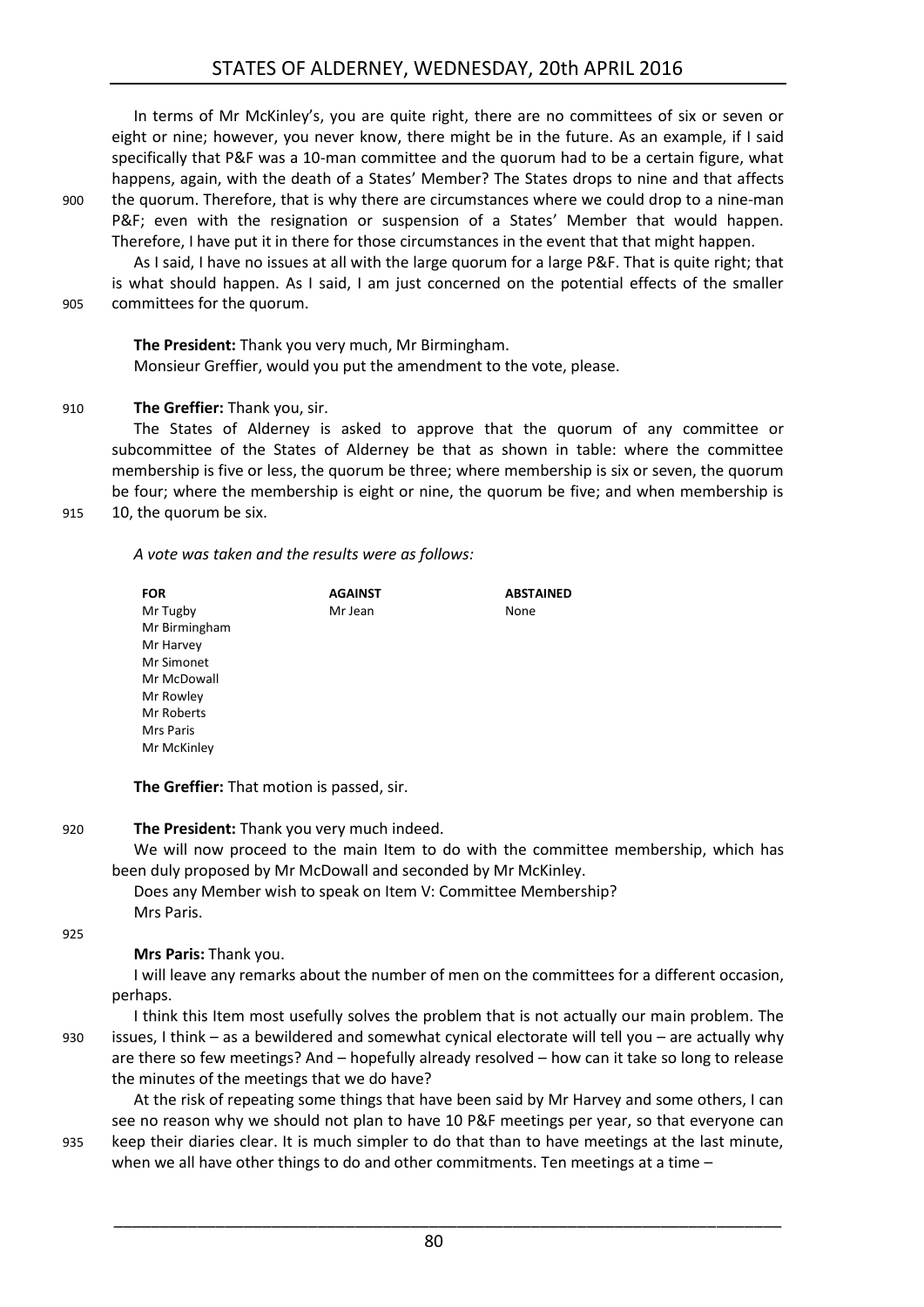### STATES OF ALDERNEY, WEDNESDAY, 20th APRIL 2016

| 940 | The President: Mrs Paris, with due respect, this Item is to do with the quoracy of the<br>committees. (Mr McDowall: Quite!) If you wish to discuss the number of committees, this is not<br>the place to do it.                                                                                                                                                                                                                                                                                                    |
|-----|--------------------------------------------------------------------------------------------------------------------------------------------------------------------------------------------------------------------------------------------------------------------------------------------------------------------------------------------------------------------------------------------------------------------------------------------------------------------------------------------------------------------|
| 945 | Mrs Paris: That is perfectly reasonable and I think, as Mr Harvey has said, the notice that we<br>have for the meetings reflects very strongly on how many people can actually attend the<br>meetings. Therefore, there is a very important connection with the two. I think, therefore, that<br>one of the answers to the issue is to have more and better planned meetings.                                                                                                                                      |
| 950 | The President: Thank you, Mrs Paris.<br>Does any other Member wish to speak on Item V, to do with the quoracy of the committees?<br>Mr Simonet.                                                                                                                                                                                                                                                                                                                                                                    |
| 955 | Mr Simonet: Yes. Thank you, Mr President.<br>It is just really to comment on the quorate. It relates to it because I personally have been to<br>more meetings this year than I did at this period last year. So I do not know where my fellow<br>States' Members have been. Mr Jean loudly complains about the attendance and quorate of<br>meetings, and Mr Jean sits on one committee. The rest of us sit on a lot more.<br>Therefore, I do think this proposal is right and it is proper and I will support it. |
| 960 | The President: Thank you, Mr Simonet.<br>Does any other Member wish to speak on the quoracy of committees?<br>Mr Rowley.                                                                                                                                                                                                                                                                                                                                                                                           |
| 965 | Mr Rowley: Yes, Your Excellency, Mr President.<br>I would just like to make the point that I do not think I have been to a single committee<br>meeting where we have not been quorate and it has had to be cancelled; that is where the<br>quorum has been three. There have always been three people, which is enough.<br>Thank you.                                                                                                                                                                              |
| 970 | The President: Thank you.<br>Does any other Member wish to speak on this Item?<br>Mr Harvey.                                                                                                                                                                                                                                                                                                                                                                                                                       |
|     | Mr Harvey: Just a point of order, sir. Having passed the amendment, does that not mean that<br>the main Proposition lapses?<br>Thank you.                                                                                                                                                                                                                                                                                                                                                                          |
| 975 | The President: No. The Proposition is still to do with the quoracy. We have had an<br>amendment which details the way the quoracy is now chosen, but we still need to go through<br>the main Proposition to change the quoracy of the meetings.<br>What you are actually debating now is the need to change the rules for quoracy, which are as                                                                                                                                                                    |

980 amended by Mr Birmingham's amendment.

**Mr Harvey:** Thank you for that clarification, sir.

**The President:** Thank you.

985 Right! Does any other Member wish to speak on the quoracy of committees? Mr McKinley.

**Mr McKinley:** If I may, sir.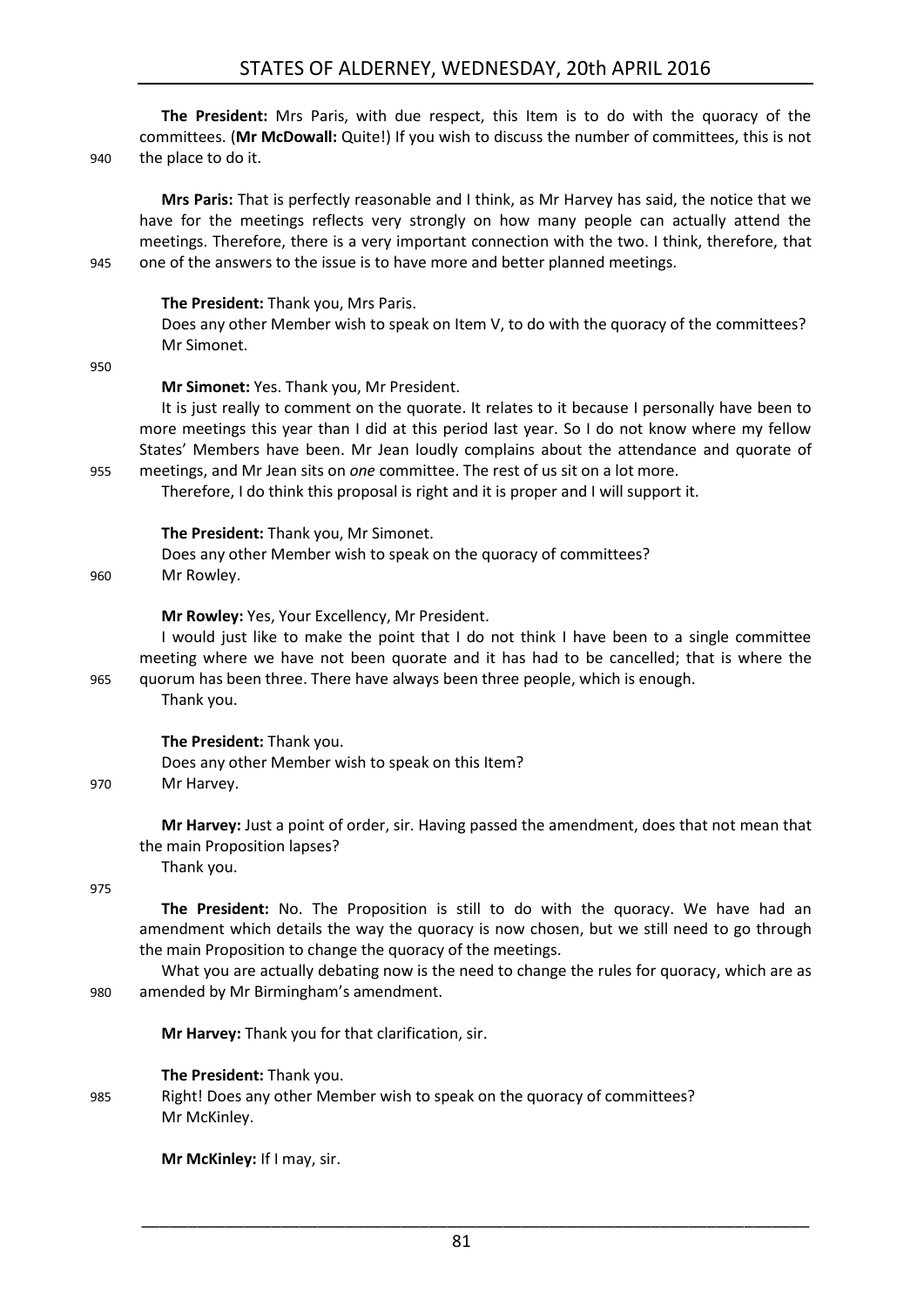The main purpose of this Billet Item was to sort out the issues with the Policy and Finance 990 Committee meeting, and I think we have done that.

Just for a matter of interest, notice was given in January for the meetings to be held this year; it has been amended several times since. One of the reasons it was amended was because there was uncertainty of the dates of the Guernsey States' meetings. So, Mr Jean and I could not be there and here at the same time.

- 995 Just to pull up on one of the things that Mr Jean said, I think there are occasions when I am afraid you have to exercise the quorum because, if somebody is sick – I agree with the principle: everyone should attend if they are on Island – or somebody has a serious personal family issue, I think they should be excused. If they know well enough in advance, they should write and ask to be excused from that meeting.
- 1000 I do, however, believe that there is a slight conflict somewhere here for people who have very important jobs on the Island and must attend to those jobs, but are unable to attend meetings because of their work on the Island; they are either working on the Island or they are working for the States and, hopefully, they are doing both. Just a comment, sir!
- 1005 **The President:** Thank you, Mr McKinley.

Does any other Member wish to comment on Item V: quoracy of committees? Very well. Mr McDowall, do you wish to exercise your right of reply?

**Mr McDowall:** Very briefly, I commend the motion to the States, Mr President.

1010

**The President:** Thank you, Mr McDowall.

Monsieur Greffier, would you please put Item V, as amended by Mr Birmingham's amendment, to the vote, please.

#### 1015 **The Greffier:** Thank you, sir.

The States of Alderney is asked to approve that the quorum of any committee meeting of the States of Alderney be as the recently approved amendment and the table just discussed.

*A vote was taken and the results were as follows:*

| <b>FOR</b>    | <b>AGAINST</b> | <b>ABSTAINED</b> |
|---------------|----------------|------------------|
| Mr Tugby      | None           | None             |
| Mr Birmingham |                |                  |
| Mr Jean       |                |                  |
| Mr Harvey     |                |                  |
| Mr Simonet    |                |                  |
| Mr McDowall   |                |                  |
| Mr Rowley     |                |                  |
| Mr Roberts    |                |                  |
| Mrs Paris     |                |                  |
| Mr McKinley   |                |                  |
|               |                |                  |

1020 **The Greffier:** Thank you. That motion is passed, sir.

**The President:** Thank you very much indeed.

#### **VI. Housing Strategy – Debate and consultation**

<span id="page-25-0"></span>**The President:** We will move to Item VI, please, Monsieur Greffier.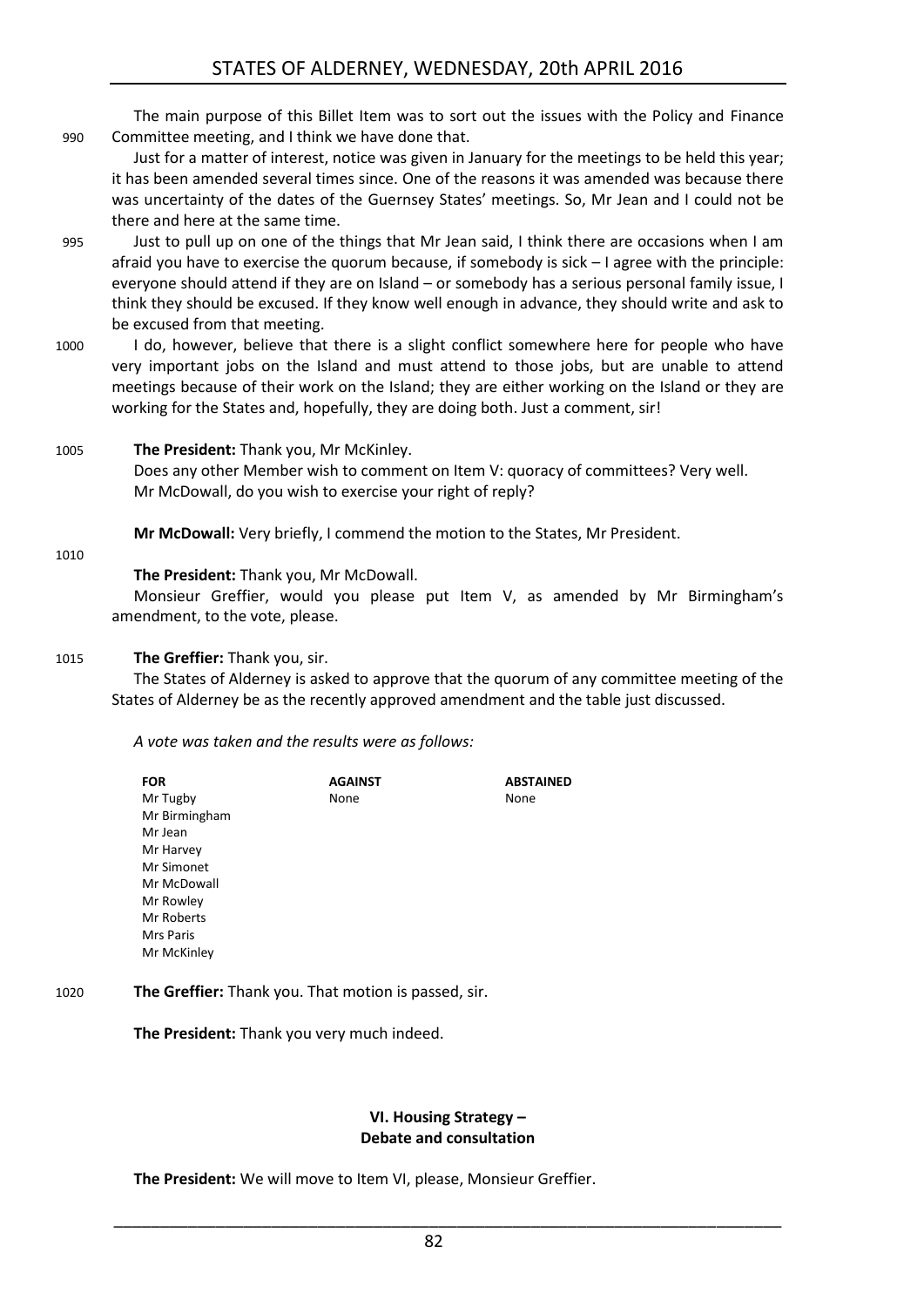#### **The Greffier:** Thank you.

1025 This evening, Item VI is Housing Strategy. A letter has been received from Mr Birmingham, in his capacity as Chairman of the Building and Development Control Committee, asking that the housing policy proposals of the Building and Development Control Committee be included on this evening's Billet and discussed without a formal resolution.

1030 **The President:** Thank you very much indeed. Mr McDowall, as Convener, were there any comments on this at the People's Meeting?

**Mr McDowall:** Yes, Mr President; there were a number of comments on this.

- The first: C-Permits, and the question, 'Why get rid of them? It will threaten our greenbelt.' 1035 The Convener invited Mr Birmingham to advise on this Item. Mr Birmingham clarified that the C-Permit system has caused a distortion in the housing market as only large houses were erected. He stated that there are massive numbers of families and not enough small homes, flats, apartments for downsizing of properties.
- The recommendations from ARUP who were advising on housing and land use for 1040 100 homes over the next five years, is a reality figure, as there have been 45 plans for new dwellings already in the pipeline. This is a positive thing, and other reasons supporting this can be found in the report from ARUP – which I am sure Mr Birmingham will look at later.

The second point: 'Big houses were built through the fault of the BDCC, not the C-Permit system. There is no right to build. This falls with the BDCC.' Mr Birmingham stated that C-Permits 1045 create the circumstances for locals to build big houses. We should let the housing market sort it out, to rebalance itself.

The third comment: 'Given that there were 37 recommendations in the ARUP Housing Strategy, one hour is not enough time for this Billet. It has been rushed.' (**A Member:** Hear, hear.) Mr Birmingham advised that the Housing Strategy has been out for public discussion for 1050 over a month and is purely for debate at the States' Meeting. No decisions are being made as of yet.

The fourth: recommendation 37, Compulsory Purchase. 'Should the States use powers to resolve issues such as property in disrepair, danger, land lock?' That was being framed as a question.

1055 Finally: 'If we all have big houses, cannot we convert them into flats or apartments for subdivision?' Mr Birmingham agreed and advised that this is included in the ARUP recommendations for a further 100 homes over five years. It does not necessarily mean new builds.

That concludes the comments, Mr President.

1060

**The President:** Thank you very much, Mr McDowall.

Mr Birmingham, would you care to propose this Item.

#### **Mr Birmingham:** Thank you, Your Excellency, Mr President, fellow Members.

1065 One of the recommendations of the review of the planning system by ARUP for the Building Development and Control Committee was that the land use planning review process should be more evidence-based and also give clearer guidance relating to zoning.

The reviewers also raised a number of other legislative issues relating to housing including the future of the C-Permit system and the nature of the personal planning approval, which are 1070 matters for the 2002 Building and Development Control Law.

After discussion with the law officers, it was decided by the BDCC that the best way to deal with these interconnected issues was to consult upon a housing development strategy for the Island that could inform the 2016 Land Use Plan review and, at the same time, examine the best approach in regard to the other legislative issues.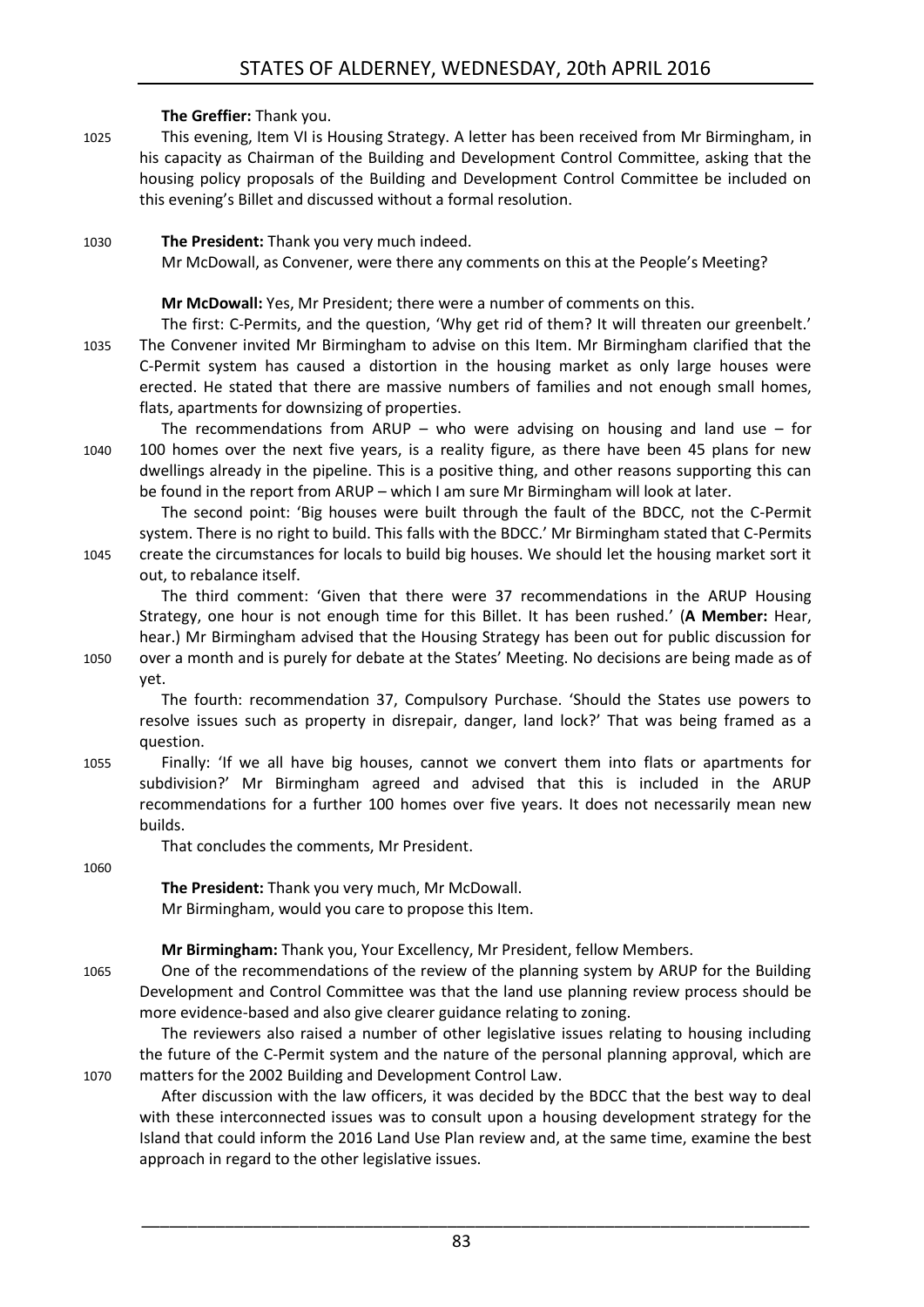1075 The creation of such a strategy was also a key plank of the Island's Economic Development Plan, as approved by the Policy and Finance Committee in 2015.

The BDCC commissioned ARUP to help draft the document and, as part of that process which commended in the Autumn in 2015, they conducted a number of stakeholder meetings where the views of a wide array of groups and individuals were sought, including: the Alderney Wildlife

1080 Trust, the Alderney Society, architects, builders, estate agents, developers, States' Members, States' officers and the Alderney Housing Association.

I would like to thank all those that took part in those meetings and also to Kieron Hyams and the ARUP team for their assistance in acting as independent umpires during that process, and subsequently helping the BDCC distil the results of those meetings into a strategy document.

1085 The full Report was published for public consultation in February. It is available on the States' website with hard copies available on request from the States' office. This was reported upon in both *The Journal* and *The Press* and also on Quay FM, ensuring the widest spread of media coverage.

In order to allow for further consultation, the BDCC voted unanimously to put the strategy on 1090 the Billet for the April States' Meeting as Green Paper, to allow States' Members the opportunity to put their comments on the strategy on record and further to allow the public a second bite at the cherry, for comment through the People's Meeting.

Some of the recommendations in the strategy have been used to form the basis of the current Land Use Plan review, such as the proposals for new housing character areas. This allows 1095 the public a third opportunity to comments on these matters that effect the Land Use Plan, through the Land Use Plan review being conducted by Mr Alan Langton. Of course, they will have the opportunity to comment again when the BDCC brings forward the full Land Use Plan for adoption by the States later this year. Any further legislative changes that are not a matter of the Land Use Plan, such as the proposed removal of the C-Permit system, will also be subject to

1100 further comment and scrutiny, as they can only be brought forward by way of amending Ordinances to the 2002 Building and Development Control Law, through approval at a States' Meeting, which therefore will allow further comment at another People's Meeting.

This debate is part of a thorough process of consultation that gives the public and States' Members at least three opportunities to comment on legislative changes and express their 1105 views.

There is much in the strategy that will require considerable further discussion and policy development, such as the long-term role of the AHA in social and affordable housing provision. However, I do wish to address the fundamental proposed reform in the strategy, and that is the removal of the C-Permit system.

1110 It has long been recognised by many that the C-Permit system has had problems. Decisions made by previous States in regard to changes to qualification periods have, at times, seemed arbitrary and unfair. Also, operating the exemption ordinance system has proven to be a complex minefield and almost impossible to undertake without accusations of bias. However, it is not until you really get into the detail of the long-term effects of the system, that you begin to

1115 realise exactly how bad the policy is and the number of damaging and unintended consequences that it has created.

Firstly, the system has basically created a one-shot deal towards housing development. You get to build one house and that is it. Now, standardly, the constructor would then say, 'Well, I had better build the biggest house I can for my money, regardless of if I need to or not.' Over

1120 time, the policy has therefore continued to supply family home after family home regardless of demand. Effectively, the Island has built the same home for 25 years.

If we take a look at the latest electronic census, it shows that 33% of the Island's population are over retirement age. This age group are looking to downsize and yet the C-Permit system does nothing to address their requirements. It just continues to churn out family homes. This has 1125 led to a structurally unbalanced housing market where supply is not meeting demand.

84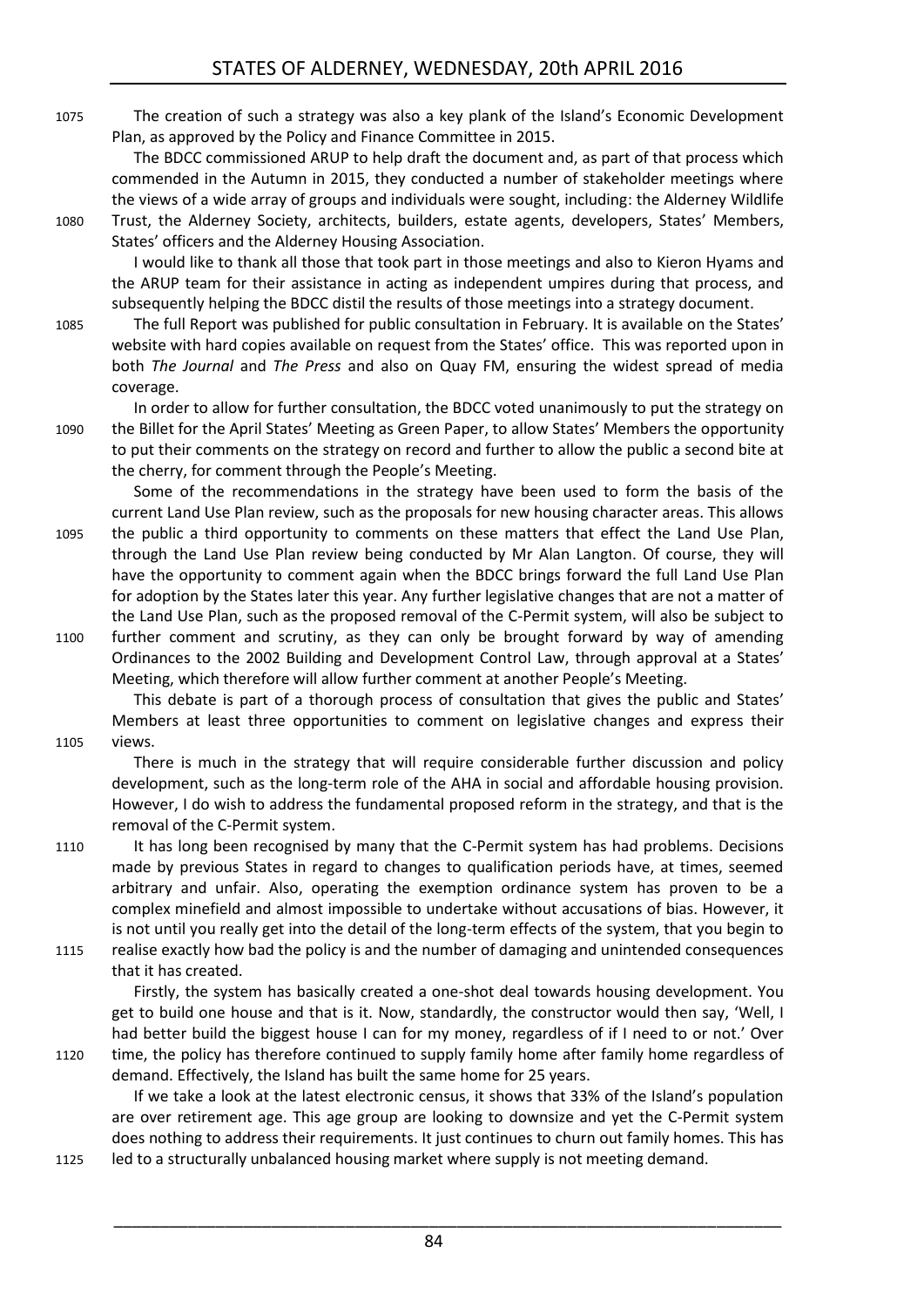Secondly, it has also led to the consumption of the greenfield sites, placing pressure on the designated area with little or no reworking or recycling of brownfield and infill sites, which are generally owned by individuals who are not C-Permit exempt. This has stopped infill development within the building area on plots that would suit properties for downsizing, such as 1130 granny annexes or small bungalows.

Also, land that would suit infill for housing often ends up being used for inappropriate development, such as garage complexes, just because the land owner has no other choice in what to develop.

Thirdly, the one-shot deal also means that each separate house is a single development, 1135 often built to the lowest budget, often self-built to conserve cost and often to poor standards. This, also, is the most expensive way to build houses. Such a system does not allow for economies of scale, where a developer or a group of individuals could create a number of dwellings collaboratively, nor does it allow for multiple dwelling developments such as flats or apartments of the type that the market requires. It is no surprise that the rental market, 1140 therefore, has often shown signs of stress. An example of this occurred during the employment bubble caused by the influx of workers in the gaming industry in the late 1990s, creating a significant rise in rents as some less than scrupulous landlords cashed in on the higher rents paid by the gaming firms, at the expense of the Island's lower paid.

To me, it is clear that the structure of the housing market needs rebalancing and it is the view 1145 of the BDCC that the free market should be able to deal with this rebalancing. The removal of the C-Permit system will allow that to happen, changing the BDCC's role from regulator to enabler.

Why am I confident that this is the case? The Call for Sites for the Land Use Plan has seen a considerable number of proposals for a wide range of accommodation types that relate to the

- 1150 applicant's current inability to develop due to the C-Permit system. Now, some have noted that the BDCC are planning for 400 dwellings over the next 20 years and decry the fact that the BDCC are planning for 100 homes over the next five years. They say there are a vast number of homes available for sale at the moment, so there is no demand. I would argue that it is not because there is a lack of demand. I would argue that it is a combination of a lack of the right balance of
- 1155 accommodation, due to the oversupply of a specific housing type; historically unsustainable, overinflated house prices and poor quality. All these issues were highlighted during stakeholder workshops as part of the consultation.

I want to be clear: the BDCC are not building anything. We are attempting to anticipate the market, which helps bodies such as utilities providers develop a clearer picture of what is 1160 required for long-term investment. The figure of 100 dwellings is not some ridiculous figure that the BDCC has just plucked out of the air, but it is the potential reality of returning market forces, if the C-Permit is removed. There are already at least 40 dwellings with planning permission on the books and the Call for Sites highlights as many as 50 that would like to apply – not ridiculous, just reality.

- 1165 Also, I believe that some fail to realise that, because planning permission has been sought, that does not automatically mean the development will go ahead. Those houses will only be built if the developer believes it is economically viable to do so. But they, at least, will be given the opportunity to ask for planning permission under circumstances where currently the BDCC has no leeway but to refuse.
- 1170 However, I think it is important to consider the potential economic implications of this change in policy. Now, I have heard some States' Members and others complain that the States are not doing anything to help the economy, and they complain that the States waste monies on reports on strategies such as this one. I have even heard one States' Member refer to such pieces of work as 'bum paper'. I think the intention of his remarks might have been derogatory.
- 1175 *(Laughter)* However, I do not think it is such a bad description. You can dismiss toilet paper as an irrelevance if you want, until you are sitting on the lavatory and you find you have not got any.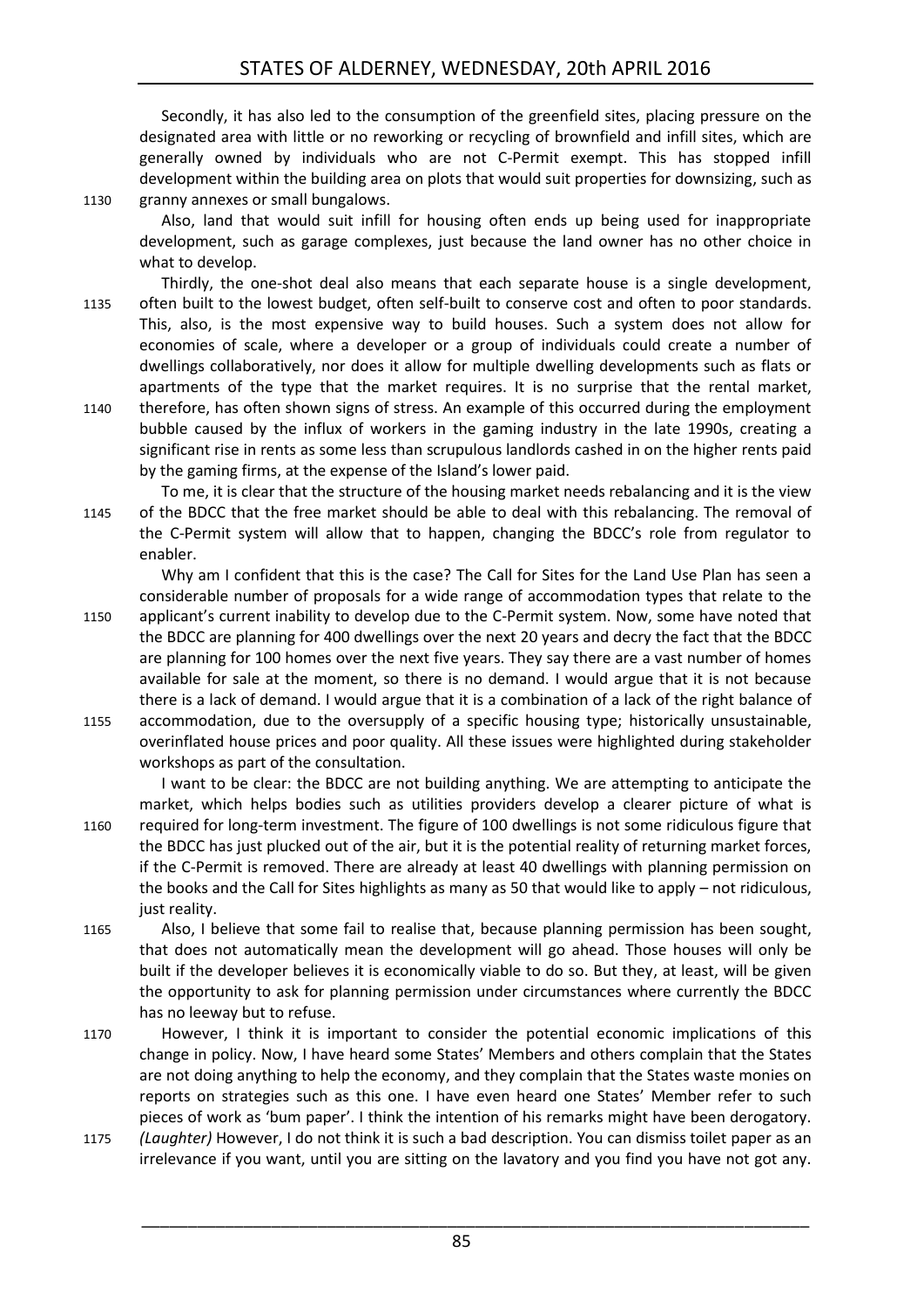Suddenly something that you dismissed as irrelevant becomes slightly more important than you initially thought.

This actually is not just words. This strategy will help free up the construction industry and 1180 enable developers to bring forward projects with real hope of permission being granted. I would estimate that over the next five years, if 100 dwellings were built, it could mean in excess of £10 million pumped into the Island's construction industry.

The strategy means jobs and opportunities for Island tradesman and labourers. Also, it will start to address the Island's need for a better balance of homes, to help reverse the 20% drop in 1185 population that has occurred over the last 10 years. The C-Permit system is a barrier to that and effectively deters outside investment, to the detriment of the economic wellbeing of the Island.

In terms of States' finances, it could mean between £60,000 and £80,000 in extra rates. Certainly it will help electricity demands, helping AEL's balance sheet. Now, if that is toilet paper and a waste of money, then somebody can buy me another roll.

- 1190 Lastly, but probably most importantly is to realise that the C-Permit itself is redundant. If its intention was to act as a land bank, then its purpose has been superseded by the introduction of a Land Use Plan in 2002. This allows for housing needs to be dealt with through zoning. There is no longer a requirement for unfair and discriminative qualification restrictions.
- The zoning system is the proper place for anticipating land use for future social housing 1195 needs. If you want an example of why that is the case, look no further than the Banquage scheme. This was a zoning policy in all but name and was highly successful in some ways but did have some long-term weaknesses due to the draw backs of the financial model of the States' buyback of the houses.
- The C-Permit system is out of date; it is out of time, and it is time for it to go. It is my 1200 intention to bring forward legislation to remove the C-Permit system from the books in conjunction with other legislative changes recommended in the strategy. By modernising the Alderney planning system, we can help remove a significant barrier to economic growth and, in doing so, it is my hope that we can help the Island move towards a more sustainable future.
- 1205 **The President:** Thank you, Mr Birmingham. Mr Simonet, I believe you wish to second this.

**Mr Simonet:** Yes, I am very pleased to second this proposal, Mr President, and I would like to reserve my right to speak later.

1210

#### **The President:** Thank you very much. Would any Member like to speak on this Item? Mr Jean.

1215 **Mr Jean:** Sir, Your Excellency. Item VI: the Housing Strategy. This shows, finally, that BDCC need our approval, but they are not prepared to allow us to vote on this Item VI by resolution only. I, for one, am not satisfied with that. This strategy will include the removal of the C-Permit system, and we are told that the C-Permit system restricts multiple permits being issued. We are going to depersonalise the issue by using plot numbers only  $-$  not to be personal to the 1220 applicant. This appears to be not only to reverse past opinions and thinking which made great efforts to target the giving of permits into the hands of those who needed them most.

We are led to believe that all States' Members have been consulted on an individual basis. This is simply not so; at the least, to say any consultation with Members of this States, other than those who are members of BDCC, did never take place.

1225 A few months ago, the ARUP Report was placed on our Billet, but was restricted to questions only to the Chairman. I do regard that as restrictive practice and an intimidating process for some Members who do not wish to be put down or, when they try to expand or explain their questions, be interrupted. Having explained that, you may begin to see the frustration.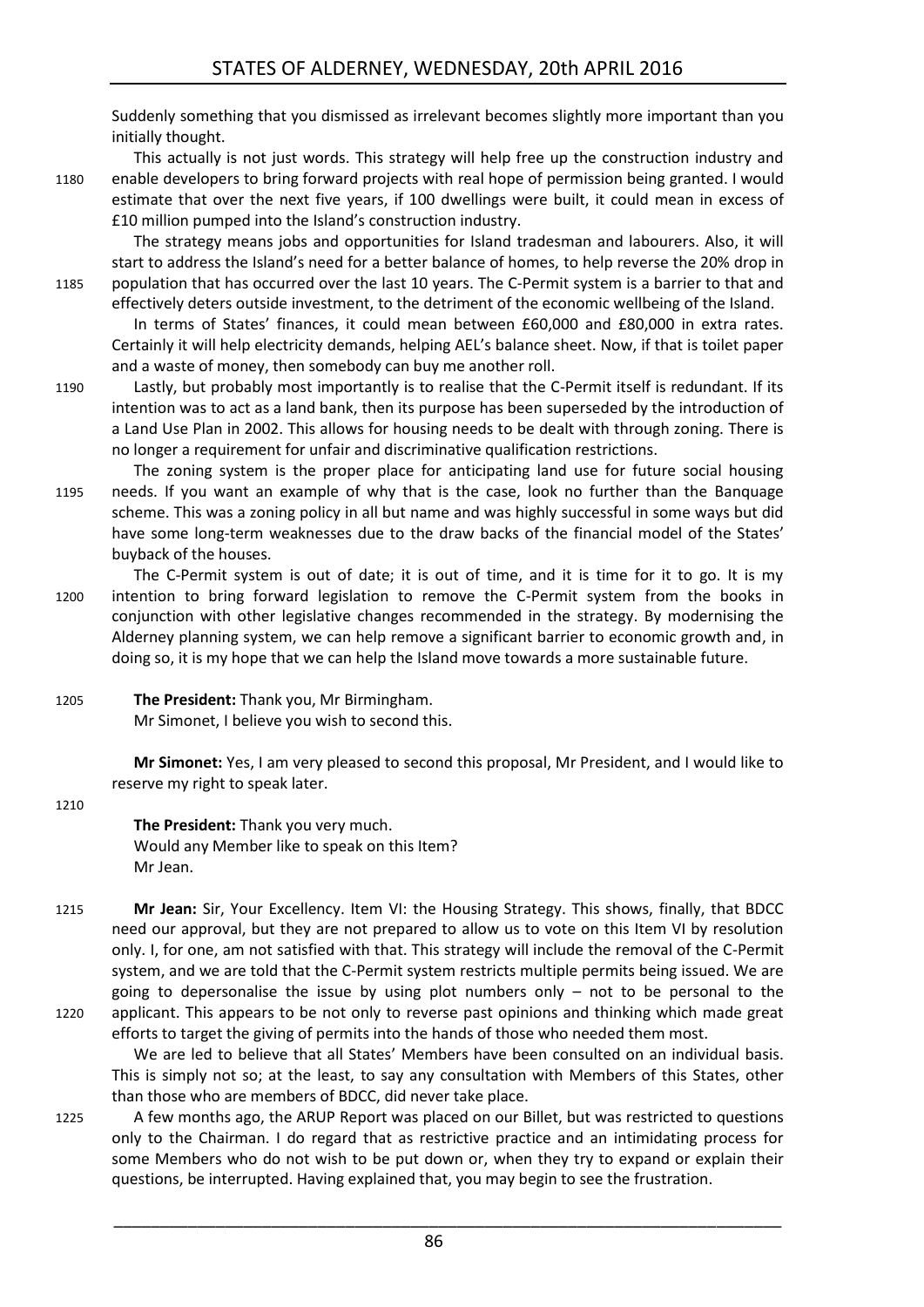For over a year, after the ARUP Report came out, time and again  $-$  in fact for nearly two  $-1$ 1230 asked 'When will this Report be debated by our States?' It never was debated. We could only ask questions – not good enough!

We, as a States – this is obviously statutory – our approval is required, despite the fact that Item VI is without formal resolution, otherwise why would it be before us? That means I am denied a vote on what I regard as one of the most fundamental changes for decades, so I will 1235 spell it out. I am against the removal of the C-Permit system; I am against encouraging schemes favouring multiple development and I am against the removal of the applicants' names in favour of secrecy and numbers.

In this Item – for which our support is needed or from a legal point of view it is statutory that our favour is sought – my support, I make clear, is not for this Item VI. Within Item VI, mention is 1240 made of making the 'best use of available land' and I raise this point now. The Call for Sites is, I believe, proving to be an exercise fraught with danger, with many of those sites questioned by previous Building and Development Control Committees.

Calls for 300 houses to be built! So we are going to build our way out of the recession are we? These people are in a dream world! Our housing market in Alderney is selling property at 1245 half price. Many young people are buying up the bargains at present and do not need the C-Permit system at this present time, but that is no reason to do away with the C-Permit system.

The C-Permit has been and could be a valuable means of housing provision in the future, if property prices rise to their previous levels of years ago, and our young ones then would be struggling to get on the housing ladder. If I would and if I could, sir, I would vote against Item VI, 1250 but I cannot so I make my protest.

Thank you.

#### **The President:** Thank you very much, Mr Jean.

Does any other Member wish to speak on Item VI? 1255 Mr McKinley.

**Mr McKinley:** Could I just seek a point of clarification? We have listened to what Mr Birmingham has had to say. I have listened also to what Mr Louis Jean has had to say. In the present circumstances, are we going to go ahead and let the Building Development Control 1260 Committee decide this by themselves or is it going to come back to the States for a decision by the entire States?

**The President:** Do you want to respond to that now as a point of order or do you want to respond as your right of reply?

1265

**Mr Birmingham:** Well, I can quickly respond … If I can just clarify on the question you are referring to: C-Permit …

**The President:** Can you sit down and can you stand up, please.

1270

**Mr Birmingham:** The C-Permit is enshrined in law; it is Part IV Building and Development Control Law 2002. So, for it to be changed, it can only be changed by an amending Ordinance put through by this body. So there will have to be a debate on it and there will have to be a vote.

1275 **The President:** Thank you Mr Birmingham. Does that clarify?

> **Mr McKinley:** Well it does partly, sir, but it leads onto a second question which is: our next Item has 37 recommendations, many of which cover the C-Permit. These two are obviously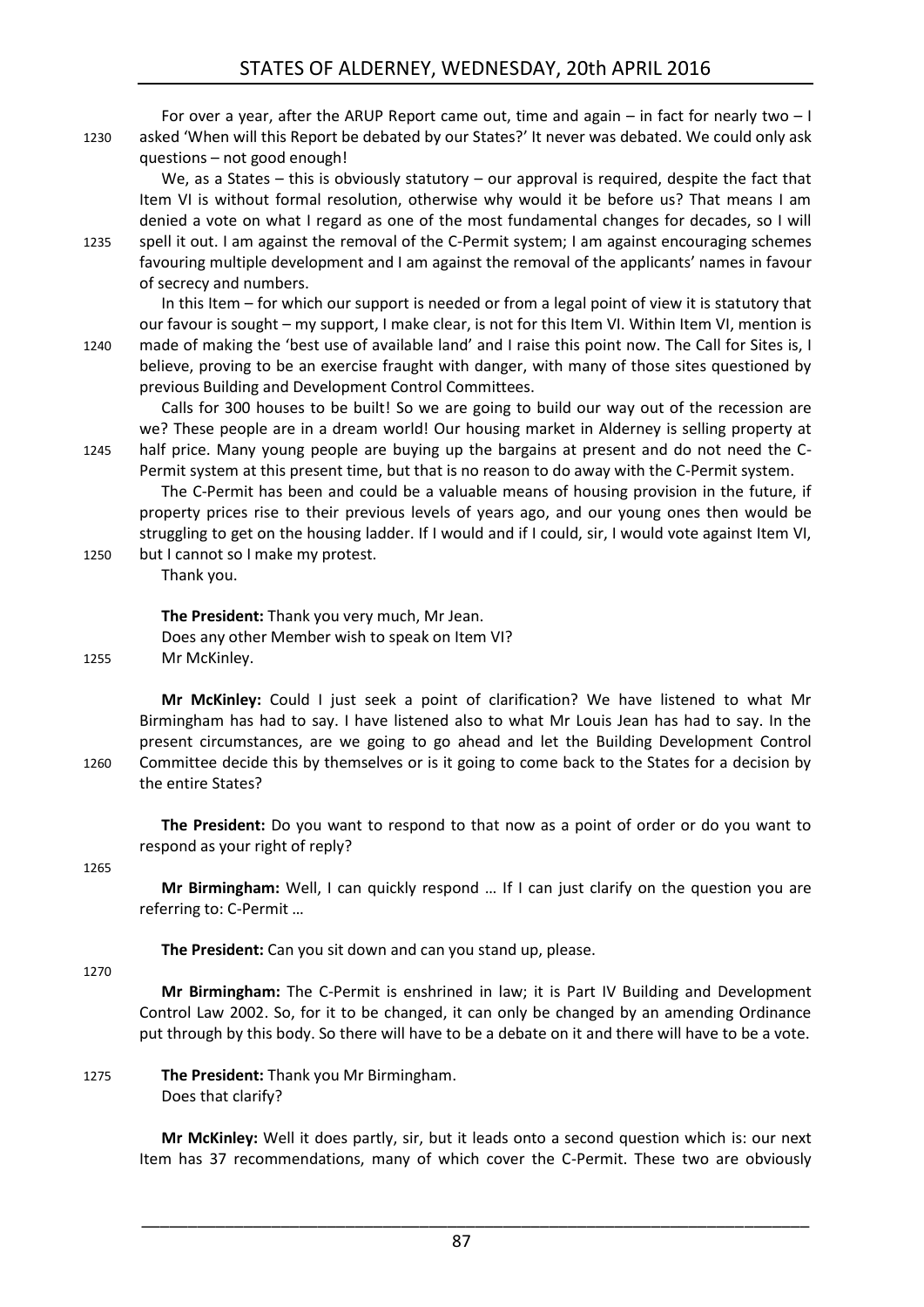1280 linked together, but are we going to debate the second one and are we asking for a vote on the second one?

**The President:** Can I possibly answer that for you?

1285 **Mr McKinley:** Yes, please, sir. Thank you.

**The President:** Item VI has been introduced under section 4(a)(ii), which enables any Chairman to put forward an Item for discussion by the full States without the need for a resolution. The idea of it is so that the Committee that is going to formulate a proposal gets the 1290 benefit of listening to all Members of the States and hearing their point of view before they do that. So you are fully free during the debate on Item VI to discuss anything to do with the Housing Policy proposals of the Building and Development Committee. Does that answer your question?

1295 **Mr McKinley:** Yes it does, sir, and I just have a couple of comments to make, following that answer.

**The President:** Knowing that, I will allow you to stand again, now that has been clarified for you, sir.

1300

**Mr McKinley:** Thank you very much, sir.

My comments, really, concern the timing of these discussions. I attended a meeting on Monday which was extremely well attended and not just by States' Members. There were a few States' Members there, but a number of members of the public, and there were some very good 1305 questions asked. I understand that there is another meeting going on next week that is going to last the entire week. I just wonder why it is that we are going through this discussion now before we know the results of the meetings on Monday and next week? I think the timing is wrong.

Mr Birmingham talked earlier about another public meeting on the issue, so we will be able to hear the opinions of the public once again. If you read the recent *Alderney Gazette*, there are 1310 24 complaints – I think it did say – or observations made by members of the public regarding changes to the Land Use Plan. As Mr Louis Jean said, there has been little consultation within the States. Lots have gone on, I am sure, within the Building and Development Control Committee, but we have not been kept up to date, and I think this is a terribly important issue. So I would just ask that we allow the public to have their say; we allow these discussions to go on next 1315 week; we have a further debate within the Policy and Finance Committee and then we take it on from there.

> **The President:** Does any other Member wish to speak on Item VI? Mr Tugby.

1320

**Mr Tugby:** The reason C-Permits were brought in was purely to make sure that there was enough land for the youngsters to build on if they had money to do so. What you are going to do, if these regulations come into place, is you are opening it to a developer who is going to build a number of houses, quick and fast, to get them on the market. If he builds timber frames, 1325 he can put them up fairly cheaply, make a quick buck and then disappear. What that will create is … People say that the price of houses are overinflated in Alderney. Well, when you look at Guernsey and Jersey and some of the south coat in England, we are rock bottom in our prices. A three or four bedroomed house in Little Street: £140,000-odd, I believe. Other properties are all

around the £200,000, £220,000 mark. All right, there are a few larger ones which are costing 1330 more. But all you are going to create is giving an individual developer the opportunity to make a quick buck, because he can put them up quick and fast and then it will not matter because the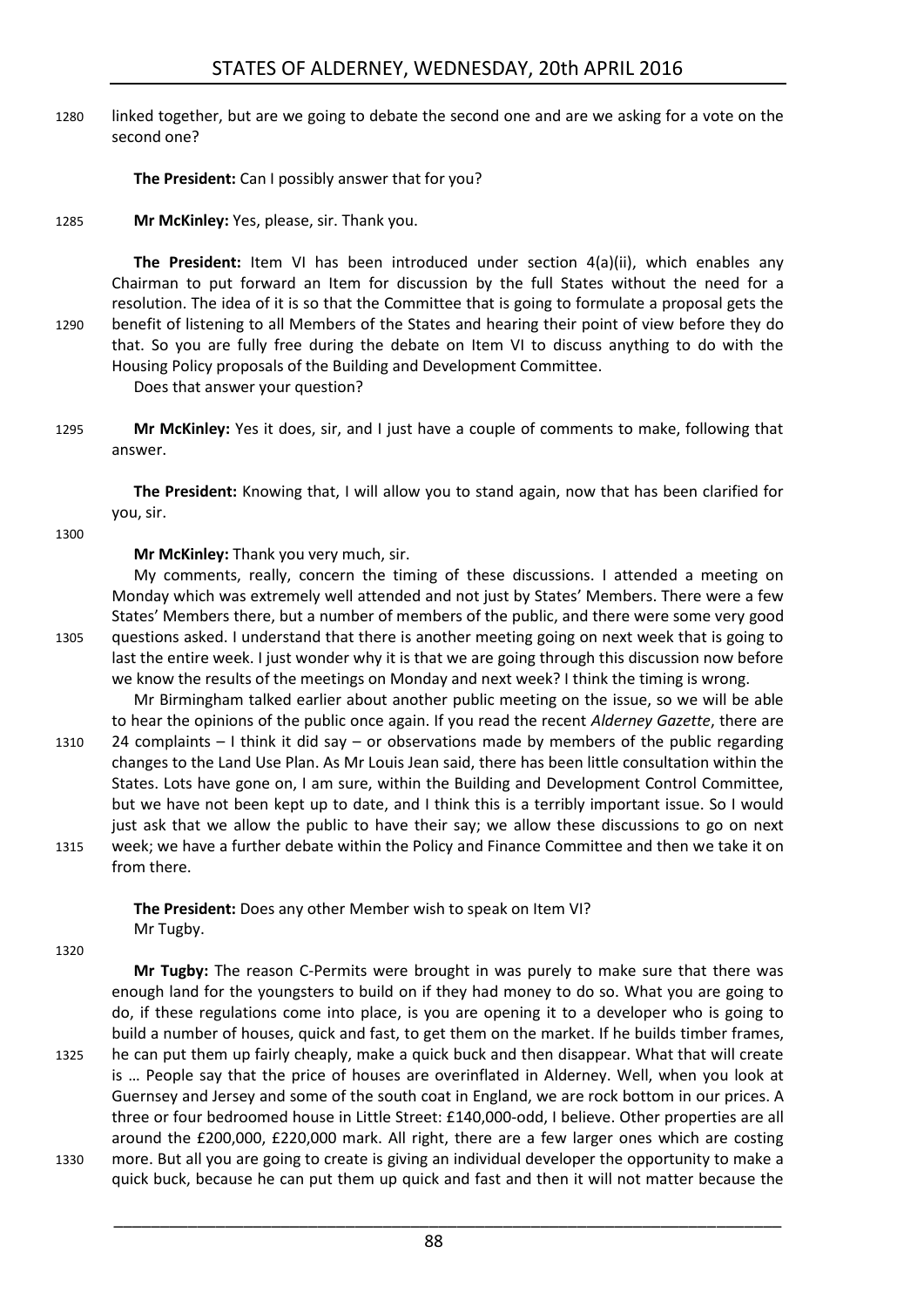land will be gone and there will be no opportunity in future years for the young ones in Alderney.

At the moment, it is nigh on impossible to buy a building plot. I know because my daughter 1335 has been trying to find one that is available, and they are just not any on the market at the present time for a reasonable price.

All this is going to do is push up the price of any future building land, because it will all be built on by a few individual developers. I can assure you they are waiting out here in the wings to come in quick and fast as soon as we pass this. So there is no way, at the present time, could I

1340 put forward any confidence in voting for this proposal. We have got to keep the land, which was supposed to be in short supply 20 years ago. All of a sudden we have got a few plots which can put up about 10, 15 dwellings, and that will all go to one developer.

This is just not right, because in future years, unless you do extend the greenbelt – which I know most people are against at the moment – there definitely will not be any land for the 1345 young ones in future years.

We did away with the best scheme ever for the young ones with the Banquage. For some unknown reason we decided to get rid of that scheme. That was the biggest mistake the States have ever made because it did give the opportunity for the young ones to get their foot on the ladder. Do not tell me that the Housing Association is giving them the opportunity because at 1350 the present time, I believe, it is only one or two who have even considered going on it. What they had before was being able to build down at the Banquage and they could build as and when

they could afford it. We did away with that scheme for some unknown reason.

Basically, sir, there are a few items in here which I am in favour of, but the actual C-Permit one is definitely not it. I am totally against it.

1355

### **The President:** Thank you, Mr Tugby.

Does any …? Mrs Paris.

#### **Mrs Paris:** Thank you, sir.

- 1360 It seems to me that the Item that is being put here is serving exactly the purpose that it was intended to do, which was to give us all the opportunity to say how we feel about this at this stage in its development. I am afraid I do not agree that we have not been consulted. There has been a lot, in all sorts of areas, that Mr Birmingham has put out and it has been there to be read if one wished to read it.
- 1365 I think, to be honest, Mr Birmingham and his team are to be congratulated on the thoroughness and the professionalism of the work that has been put in for our discussion here. We have an analysis of our current population's housing needs. We have the changes that are necessary to meet them and how to attract new residents. Also, within the Land Use Plan, we have confirmation of the recognition of the need to protect major parts of the Island from 1370 development, both for the quality of life for our residents and for our increasing awareness of
	- the value of our natural environment to our lifeblood tourism industry. There is a great deal in here to be looked at very seriously.

The report, I would agree, makes some excellent recommendations. It also makes some contentious ones. There are bound to be suggestions which involve change and which are going

1375 to cause some anxiety and some dissent amongst everyone, hence an opportunity for us all to air our views. But I think we must keep in mind that what we have done is ask for a professional view to be taken of how to produce an evidence-based housing strategy and Land Use Plan to meet the future needs of the Island, and this is what we now have to discuss.

I do not have a problem with that at all. All I would say is there can only be one thing worse 1380 than paying good money to receive this sort of advice and that is to leave it on the shelf to gather dust.

**The President:** Thank you, Mr Paris.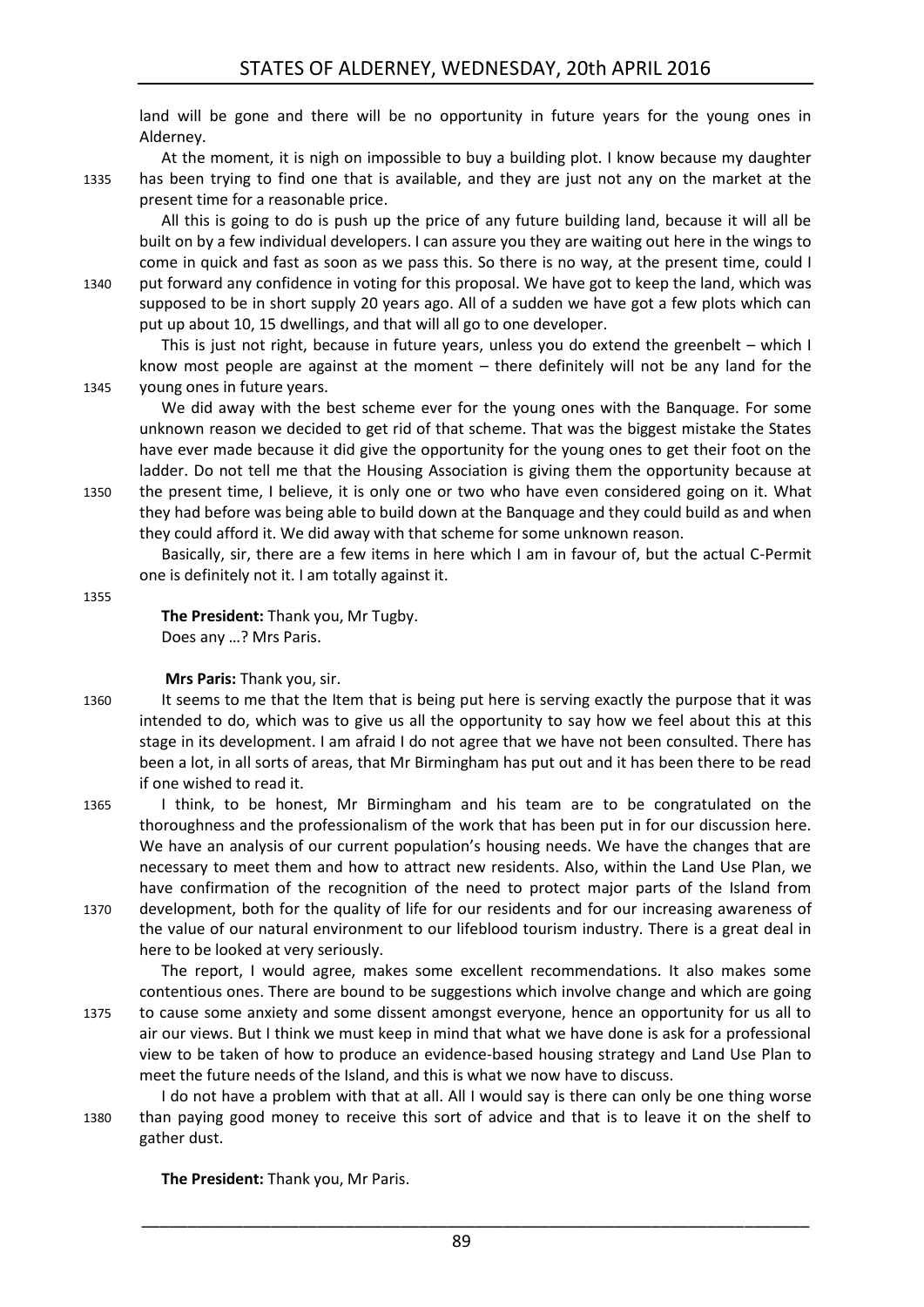Does any other Member wish to speak on Item VI? Mr Harvey.

**Mr Harvey:** Thank you, sir.

I do find this discussion difficult because, never having been a member of BDCC, this is, to a degree, unknown territory, but I would certainly echo the view that we have received reports and updates and, if anybody feels they do not know what is happening, then I am sorry but that 1390 is their individual problem.

I think Mr Birmingham gave a very good explanation as to why the C-Permit system is no longer fit for purpose. It is change; nobody welcomes change; nobody likes to take away a piece of paper that they think has some value, even if it has no value or has no value for the Island as a whole. That is always going to be a difficult sell.

1395 Looking at the recommendations or the summary of recommendations in the Billet Item, I would think that probably three or four of those are totally uncontentious. The contention largely surrounds the C-Permit. I confess, of course, as somebody who has not lived on the Island all my life, I find it bizarre that planning permission goes with the individual rather than with the property. Now, if that serves a purpose on the Island, fine, but I am not convinced it 1400 does serve a purpose.

So I commend Mr Birmingham and his Committee for their hard work and totally agree that, if you are seeking expert, independent advice, you do not have to agree with it, but you have got to take it seriously.

Thank you.

1405

1385

**The President:** Thank you, Mr Harvey. Does any other Member wish to speak on this? Mr Rowley.

1410 **Mr Rowley:** Yes, thank you, sir.

I would just like to make the point that one of the objections to the C-Permit system was that it was grossly abused and manipulated by those who understood it on many occasions. This is just an additional reason, really, as to it is changing.

1415 **The President:** Thank you, Mr Rowley. Mr Simonet.

**Mr Simonet:** Yes, thank you, Mr President.

First of all, I am covering some of the ground that has already been articulated by the 1420 Chairman. The proposed housing strategy is the result of many, many months of hard work by the BDCC – that is the whole of the Committee and the officers.

ARUP, one of leading planning consultants, have carried out an in-depth analysis of our current planning laws and policies. They have examined every aspect of development on the Island today, including: design, quality, size, location, rental, self-development. They have taken

1425 into account demographic issues, our ageing population, the reduced numbers of families with children, immigration and emigration flows, and our economic plan to attract more residents and investment into the Island.

During this process, ARUP have consulted with all stakeholders. There have been several workshops; every member of the public who has wanted to make a contribution has been 1430 accommodated. All States' Members have been encouraged to express their views. BDCC is open to all States' Members. Any States' Member, at any time, can come, with the invitation of the Chairman, to sit and listen to the issues that we are discussing.

The recommendations that we are discussing tonight have received the support of the overwhelming majority of all who took part in the consultation process. It has been widely 1435 accepted that this review forms a critical part of our economic plan. It supports the integrity of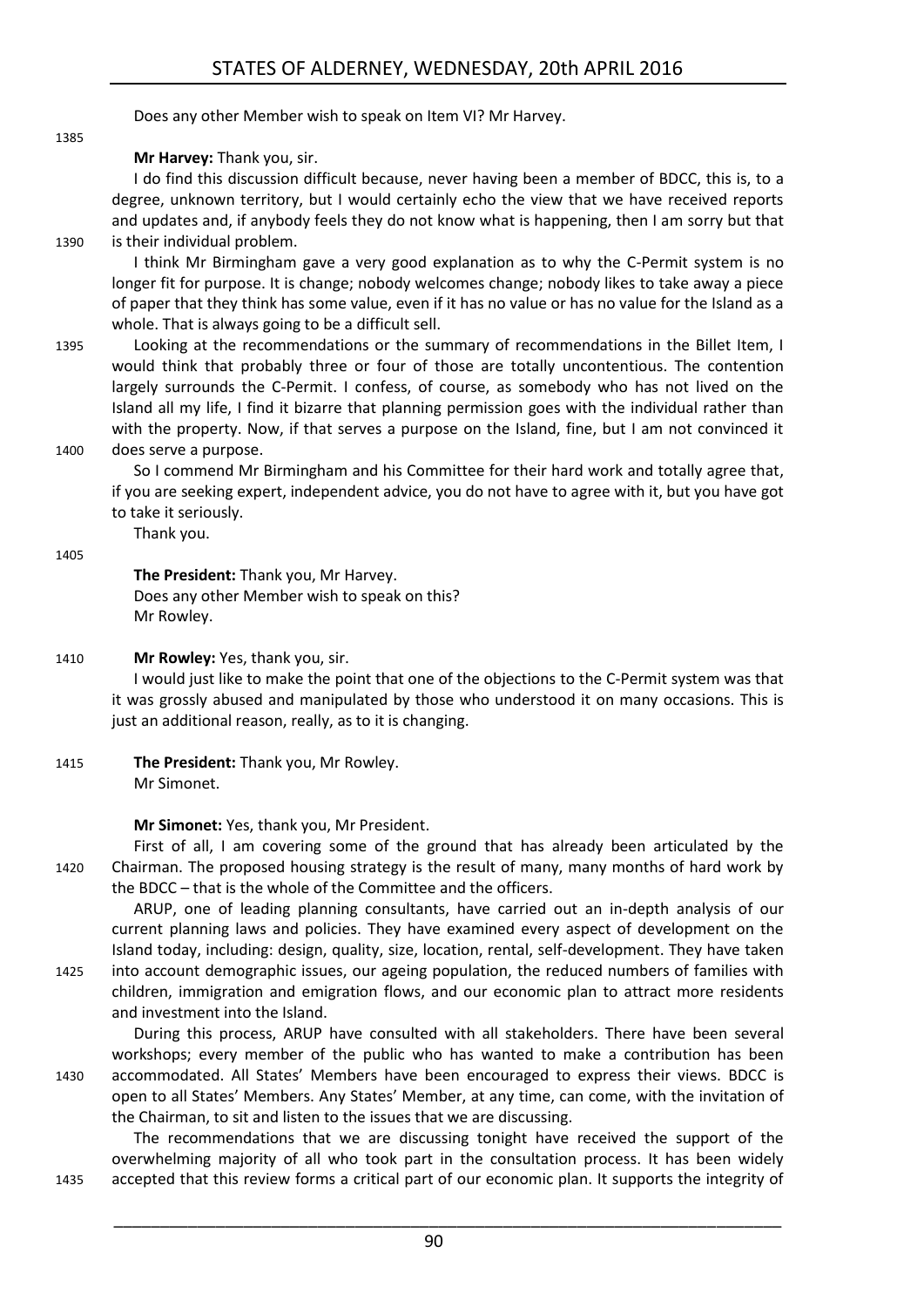the designated area. It will eliminate what many see as unfairness and bias in the current system. It will provide Alderney with a user-friendly planning system with unambiguous policies that will protect our historic sites and buildings, and promote development that compliments the best of the Island's architecture and our precious environment.

1440 It will also promote development to satisfy the housing needs of all sections of the community. Significantly, the proposal to remove the C-Permit system was supported with very, very few exceptions, as it was recognised that it no longer exclusively served the needs of those it was designed to help.

The new proposals still enable those who wish to build to do so without the restriction of 1445 having to wait on a list for a undefined length of time. I am personally confident that this housing strategy will assist both individuals and the developer to achieve their planning requirements without undue delay, whilst, at the same time, giving the Island the level of protection that it needs.

There has been mention – and quite rightly – of the support needed to fill the gap by the 1450 removal of C-Permit and it is right and proper that we should look at that very carefully. AHA has stepped partially into that breach. As Mr Tugby has said – and he is quite right and I support him in that view – they do not, as yet, supply the need in the manner in which I would expect them to. Therefore, I can promise everyone here tonight that I will be bringing forward, later this year, some proposals to further assist first-time buyers on the Island, and I am quite sure when those

1455 proposal are examined, if they are well-trained, they will get the support of this States. Thank you, Mr President.

#### **The President:** Thank you, Mr Simonet.

Mr McDowall or Mr Roberts, do you wish to say anything or participate in this at all? 1460 In that case, Mr Birmingham would you like to exercise your right of reply?

#### **Mr Birmingham:** Thank you very much.

Rather than replying, I would just like to thank the States' Members for their comments. This is the whole point in bringing this paper to the States. As I said, it is a Green Paper; it is a case of 1465 finding out where people have concerns with the strategy and obviously that means, as Chairman, I can take those views on board and examine them and find ways of maybe being able to alleviate those concerns, if I believe that they are unfounded.

But I would like to thank all the Members for their comments.

<span id="page-34-0"></span>1470 **The President:** Thank you, Mr Birmingham.

#### **VII. Building and Development Control (Designated Area) (Alderney) Ordinance, 2016 – Item approved**

#### *Item VII.*

*The States of Alderney is asked:*

*to approve the 'Building and Development Control (Designated Area) (Alderney) Ordinance, 2016'.* 

**The President:** Monsieur Greffier, could we move onto Item VII, please.

#### 1475 **The Greffier:** Yes, sir.

Item VII this evening is the Building and Development Control (Designated Area) (Alderney) Ordinance 2016. A letter has been received from Mr Birmingham, in his capacity as Chairman of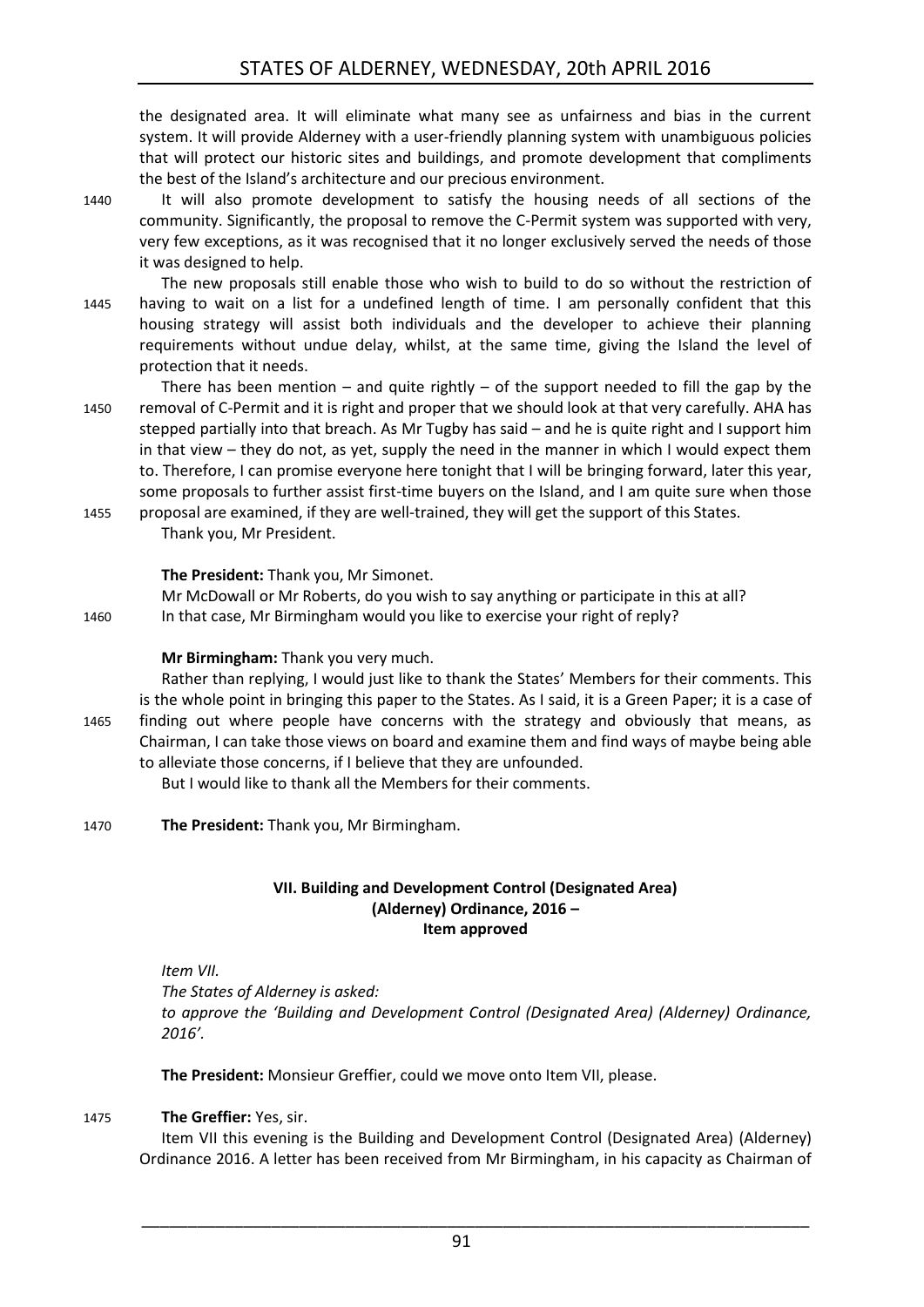the Building and Development Control Committee, and the States of Alderney have been asked to approve the Building and Development Control (Designated Area) (Alderney) Ordinance 2016.

1480

#### **The President:** Thank you very much.

Mr McDowall, as Convener, were there any comments on this at the People's Meeting?

**Mr McDowall:** Yes, indeed there were, Mr President. Thank you very much.

1485 Mr Birmingham clarified that this Ordinance was a recommendation from the law officers.

There were two comments. The first was that the 'Ordinance from the 1970s refers to a map which does not specify boundaries. When was Raz Island taken out and what happened to Fort Quesnard?'

The Convener advised that Mr Birmingham will respond to these questions in the States' 1490 Meeting and as a written response.

The second comment: 'In the 2011 Land Use Plan, Whitegates and Berry's Quarry are in the general building zone. Whitegates is apparently a historic site and needs to be viewed sensitively.' The commentator hoped that the way the Land Use Plan is presented to the States this time is better than in 2011.

1495 Mr Birmingham agreed and stated that processes had been altered. That concludes the comments. Thank you.

**The President:** Thank you very much, Mr McDowall.

1500 Mr Birmingham, I believe you wish to propose this.

**Mr Birmingham:** Yes. Thank you, Mr President, Your Excellency.

Firstly, I would like to address the two questions raised by Mrs Pearson at the People's Meeting in relation to Fort Quesnard and Raz Island. In regard to Fort Quesnard, it still remains 1505 within the designated area. The house block is listed as residential zoned designated area. I believe that definition was introduced under the 2001 Land Use Plan review. It is not listed as fort zone under the general building area. That zoning was introduced in 2006 under the Land Use Plan review and that is when Raz Island was included under the fort zoning.

I hope that answers her question, but I am more than happy, if she wants, at some point, to 1510 pop into the planning office and we can actually go through the paperwork as we found it.

Now, I started by dealing with clarifying those questions because it is from 2006 that the plot thickens and why we have the Ordinance before us today. Both the 2006 and 2011 Land Use Plan reviews made changes to what is referred to as the 'designated area'. Now, under section 12 of the BDC law, the States may, by Ordinance, designate such areas where additional 1515 development controls apply – hence the term 'the designated area'; but, in reality, what this is is the Island's greenbelt.

Now, it was assumed at the time that the changes made by Ordinance implementing the new Land Use Plans in 2006 and 2011 covered this, but the designated areas dealt with under a different section of the law – which is part three to the Land Use Plan, which is part four. The 1520 law officers have informed us that the changes to the Land Use Plan should have been reflected in an amending Ordinance to the designated area at the time that the new plans were adopted. Unfortunately, this did not happen in either 2006 or 2011.

The Ordinance before you corrects that omission. This is the first opportunity that the BDCC has had to bring forward an amending Ordinance since we were informed of the issue by the law 1525 officers. The BDCC has taken the decision to bring this matter before the States now before the 2016 Land Use Plan review, in order to draw a line under the 2011 process before the 2016 inspection begins. To be clear, this Ordinance proposes no change to the designated area agreed by the States as part of the 2011 Land Use Plan. It is merely the Ordinance that should have been adopted in parallel to the 2011 Land Use Plan, defining the designated area at that time.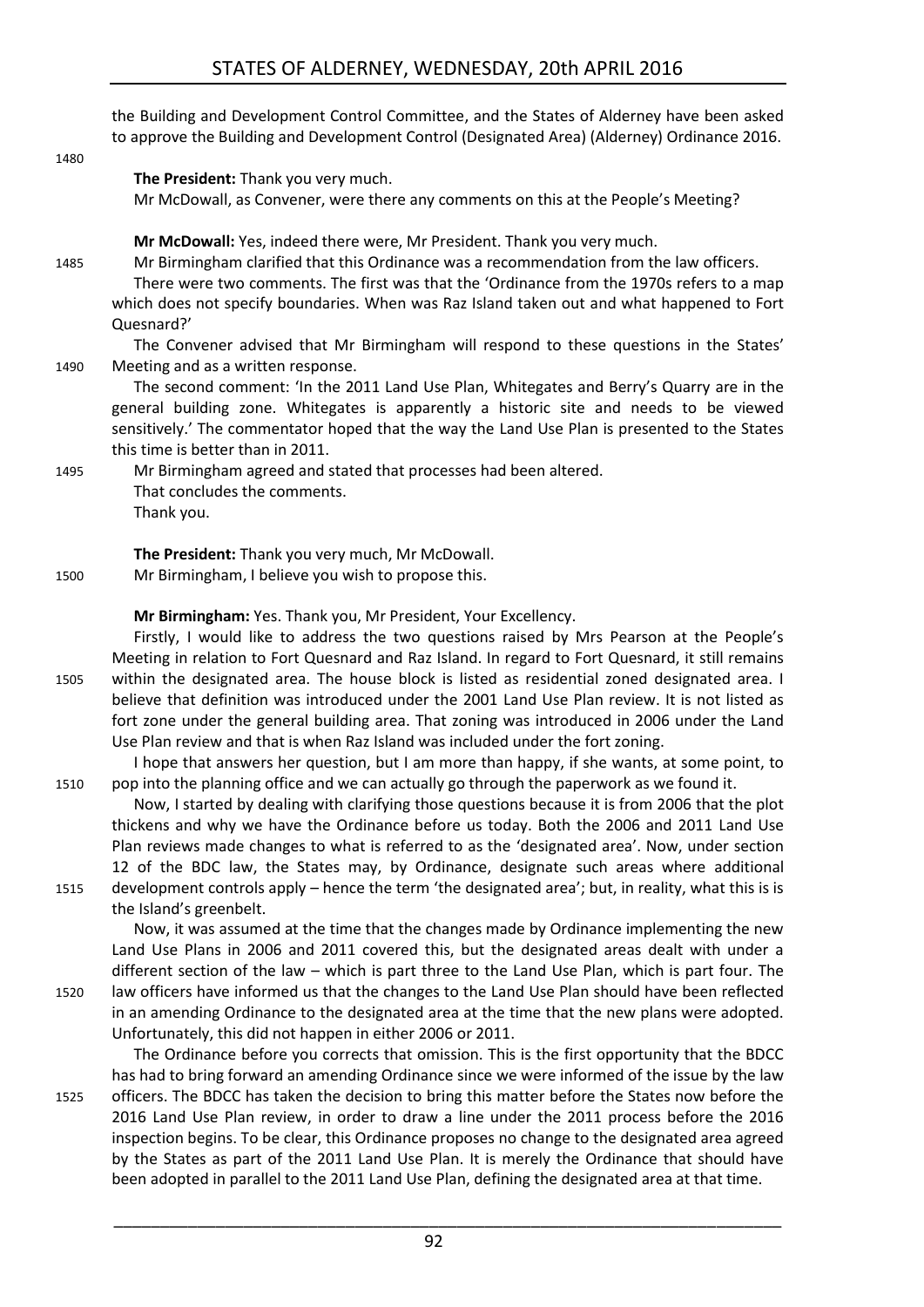#### 1530 I commend it to the States.

**The President:** Thank you, Mr Birmingham. Mr Simonet, I believe you wish to second this.

1535 **Mr Simonet:** Yes, I do. I am happy to second this proposal, Mr President, and I do support the comments of the Chairman.

**The President:** Thank you very much indeed. Does any Member wish to comment on Item VII? No. 1540 Monsieur Greffier, you can take that as passed.

**The Greffier:** Thank you, sir.

#### <span id="page-36-0"></span>**VIII. Changes to the Council Regulations of the EU Sanctions Regime – VIII(a) The Sanctions Ordinances (Amendment) (Alderney) Ordinance, 2016 – Items approved**

#### *Item VIII.*

*The States of Alderney is asked to approve:* 

- *1. 'Libya (Restrictive Measures) (Alderney) Ordinance, 2016';*
- *2. 'South Sudan (Restrictive Measures) (Alderney) Ordinance 2016';*
- *3. 'Eritrea (Restrictive Measures) (Alderney) Ordinance 2016';*
- *4. 'Somalia (Restrictive Measures) (Alderney) Ordinance 2016' and*
- *5. 'Republic of Guinea (Restrictive Measures) (Alderney) Ordinance 2016'.*

#### *Item VIII(a)*

*The States of Alderney is asked:*

*to approve 'The Sanctions Ordinances (Amendment) (Alderney) Ordinance, 2016'.* 

**The President:** We will move to Item VIII please.

1545 **The Greffier:** Item VIII is changes to the Council Regulations of the EU Sanctions Regime. A letter has been received from Mr Simonet, in his capacity as Deputy Chairman of the Policy and Finance Committee, and the States of Alderney have been asked to approve: firstly, the Libya (Restrictive Measures) (Alderney) Ordinance, 2016; second, the South Sudan (Restrictive Measures) (Alderney) Ordinance, 2016; thirdly, the Eritrea (Restrictive Measures) (Alderney) 1550 Ordinance, 2016; fourthly, the Somalia (Restrictive Measures) (Alderney) Ordinance, 2016; and, finally, the Republic of Guinea (Restrictive Measures) (Alderney) Ordinance, 2016.

#### **The President:** Thank you.

We also have an addendum to this: Item VIII(a) which is ... We have got the same proposal, so 1555 I intend to take this as one, if you would be kind enough to read out the addendum, please.

#### **The Greffier:** Yes, sir.

The addendum is the Sanctions Ordinance (Amendment) (Alderney) Ordinance 2016. A further letter has been received from Mr Simonet, in his capacity as Deputy Chairman of the 1560 Police and Finance Committee, and the States of Alderney have been asked to approve the Sanctions Ordinance (Amendment) (Alderney) 2016.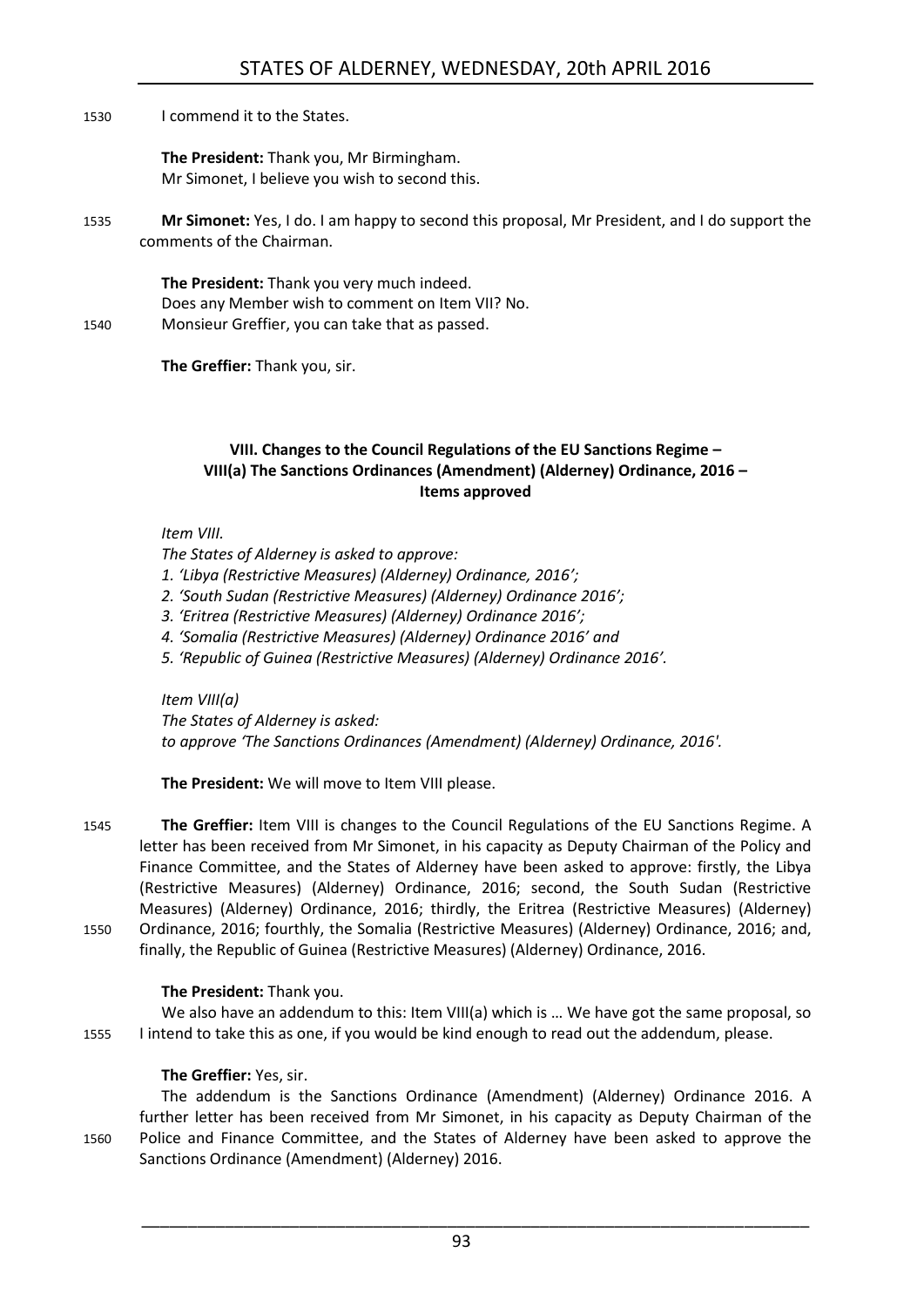**The President:** Thank you very much. Mr Simonet, could I call upon you to … 1565 Sorry, first of all, were there any comments on this at the Convener's Meeting? **Mr McDowall:** Yes, indeed, Mr President. In addition to the above, an addendum to the Billet on 20th April: the Item for sanctions was tabled and noted. There were no comments on these Items, and Mr Harvey kindly clarified this 1570 Ordinance will enable the approval of the sanctions to be completed on a Bailiwick basis rather than on an Island basis. **The President:** Thank you very much, Mr McDowall. Mr Simonet, would you care to propose both Items VIII and VIII(a) simultaneously, please? 1575 **Mr Simonet:** Yes, I will, Mr President. I know these Items are what the States' Members have been waiting for all evening. *(Laughter)*  The first Item is an amendment Ordinance to the Sanctions Ordinances (Amendment) 1580 (Alderney) Ordinance, 2016 and this is to reflect the changes to the – Sorry, I have got that one wrong. That was the second one. Let me read out the first one. I do apologise, Mr President. Item 1: this Item seeks approval for the amendment of two sanction Ordinances for Libya and South Sudan and three new sanction Ordinances for Eritrea, Somalia and Republic of Guinea. 1585 The addendum – I had to read this several times, so bear with me. This Item is an amendment Ordinance to the Sanctions Ordinances (Amendment) (Alderney) Ordinance that is to reflect these title changes to the Government Committees and Ministers in Guernsey, because there are changes in Government in Guernsey now, in simple terms. Because of the changes in Guernsey, then of course the Ordinances need to be amended to reflect that. 1590 **The President:** Thank you very much. Mr Harvey, would you care to propose Items VIII and VIII(a) simultaneously, please? **Mr Harvey:** I am happy to second these. I commend Mr Simonet for the erudite way in which 1595 he – **Mr Simonet:** Thank you so much. **Mr Harvey:**  $-$  found his way around this maze of legislation. 1600 On a serious note, I can understand the reasons Mr Simonet is bringing this forward rather than the Chair of Policy and Finance, which I think, in a sense, is sad, but there we are. Rather like an earlier comment, these sanctions are coming like buses now; there are three of them. I think they are very clearly consolidating measures, although I notice in the case of some of them, it is because Alderney did not have sanction Ordinances in place for Eritrea, Somalia 1605 and the Republic of Guinea. I do not suppose this was a conscious decision not to have them in place. I suspect it somehow slid through.

I do commend them to you. They are tidying up matters. I may have given wrong information at the People's Meeting. The issue as to whether we continue to address these sanctions ourselves is still up for debate through P&F and with Guernsey. Of course, as Mr Simonet 1610 correctly says, the second Item is merely to reflect the changing composition of the Government in Guernsey.

So I commend them to you, gentlemen – and lady!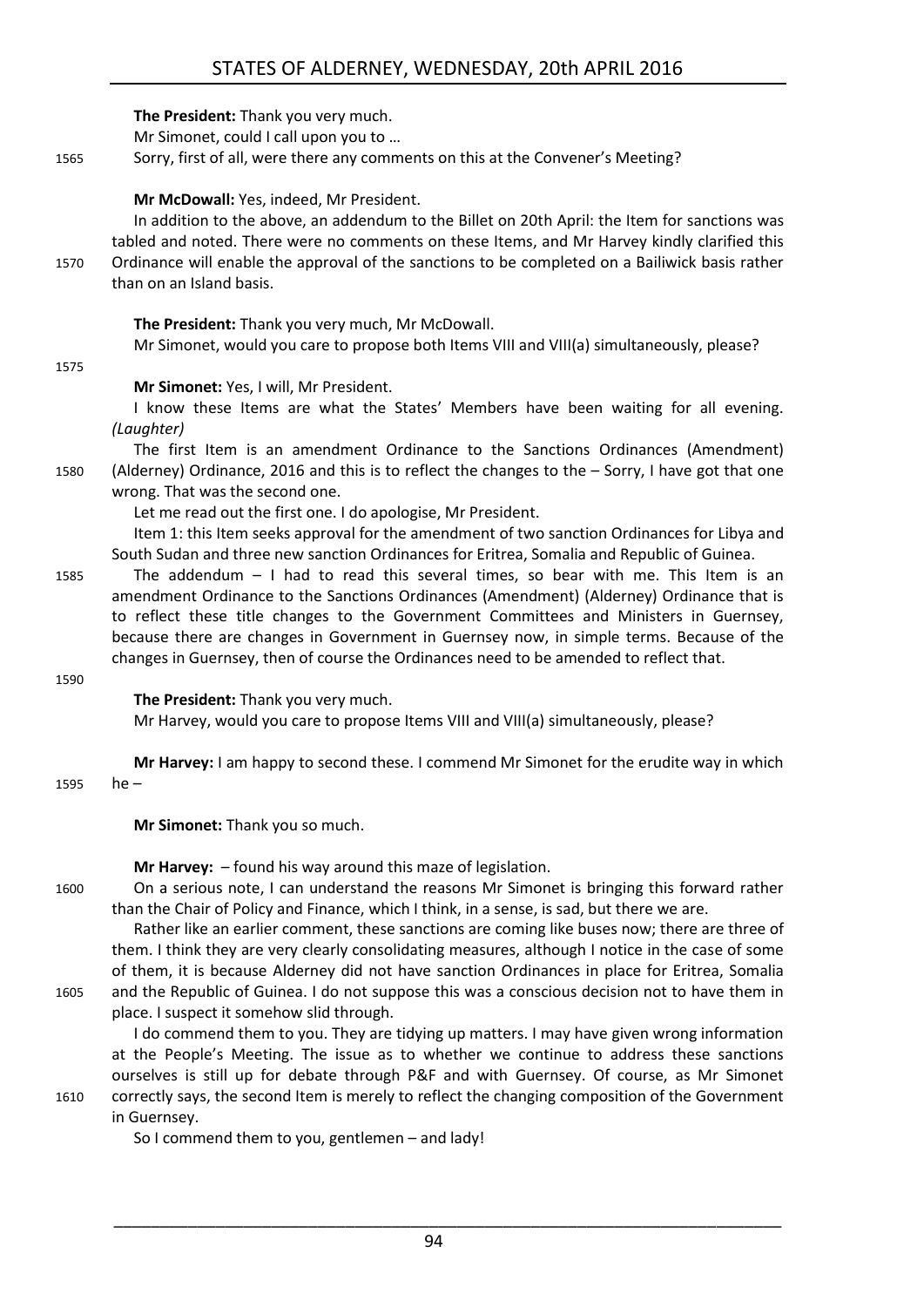### STATES OF ALDERNEY, WEDNESDAY, 20th APRIL 2016

| 1615 | The President: Before we go any further, I intend to have these debated and voted on as one<br>Item, unless anybody objects and wants to have them debated separately. Does anybody wish to<br>have these debated separately? In that case, we will debate them as one.<br>Does any Member wish to make any comment on Item VIII and Item VIII(a)?<br>Mr McDowall.                                                                                                                               |
|------|--------------------------------------------------------------------------------------------------------------------------------------------------------------------------------------------------------------------------------------------------------------------------------------------------------------------------------------------------------------------------------------------------------------------------------------------------------------------------------------------------|
| 1620 | Mr McDowall: Yes. My views on sanctions are well known: they are a complete waste of<br>time. Quite interestingly, I think one or two of these will be removed, particularly on Iran. So I<br>shall be voting against.                                                                                                                                                                                                                                                                           |
| 1625 | The President: Thank you very much, Mr McDowall.<br>Does any other Member ?<br>Mr McKinley.                                                                                                                                                                                                                                                                                                                                                                                                      |
| 1630 | Mr McKinley: If I may, sir. If they are a complete waste of time and if they save one life, that<br>is more than enough as far as I am concerned. (Two Members: Hear, hear.) However, I have a<br>question. Having worked in all of these countries in one way or the other, the Republic of Guinea<br>There are three Guineas in Africa. Which one is it, please, Mr Simonet? (Laughter)<br>There is Equatorial Guinea, there is Guinea-Bissau and there is the Republic of Guinea-<br>Conakry. |
| 1635 | The President: Gentlemen!<br>Mr McKinley, would you be happy to receive that information afterwards or do you require it<br>in order to come to a decision?                                                                                                                                                                                                                                                                                                                                      |
| 1640 | Mr McKinley: I think we will all want it after that. (Laughter)<br>No, leave it. Thank you, Mr President.                                                                                                                                                                                                                                                                                                                                                                                        |
|      | Mr Harvey: Point of clarification, sir.                                                                                                                                                                                                                                                                                                                                                                                                                                                          |
|      | The President: Point of order, yes.                                                                                                                                                                                                                                                                                                                                                                                                                                                              |
| 1645 | Mr Harvey: The Billet says 'the Republic of Guinea'.                                                                                                                                                                                                                                                                                                                                                                                                                                             |
|      | Mr McKinley: There is no such country!                                                                                                                                                                                                                                                                                                                                                                                                                                                           |
| 1650 | The President: Thank you very much.<br>Does any other Member wish to comment on Item VIII and Item VIII(a)?<br>Mr Jean? Mr Roberts.                                                                                                                                                                                                                                                                                                                                                              |
| 1655 | Mr Roberts: Yes, please.<br>I regard this as parrot politics, a complete waste of space and no regard to Alderney<br>whatsoever. We should be concentrating on the real issues, namely our diabolical transport<br>links.                                                                                                                                                                                                                                                                        |
| 1660 | A Member: I am surprised you said that!                                                                                                                                                                                                                                                                                                                                                                                                                                                          |
|      | The President: Mr Rowley, this is to do with changes to the Council Regulations of the EU<br>Sanctions. If you wish to comment on that, please do.                                                                                                                                                                                                                                                                                                                                               |

**Mr Rowley:** Yes, I do.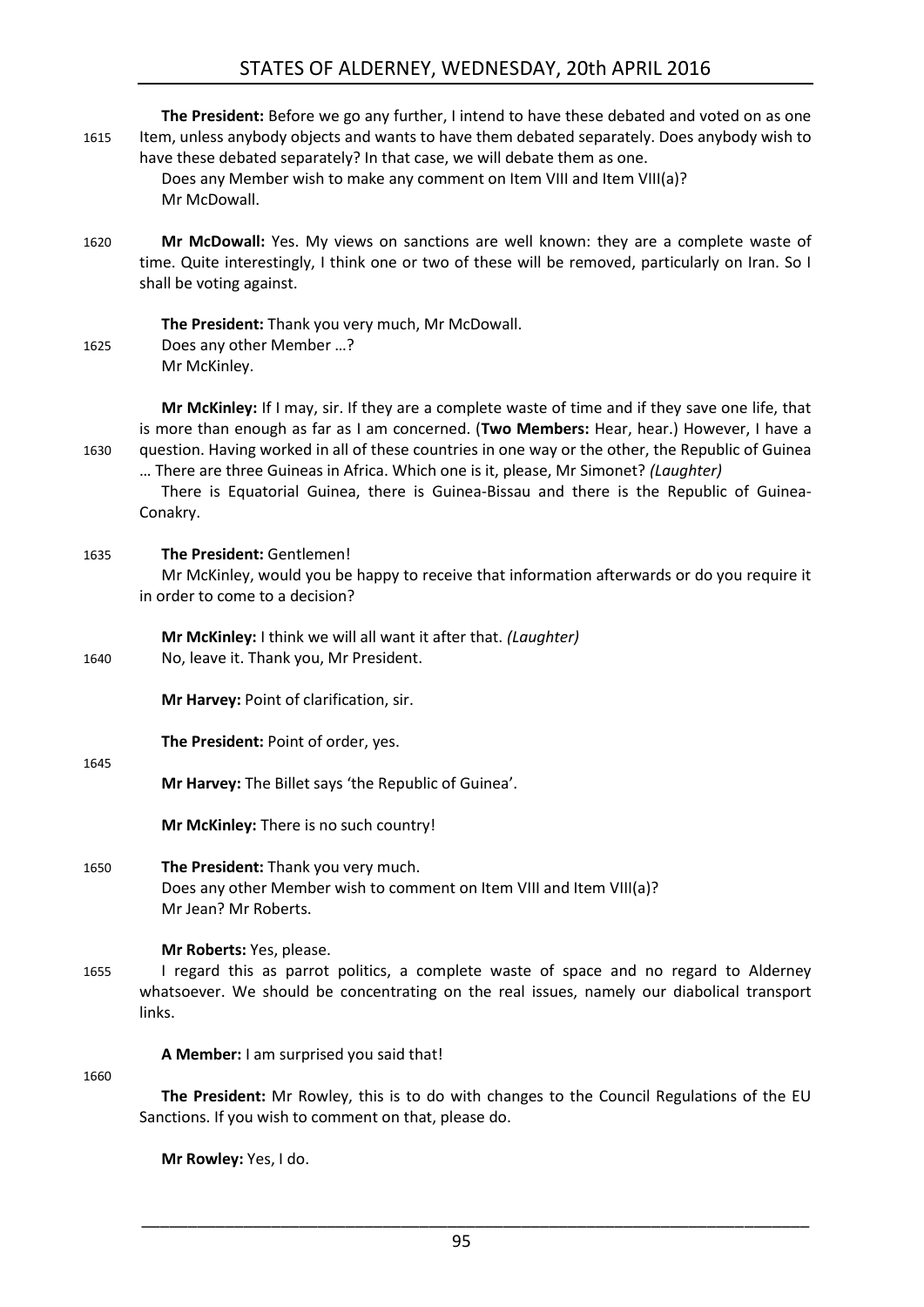1665 I think, far from being a waste of time … You never know, we may be called upon to pass sanctions on a Government that has decided to invade of group of unarmed islanders. Would that be of no interest to us?

**The President:** It might be a little late! *(Laughter)* 

#### **Mr Rowley:** It could be.

We cannot ignore the real world completely.

**The President:** Does any other Member wish to comment on Items VIII and VIII(a)? Excellent. 1675 Monsieur Greffier, would you please put that to the vote.

#### **The Greffier:** Thank you, sir.

The States of Alderney are asked to approve: firstly, the Libya (Restrictive Measures) (Alderney) Ordinance, 2016; secondly, the South Sudan (Restrictive Measures) (Alderney) 1680 Ordinance, 2016; thirdly, the Eritrea (Restrictive Measures) (Alderney) Ordinance, 2016; fourthly, the Somalia (Restrictive Measures) (Alderney) Ordinance, 2016; fifthly, the Republic of Guinea (Restrictive Measures) (Alderney) Ordinance, 2016. In addition, the States of Alderney are asked to approve the Sanctions Ordinance (Amendment) (Alderney) Ordinance 2016.

*A vote was taken and the results were as follows:*

| <b>FOR</b>                                      | <b>AGAINST</b> | <b>ABSTAINED</b> |
|-------------------------------------------------|----------------|------------------|
| Mr Tugby                                        | Mr McDowall    | None             |
| Mr Birmingham                                   | Mr Roberts     |                  |
| Mr Jean                                         |                |                  |
| Mr Harvey                                       |                |                  |
| Mr Simonet                                      |                |                  |
| Mr Rowley                                       |                |                  |
| Mrs Paris                                       |                |                  |
| Mr McKinley                                     |                |                  |
|                                                 |                |                  |
| <b>The Greffier:</b> Sir, the motion is passed. |                |                  |

1685

1670

**The Greffier:** Sir, the motion is passed.

**The President:** Thank you very much indeed.

#### **IX. Questions and Reports**

<span id="page-39-0"></span>1690 **The President:** We move to Item IX which is Questions and Reports. To my knowledge we have no questions and reports. Can you confirm that please, Monsieur Greffier?

**The Greffier:** I have not received anything, sir.

1695

**The President:** Thank you very much indeed.